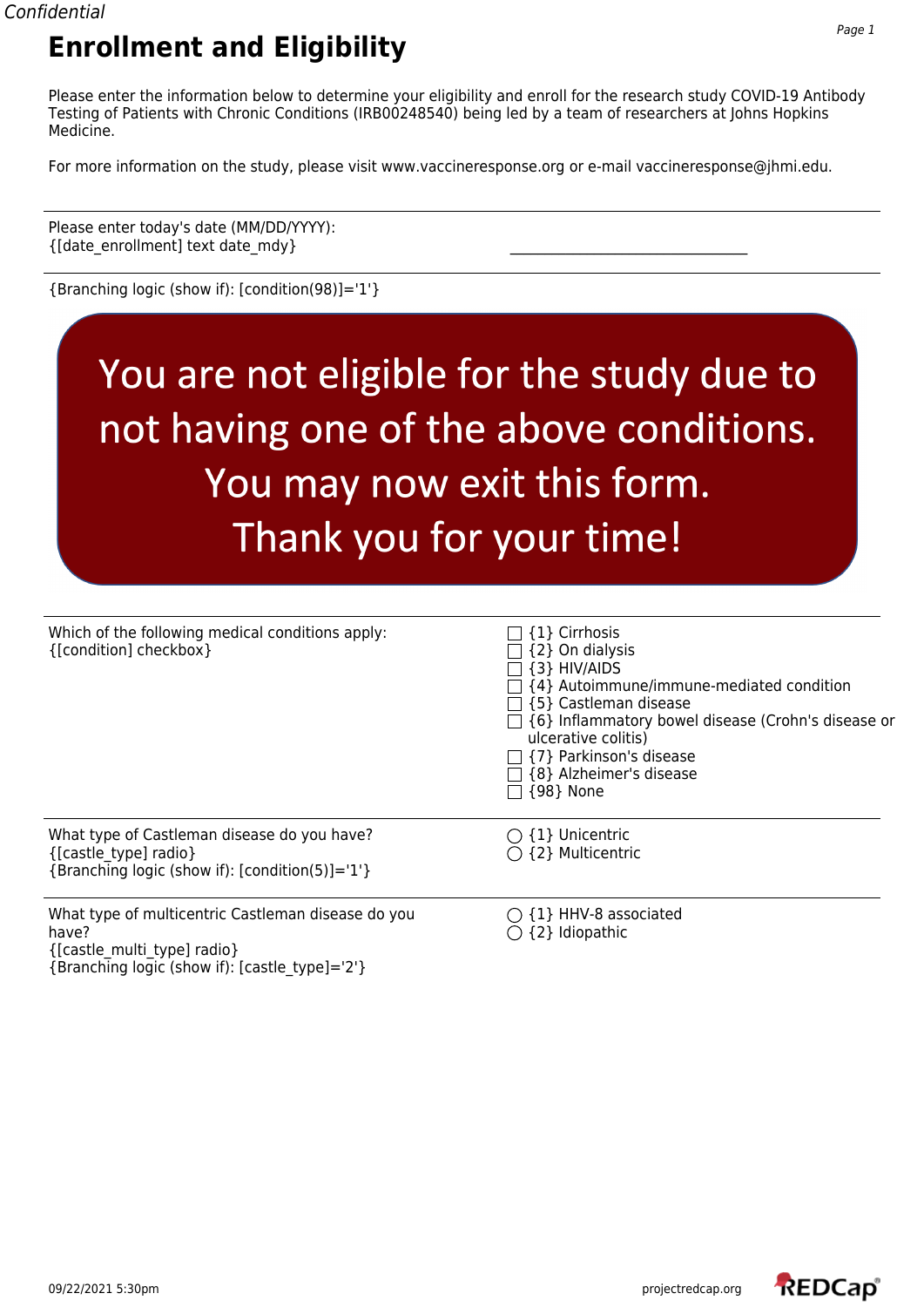{Branching logic (show if): ((([dialysis\_type]='1' and [condition(1)]='0') and [condition(3)]='0') and [condition(4)]='0' and [condition(5)]='0' and [condition(6)]='0')}

| Johns Hopkins is currently conducting a different<br>study for patients like you!<br>For patients using in-center hemodialysis, please visit<br>the COVID ESRD study at: www.covidesrd.org to learn<br>more and enroll.<br>You may now exit this form.<br>Thank you for your time! |                                                                                                                                                                                                                                                                                                                                                                                                                                                                                                                                                                                                                                                                                                                                                                           |
|------------------------------------------------------------------------------------------------------------------------------------------------------------------------------------------------------------------------------------------------------------------------------------|---------------------------------------------------------------------------------------------------------------------------------------------------------------------------------------------------------------------------------------------------------------------------------------------------------------------------------------------------------------------------------------------------------------------------------------------------------------------------------------------------------------------------------------------------------------------------------------------------------------------------------------------------------------------------------------------------------------------------------------------------------------------------|
| What type of dialysis do you currently receive?<br>{[dialysis type] radio}<br>{Branching logic (show if): [condition(2)]='1'}                                                                                                                                                      | $\bigcirc$ {1} In-center hemodialysis<br>$\bigcirc$ {2} Home hemodialysis<br>$\bigcirc$ {3} Peritoneal dialysis<br>$\bigcirc$ {88} Other                                                                                                                                                                                                                                                                                                                                                                                                                                                                                                                                                                                                                                  |
| Which of the following autoimmune/immune-mediated<br>condition(s) do you have?<br>{[autoimmune condition] checkbox}<br>{Branching logic (show if): $[condition(4)] = '1'$ }                                                                                                        | $\exists$ {1} Systemic lupus erythematosus (lupus)<br>{2} Inflammatory arthritis (including rheumatoid<br>arthritis, ankylosing spondylitis, psoriatic<br>arthritis, reactive arthritis, associated with<br>inflammatory bowel diseases - Crohn's disease or<br>ulcerative colitis)<br>□ {3} Sjŏgren's syndrome<br>$\Box$ {4} Myositis<br>$\exists$ {5} Scleroderma (or systemic sclerosis)<br>$\Box$ {6} Vasculitis (including polyarteritis nodosa,<br>Behcet's syndrome, polymyalgia rheumatica,<br>temporal arteritis/giant cell arteritis,<br>eosinophilic granulomatosis<br>polyangiitis/Churg-Strauss syndrome, granulomatous<br>polyangiitis/Wegener's granulomatosis,<br>Henoch-Scholein purpura, Microscopic polyangiitis,<br>Takayasu arteritis)<br>[88] Other |
| Please describe:<br>{[dialysis type other] text}<br>{Branching logic (show if): [dialysis_type] = '88'}                                                                                                                                                                            |                                                                                                                                                                                                                                                                                                                                                                                                                                                                                                                                                                                                                                                                                                                                                                           |
| Please specify:<br>{[autoimmune condition other] text}<br>{Branching logic (show if): [autoimmune condition(88)]<br>$= '1'$                                                                                                                                                        |                                                                                                                                                                                                                                                                                                                                                                                                                                                                                                                                                                                                                                                                                                                                                                           |
| What type of vasculitis do you have?<br>{[vasc type] text}<br>{Branching logic (show if): [autoimmune condition(6)]<br>$= '1'$                                                                                                                                                     |                                                                                                                                                                                                                                                                                                                                                                                                                                                                                                                                                                                                                                                                                                                                                                           |

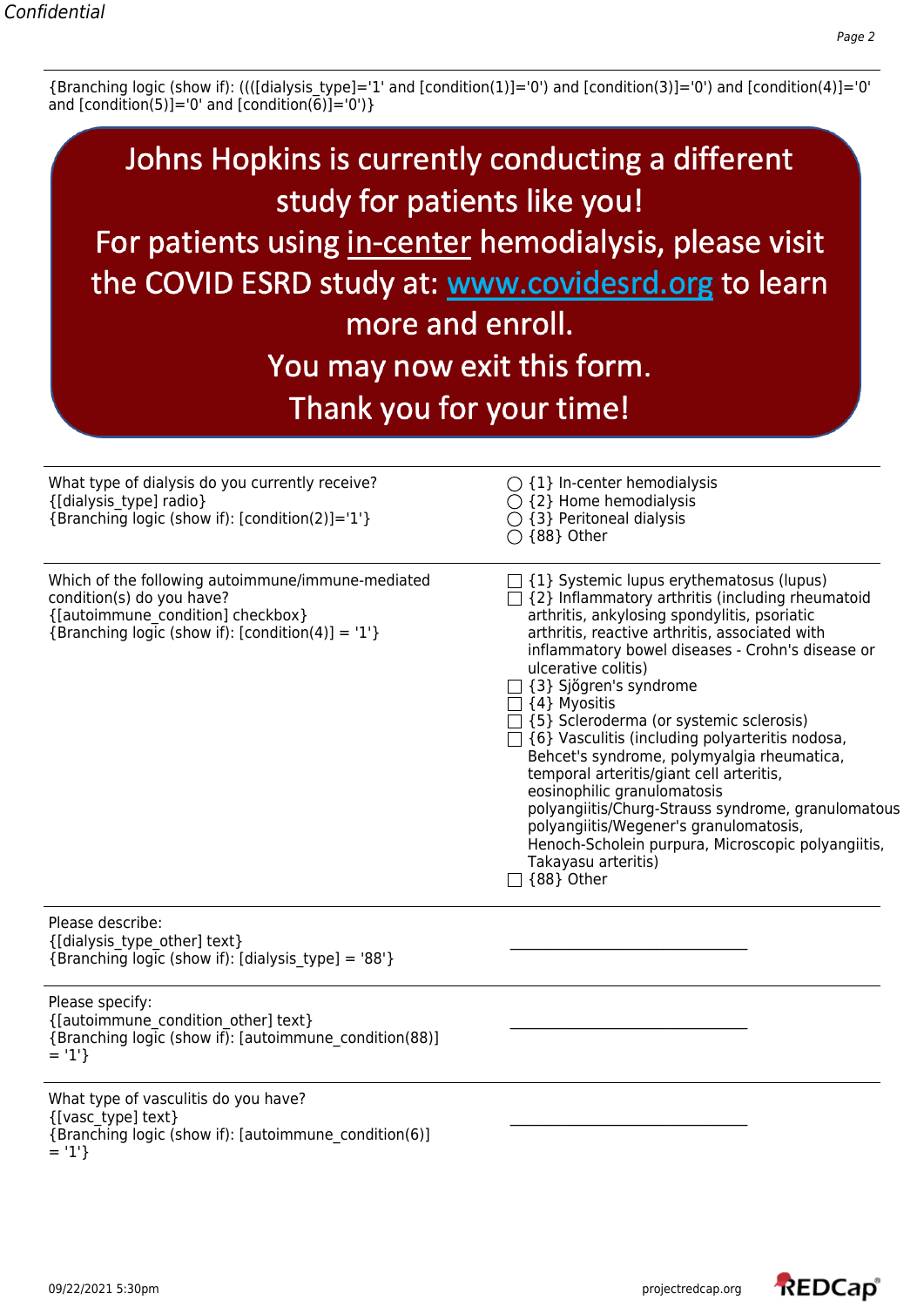Are you taking any medications or receiving therapy  $\bigcirc$  {1} Yes that suppresses your immune system (immunosuppressant  $\bigcirc$  {0} No medication)? {[immunosup] radio}



{Branching logic (show if): (((((([condition(1)]='0') and [condition(2)]='0') and [condition(3)]='0') and [condition(5)]='0') and [condition(6)]='0')

and  $[immunosup]='0')\}$ 

> You are not eligible for the study due to not having one of the above conditions. You may now exit this form. Thank you for your time!

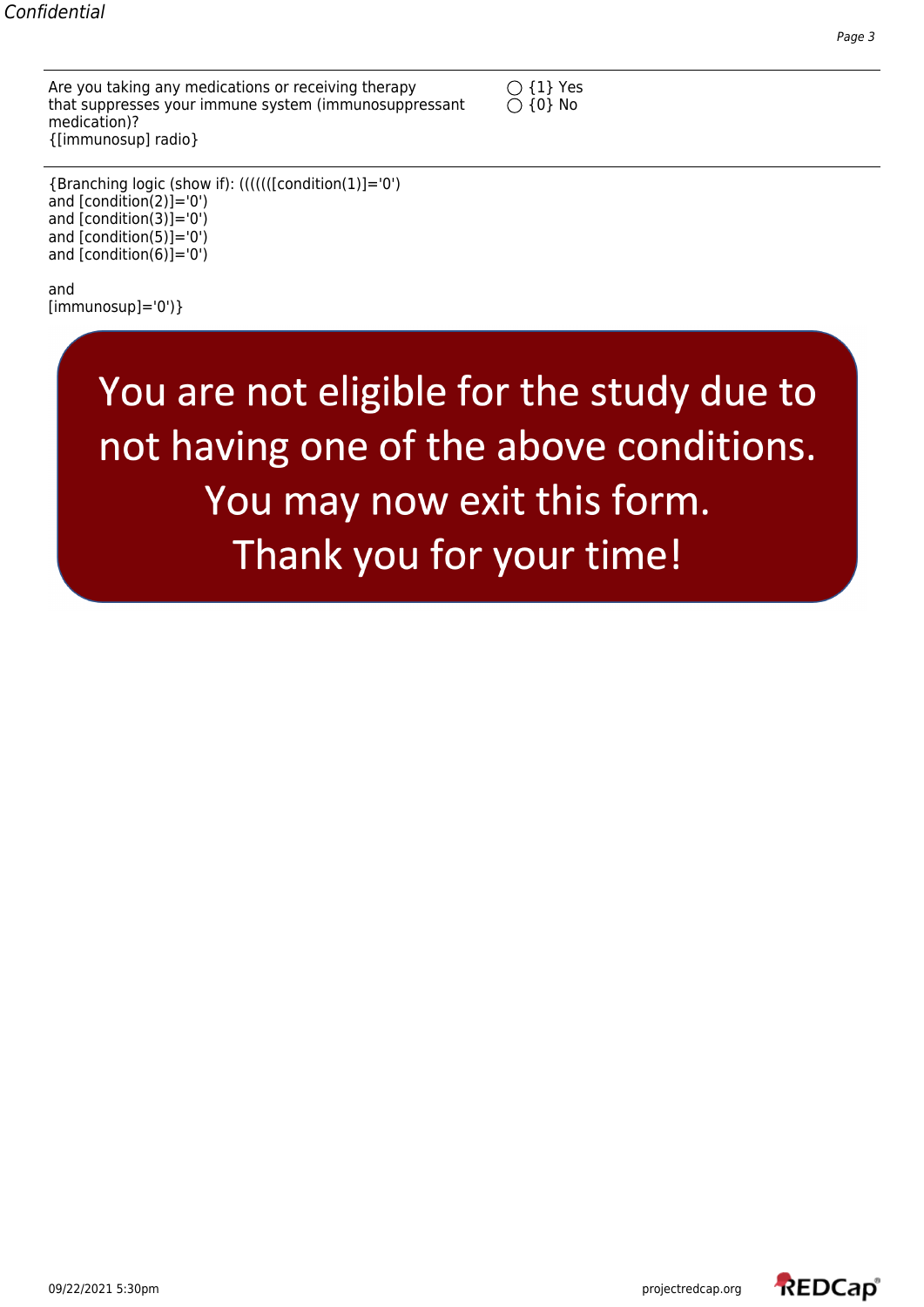| {[immuno med] checkbox}<br>{Branching logic (show if): [immunosup]='1'}                                                             | $\Box$ {3} Azathioprine (Imuran®)<br>$\Box$ {4} Baricitinib (Oluminat®)<br>{5} Belatacept (Nulojix®)<br>$\Box$ {6} Belimumab (Benlysta®)<br>$\lceil$ {7} Budesonide (Entocort®)<br>$\Box$ {8} Certolizumab (Cimzia®)<br>$\Box$ {9} Cyclophosphamide (Cytoxan®)<br>□ {10} Cyclosporine (Neoral®, Sandimmune®, or<br>Gengraf@)<br>$\Box$ {11} Etanercept (Enbrel®)<br>$\Box$ {12} Everolimus (Afinitor®)<br>$\Box$ {13} Golimumab (Simponi®)<br>$\Box$ {14} Hydroxychloroquine or Chloroquine<br>(Plaquenil <sup>®</sup> )<br>$\Box$ {15} Infliximab (Remicade®)<br>$\Box$ {16} IV or subcutaneous immunoglobulin (IVIg/SCIg)<br>(Gammagard®)<br>$\Box$ {17} Ixekizumab (Taltz®)<br>$\Box$ {18} Leflunomide (Arava®)<br>□ {19} Methotrexate (Otrexup®, Xatmep®, or<br>Trexall@<br>$\Box$ {20} Mycophenolate acid (Myfortic®)<br>$\Box$ {21} Mycophenolate mofetil (CellCept®)<br>$\Box$ {22} Natalizumab (Tysabri®)<br>□ {23} Ocrelizumab (Ocrevus®)<br>$\Box$ {24} Plasma exchange or plasmapheresis<br>$\Box$ {25} Prednisone or other steroids<br>$\Box$ {26} Rituximab (Rituxan®)<br>$\Box$ {27} Secukinumab (Cosentyx®)<br>{28} Sirolimus (Rapamune <sup>®</sup> or Rapamycin <sup>®</sup> )<br>{29} Sulfasalazine (Azulfidine®)<br>$\Box$ {30} Tacrolimus (Prograf® or Envarsus XR®)<br>$\Box$ {31} Tocilizumab (Actemra®)<br>$\Box$ {32} Tofacitinib (Xeljanz®)<br>{33} Ustekinumab (Stelara®)<br>$\Box$ {34} Upadacitinib (Rinvoq®)<br>{88} Other |
|-------------------------------------------------------------------------------------------------------------------------------------|---------------------------------------------------------------------------------------------------------------------------------------------------------------------------------------------------------------------------------------------------------------------------------------------------------------------------------------------------------------------------------------------------------------------------------------------------------------------------------------------------------------------------------------------------------------------------------------------------------------------------------------------------------------------------------------------------------------------------------------------------------------------------------------------------------------------------------------------------------------------------------------------------------------------------------------------------------------------------------------------------------------------------------------------------------------------------------------------------------------------------------------------------------------------------------------------------------------------------------------------------------------------------------------------------------------------------------------------------------------------------------------------------------------------------------------------------------|
| Please state the name of medication(s):<br>{[immuno med other] text}<br>{Branching logic (show if): [immuno med(88)]='1'}           |                                                                                                                                                                                                                                                                                                                                                                                                                                                                                                                                                                                                                                                                                                                                                                                                                                                                                                                                                                                                                                                                                                                                                                                                                                                                                                                                                                                                                                                         |
| What dose of prednisone or other steroid do you take?<br>{[steroid dose] text}<br>{Branching logic (show if): [immuno_med(25)]='1'} |                                                                                                                                                                                                                                                                                                                                                                                                                                                                                                                                                                                                                                                                                                                                                                                                                                                                                                                                                                                                                                                                                                                                                                                                                                                                                                                                                                                                                                                         |
| How often do you get Rituximab (Rituxan®)?<br>{[ritux freq] radio}<br>{Branching logic (show if): [immuno_med(26)]='1'}             | $\bigcirc$ {1} 2x/day<br>$\supset$ {2} Daily<br>{3} Weekly<br>$\bigcirc$ {4} Every 2 weeks<br>$\bigcirc$ {5} Once a month<br>$\bigcirc$ {88} Other                                                                                                                                                                                                                                                                                                                                                                                                                                                                                                                                                                                                                                                                                                                                                                                                                                                                                                                                                                                                                                                                                                                                                                                                                                                                                                      |
| Please describe other:<br>{[ritux other] text}<br>{Branching logic (show if): [ritux_freq]='88'}                                    |                                                                                                                                                                                                                                                                                                                                                                                                                                                                                                                                                                                                                                                                                                                                                                                                                                                                                                                                                                                                                                                                                                                                                                                                                                                                                                                                                                                                                                                         |

Which medications have you taken within the past 3  $\hskip1cm \fbox{1}$  {1} Adalimumab (Humira®)

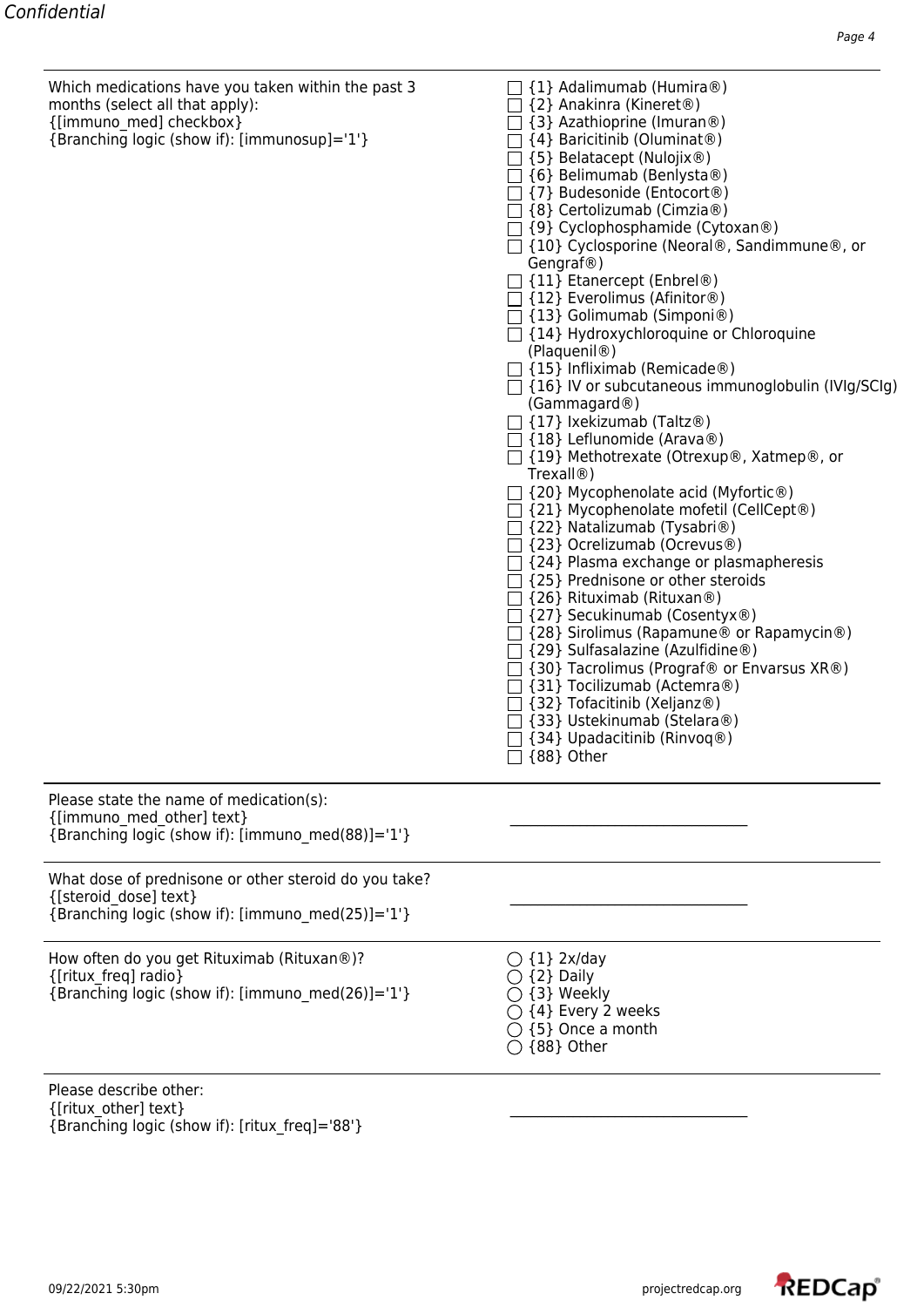| When was your last rituximab treatment (MM-DD-YYYY)?<br>{[ritux date initial] text date mdy}<br>{Branching logic (show if): [ritux freq]""}  |                                                                                                                                                                |
|----------------------------------------------------------------------------------------------------------------------------------------------|----------------------------------------------------------------------------------------------------------------------------------------------------------------|
| What dose of Mycophenolate acid (Myfortic®) do you<br>take in mg?                                                                            |                                                                                                                                                                |
| {[mycophena_dose] text}<br>{Branching logic (show if): [immuno_med(20)]='1'}                                                                 |                                                                                                                                                                |
| How often do you take Mycophenolate acid (Myfortic®)?<br>{[mycophena_freq] radio}<br>{Branching logic (show if): [immuno med(20)]='1'}       | $\bigcirc$ {1} 2x/day<br>$\bigcirc$ {2} Daily<br>$\bigcirc$ {3} Weekly<br>$\bigcirc$ {4} Every 2 weeks<br>$\bigcirc$ {5} Once a month<br>$\bigcirc$ {88} Other |
| Please describe other:<br>{[mycophena other] text}<br>{Branching logic (show if): [mycophena freq]='88'}                                     |                                                                                                                                                                |
| What dose of Mycophenolate mofetil (CellCept®) do you<br>take in mg?                                                                         |                                                                                                                                                                |
| {[mycophenm_dose] text}<br>{Branching logic (show if): [immuno_med(21)]='1'}                                                                 |                                                                                                                                                                |
| How often do you take Mycophenolate mofetil<br>(CellCept®)?<br>{[mycophenm freq] radio}<br>{Branching logic (show if): [immuno_med(21)]='1'} | $\bigcirc$ {1} 2x/day<br>$\bigcirc$ {2} Daily<br>$\bigcirc$ {3} Weekly<br>$\bigcirc$ {4} Every 2 weeks<br>$\bigcirc$ {5} Once a month<br>{88} Other            |
| Please describe other:<br>{[mycophenm other] text}<br>{Branching logic (show if): [mycophenm freq]='88'}                                     |                                                                                                                                                                |
| Have you received a COVID-19 vaccine?<br>{[vaccinated] radio}                                                                                | $\{1\}$ Yes<br>$\{0\}$ No                                                                                                                                      |
| {Branching logic (show if): [want_vax]='0'}                                                                                                  |                                                                                                                                                                |

You are not eligible for the study due to not intending to be vaccinated. You may now exit this form. Thank you for your time!

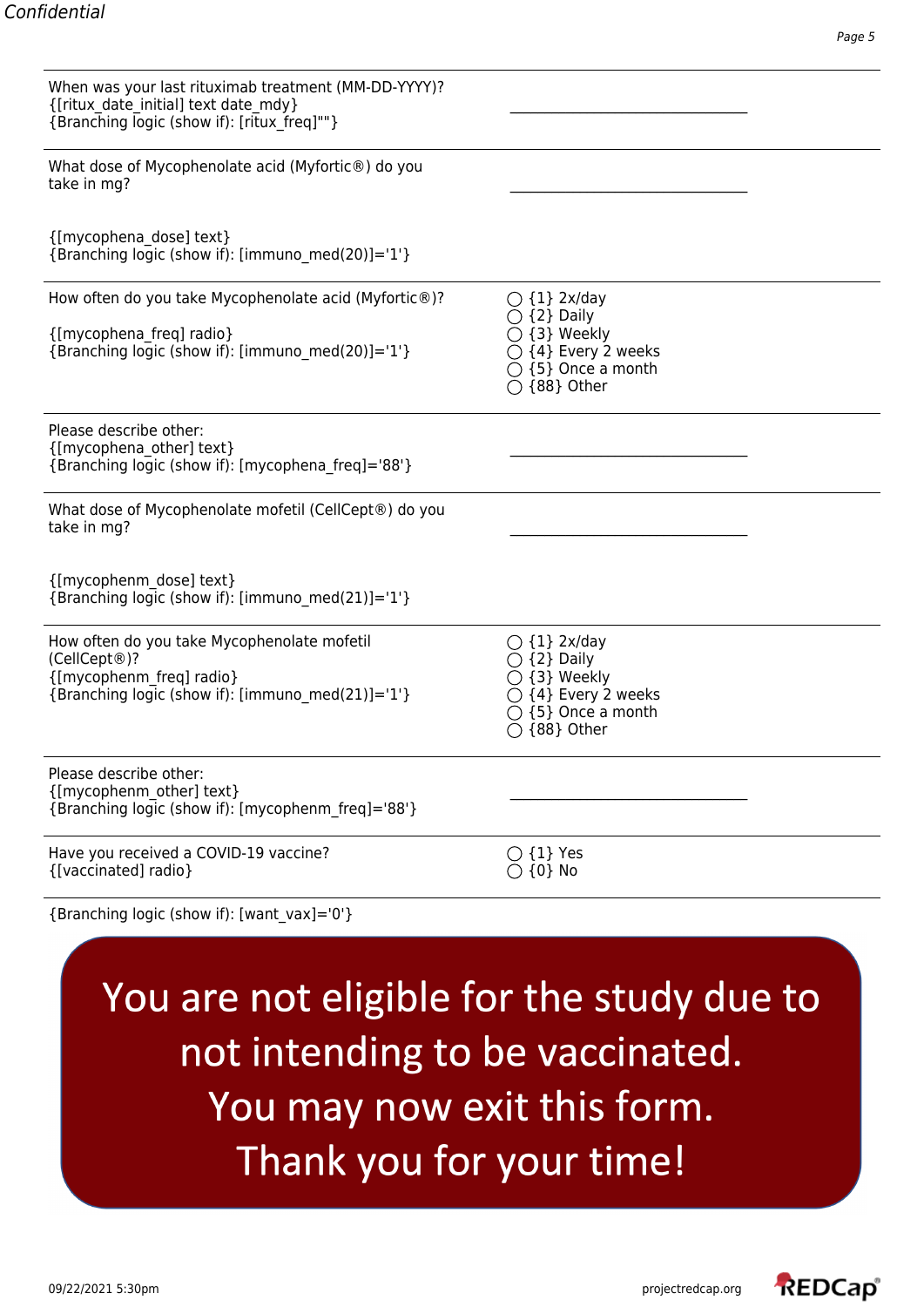Do you intend to receive a COVID-19 vaccine when it  $\bigcirc$  {1} Yes becomes available?  $\bigcirc$  {0} No becomes available? {[want\_vax] radio} {Branching logic (show if): [vaccinated]='0'}



{Branching logic (show if): [other\_study]='1'}

# You are not eligible for the study due to being enrolled in a concurrent study. You may now exit this form. Thank you for your time!

| Are you enrolled in another study at Johns Hopkins<br>involving collection of blood to determine the<br>presence of COVID-19 antibodies?<br>{[other study] radio}                                      | $\bigcirc$ {1} Yes<br>$\bigcirc$ {0} No |
|--------------------------------------------------------------------------------------------------------------------------------------------------------------------------------------------------------|-----------------------------------------|
| Have you received an organ transplant?<br>{[transplant] radio}                                                                                                                                         | $\bigcirc$ {1} Yes<br>$\bigcirc$ {0} No |
| We are operating another study for transplant recipients, please visit transplantvaccine.org to learn more. You may<br>now exit this form. Thank you!<br>{Branching logic (show if): [transplant]='1'} |                                         |
| Enter your first name:<br>{[name_first] text}                                                                                                                                                          |                                         |
| Enter your last name:<br>{[name last] text}                                                                                                                                                            |                                         |
| Enter your date of birth (MM/DD/YYYY):<br>Please make sure the year is correct!<br>{[dob] text date_mdy}                                                                                               |                                         |
| What is your height?                                                                                                                                                                                   |                                         |
| Feet:<br>{[height_ft] text}                                                                                                                                                                            |                                         |
| Inches:<br>{[height in] text}                                                                                                                                                                          |                                         |
| What is your weight in pounds (lbs)?<br>{[weight] text}                                                                                                                                                |                                         |

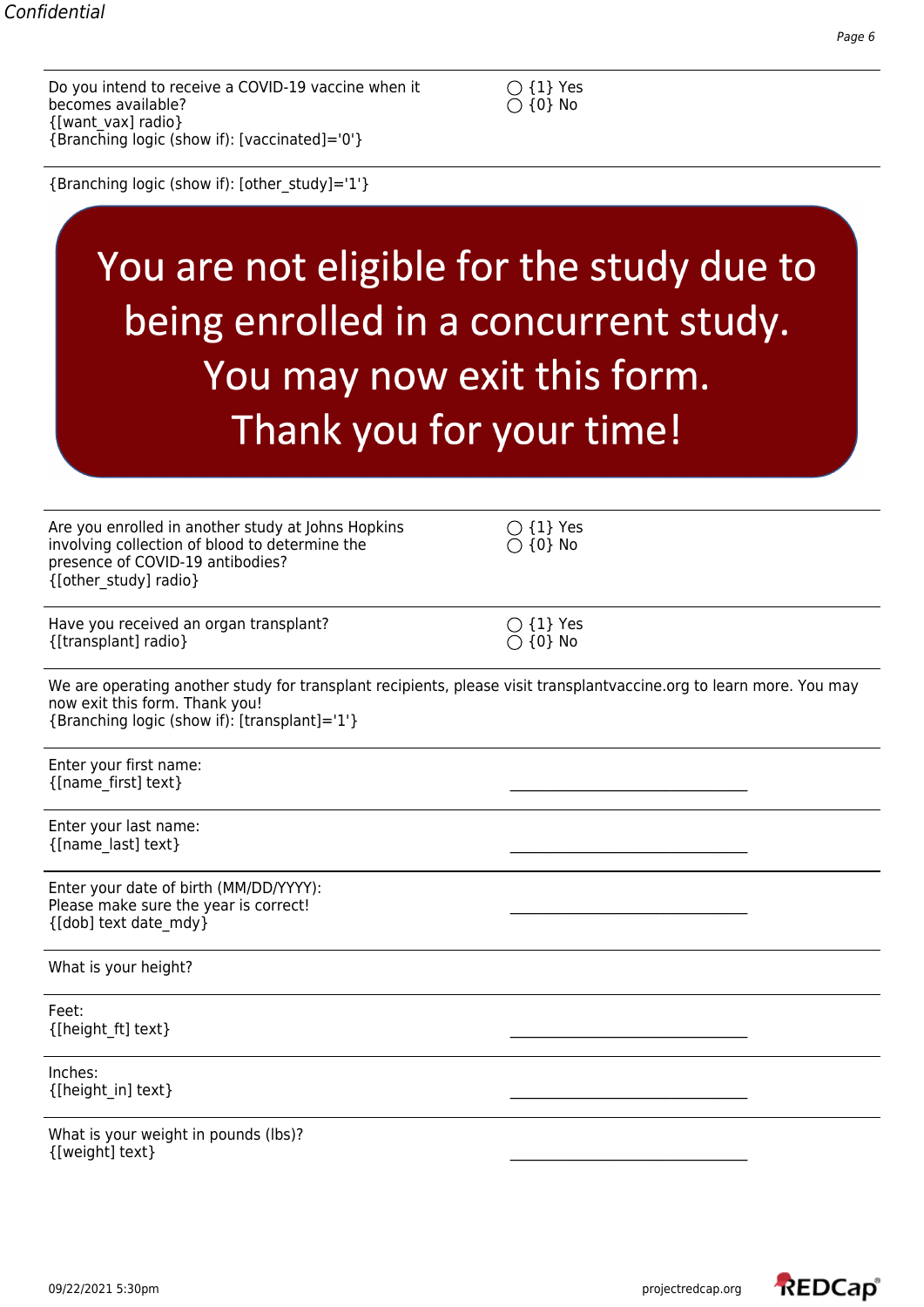| Enter your sex (assigned at birth):<br>{[sex] radio}                                    | $\bigcirc$ {1} Female<br>$\bigcirc$ {2} Male<br>$\bigcirc$ {97} Prefer not to say                                                                                                                                                                                                                              |
|-----------------------------------------------------------------------------------------|----------------------------------------------------------------------------------------------------------------------------------------------------------------------------------------------------------------------------------------------------------------------------------------------------------------|
| What is your racial identity?<br>{[race] radio}                                         | $\bigcirc$ {1} White<br>$\bigcirc$ {2} Black or African American<br>$\bigcirc$ {3} Asian<br>$\bigcirc$ {4} American Indian or Alaska Native<br>◯ {5} Native Hawaiian or Other Pacific Islander<br>$\bigcirc$ {6} Arab or Middle Eastern<br>$\bigcirc$ {7} Multi-racial<br>$\bigcirc$ {97} Prefer not to answer |
| Do you identify as Hispanic/Latino?<br>{[hispanic_latino] radio}                        | $\bigcirc$ {1} Yes<br>$\bigcirc$ {0} No<br>$\bigcirc$ {97} Prefer not to say                                                                                                                                                                                                                                   |
| What is the highest level of education you completed?<br>{[education] radio}            | $\bigcirc$ {1} Less than high school<br>○ {2} High school or GED<br>○ {3} Attended college or technical school<br>$\bigcirc$ {4} Associate's or Bachelor's degree<br>$\bigcirc$ {5} Post-college graduate degree<br>$\bigcirc$ {97} Prefer not to say                                                          |
| Enter your email address:<br>{[email] text email}                                       |                                                                                                                                                                                                                                                                                                                |
| Enter your cell phone number (XXX-XXX-XXXX):<br>{[phone_cell] text}                     |                                                                                                                                                                                                                                                                                                                |
| Enter your home phone number, if applicable<br>$(XXX-XXX-XXXX):$<br>{[phone_home] text} |                                                                                                                                                                                                                                                                                                                |
| Enter your street address (ex. 123 Apple St.):<br>{[address street] text}               |                                                                                                                                                                                                                                                                                                                |
| Enter your apartment/unit number, if applicable:<br>{[address_number] text}             |                                                                                                                                                                                                                                                                                                                |
| Enter city:<br>{[address_city] text}                                                    |                                                                                                                                                                                                                                                                                                                |
| Enter state:<br>{[address_state] text}                                                  |                                                                                                                                                                                                                                                                                                                |
| Enter zip code:                                                                         |                                                                                                                                                                                                                                                                                                                |

 $\{ [address\_zip] \ text\}$ 

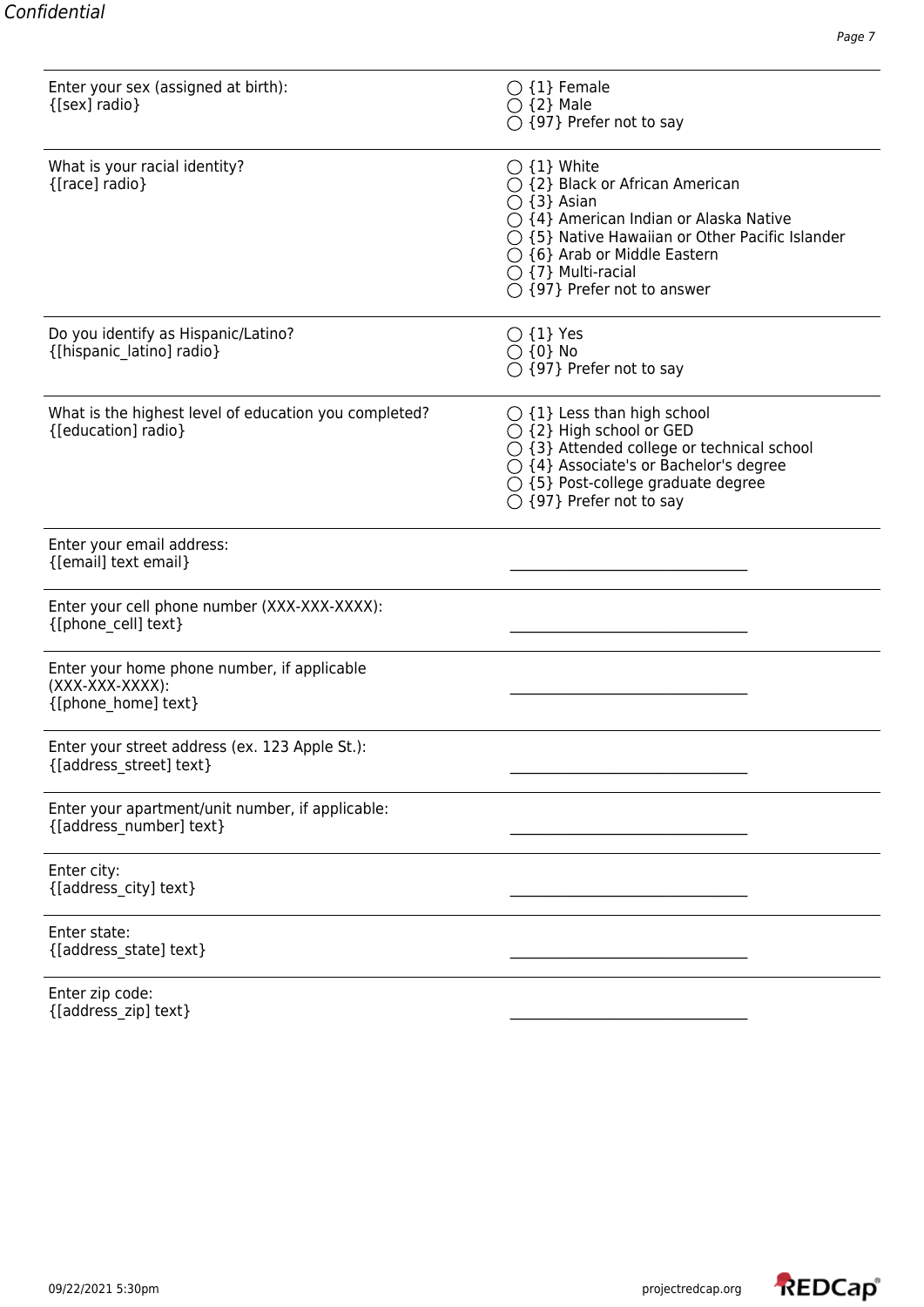| What is the underlying cause of your liver disease?<br>{[cirrhosis cause] checkbox}<br>{Branching logic (show if): [condition(1)]='1'}                        | $\Box$ {1} Alcoholic liver disease<br>[2] Fatty liver disease<br>$\{3\}$ HCV<br>${4}$ HBV<br>[5] Hemochromatosis<br>§ {6} Autoimmune hepatitis<br>$\exists$ {7} Primary sclerosing cholangitis (PSC)<br>] {8} Primary biliary cholangitis (PBC)<br>$\Box$ {88} Other<br>□ {99} Unknown |
|---------------------------------------------------------------------------------------------------------------------------------------------------------------|----------------------------------------------------------------------------------------------------------------------------------------------------------------------------------------------------------------------------------------------------------------------------------------|
| Please specify:<br>{[cirrhosis cause other] text}<br>{Branching logic (show if): [cirrhosis cause(88)] =<br>$'1'$ }                                           |                                                                                                                                                                                                                                                                                        |
| Have you or are you being treated for HCV?                                                                                                                    | $\bigcirc$ {1} I have completed treatment<br>$\bigcirc$ {2} I am currently in treatment                                                                                                                                                                                                |
| {[hcv tx] radio}<br>{Branching logic (show if): [cirrhosis cause(3)] =<br>'1'                                                                                 | $\bigcirc$ {3} I have not had treatment                                                                                                                                                                                                                                                |
| Have you or are you being treated for HBV?<br>{[hbc tx] radio}<br>{Branching logic (show if): [cirrhosis_cause(4)] =<br>'1'                                   | $\bigcirc$ {1} I have completed treatment<br>$\bigcirc$ {2} I am currently in treatment<br>$\bigcirc$ {3} I have not had treatment                                                                                                                                                     |
|                                                                                                                                                               |                                                                                                                                                                                                                                                                                        |
| How long ago did you last drink an alcoholic beverage?                                                                                                        | ◯ ${1} < 24$ hrs<br>$\bigcirc$ {2} 1-7 days<br>$\bigcirc$ {3} 7-30 days                                                                                                                                                                                                                |
| {[last drink] radio}<br>{Branching logic (show if): [cirrhosis cause(1)] =<br>'1'                                                                             | $\bigcirc$ {4} 30 - 90 days<br>$\bigcirc$ {5} 90 days - 6 months<br>$\bigcirc$ {6} 6 months - 1 year<br>$\bigcirc$ {7} > 1 year                                                                                                                                                        |
| What complications of cirrhosis have you had (if any)?                                                                                                        | $\exists$ {1} Jaundice (yellowish eyes or skin)<br>$\Box$ {2} Gastrointestinal bleeding (bleeding from your                                                                                                                                                                            |
| {[cirrhosis_complications] checkbox}<br>{Branching logic (show if): [condition(1)]='1'}                                                                       | esophagus or intestines)<br>{3} Confusion<br>{4} Fluid buildup in the abdomen<br>1 {5} Infection of abdominal fluid<br>$\exists$ {6} Liver cancer<br>$\Box$ {98} None                                                                                                                  |
| What was your last CD4 count?                                                                                                                                 | $\bigcirc$ {1} < 200<br>$\bigcirc$ {2} 200-350<br>$\bigcirc$ {3} 350-499                                                                                                                                                                                                               |
| ${[cd4]}$ radio}<br>{Branching logic (show if): $[condition(3)] = '1'$ }                                                                                      | $\bigcirc$ {4} >/=500<br>$\bigcirc$ {99} Unknown                                                                                                                                                                                                                                       |
| Was your most recent viral load "undetectable"<br>according to your doctor?<br>{[undetectable] radio}<br>{Branching logic (show if): $[condition(3)] = '1'$ } | $\bigcirc$ {1} Yes<br>$\bigcirc$ {0} No<br>$\bigcirc$ {99} Unknown                                                                                                                                                                                                                     |
| Are you currently taking any antiretroviral therapy<br>(ART)?<br>{[art use] radio}<br>{Branching logic (show if): [condition(3)] = '1'}                       | $\bigcirc$ {1} Yes<br>$\bigcirc$ {0} No                                                                                                                                                                                                                                                |

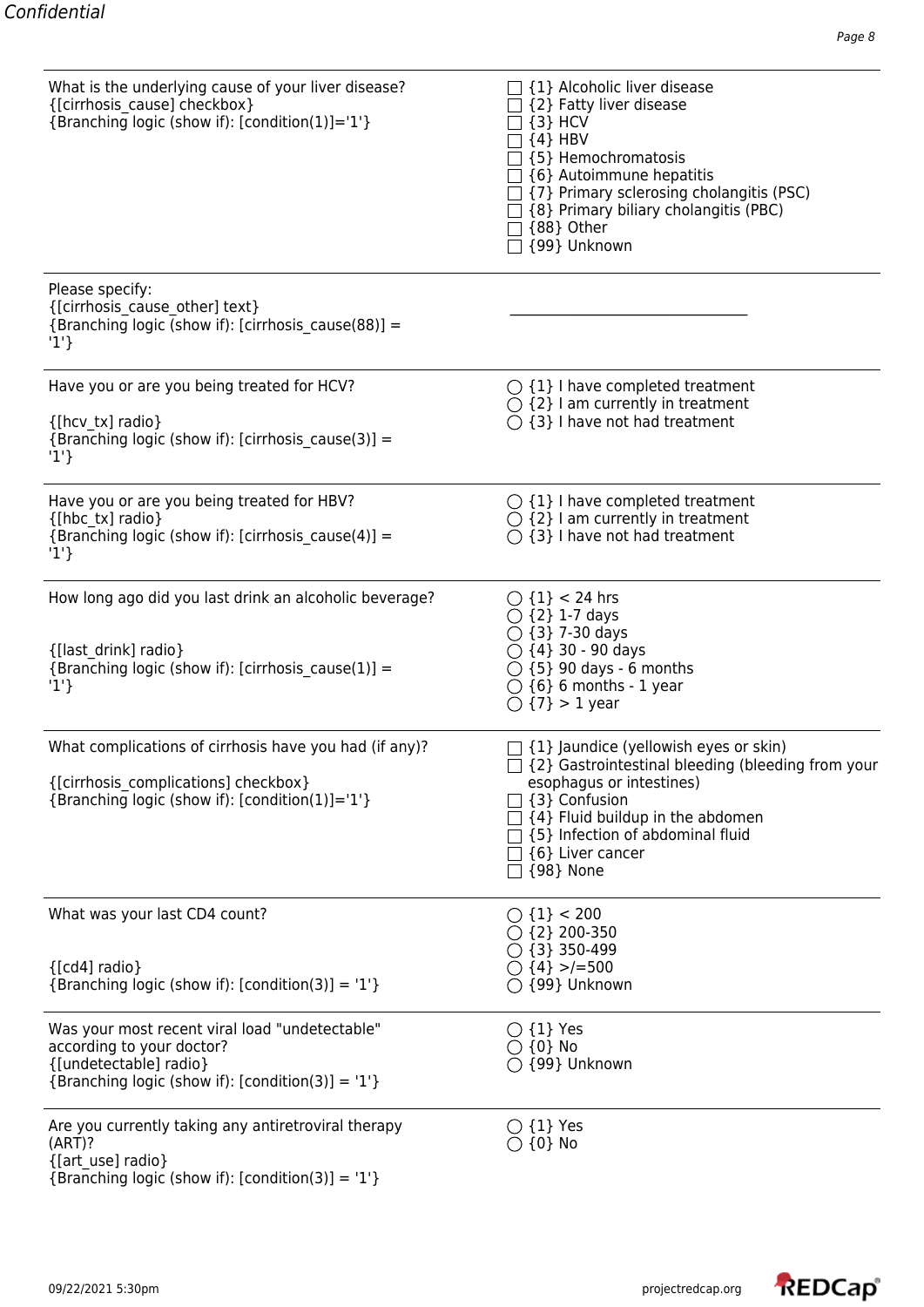| How long have you been taking these medications?<br>{[art_time] radio}<br>{Branching logic (show if): $[art_use] = '1'$ }                       | $\bigcirc$ {1} Less than 6 months<br>$\bigcirc$ {2} Greater than 6 months                                                                                                                                                                                                                          |
|-------------------------------------------------------------------------------------------------------------------------------------------------|----------------------------------------------------------------------------------------------------------------------------------------------------------------------------------------------------------------------------------------------------------------------------------------------------|
| How often do you receive dialysis?<br>{[dialysis_freq] radio}<br>{Branching logic (show if): [condition(2)]='1'}                                | $\bigcirc$ {1} < 1x/week<br>$\bigcirc$ {2} 1x/week<br>$\bigcirc$ {3} 2x/week<br>$\bigcirc$ {4} 3x/week<br>$\bigcirc$ {5} 4x/week<br>$\bigcirc$ {6} 5x/week<br>$\bigcirc$ {7} 6x/week<br>$\bigcirc$ {8} 7x/week<br>$\bigcirc$ {9} >7x/week                                                          |
| Have you ever been diagnosed with common variable<br>immunodeficiency (CVID), or low immunoglobulin or<br>antibody levels?<br>{[low_abs] radio} | $\bigcirc$ {1} Yes<br>$\bigcirc$ {0} No                                                                                                                                                                                                                                                            |
| Have you been treated with chemotherapy for cancer<br>within the past 6 months?<br>{[cancer] radio}                                             | $\bigcirc$ {1} Yes<br>$\bigcirc$ {0} No                                                                                                                                                                                                                                                            |
| Do you carry an Epinephrine Auto-Injector (EpiPen®)?<br>{[epipen] radio}                                                                        | $\bigcirc$ {1} Yes<br>$\bigcirc$ {0} No                                                                                                                                                                                                                                                            |
| Have you ever had an allergic reaction to a vaccine?<br>{[vaccine_allergy] radio}                                                               | $\bigcirc$ {1} Yes<br>$\bigcirc$ {0} No                                                                                                                                                                                                                                                            |
| Did this reaction require epinephrine injection?<br>{[vaccine_allergy_epipen] radio}<br>{Branching logic (show if): [vaccine_allergy]='1'}      | $\bigcirc$ {1} Yes<br>$\bigcirc$ {0} No                                                                                                                                                                                                                                                            |
| Which of the following did you experience?<br>{[vaccine_allergy_type] checkbox}<br>{Branching logic (show if): [vaccine_allergy]='1'}           | {1} Itchiness<br>{2} Throat tightness<br>{3} Shortness of breath<br>{4} Lightheadedness<br>{5} GI distress (nausea, vomiting, diarrhea)<br>[ {6} Injection site swelling/redness<br>{7} Hives or welts<br>] {8} Lip and/or tongue swelling<br>{9} Hoarseness<br>{10} Wheezing<br>$\Box$ {88} Other |
| Please describe:<br>{[vaccine_allergy_other] text}<br>{Branching logic (show if): [vaccine_allergy_type(88)]<br>$= '1'$                         |                                                                                                                                                                                                                                                                                                    |
| Within the past 3 months, have you been tested for<br>COVID-19 antibodies?<br>{[prior test] radio}                                              | $\bigcirc$ {1} Yes<br>$\bigcirc$ {0} No                                                                                                                                                                                                                                                            |
| What date were you tested (MM-DD-YYYY)?<br>{[prior test date] text date mdy}<br>{Branching logic (show if): [prior test]='1'}                   |                                                                                                                                                                                                                                                                                                    |

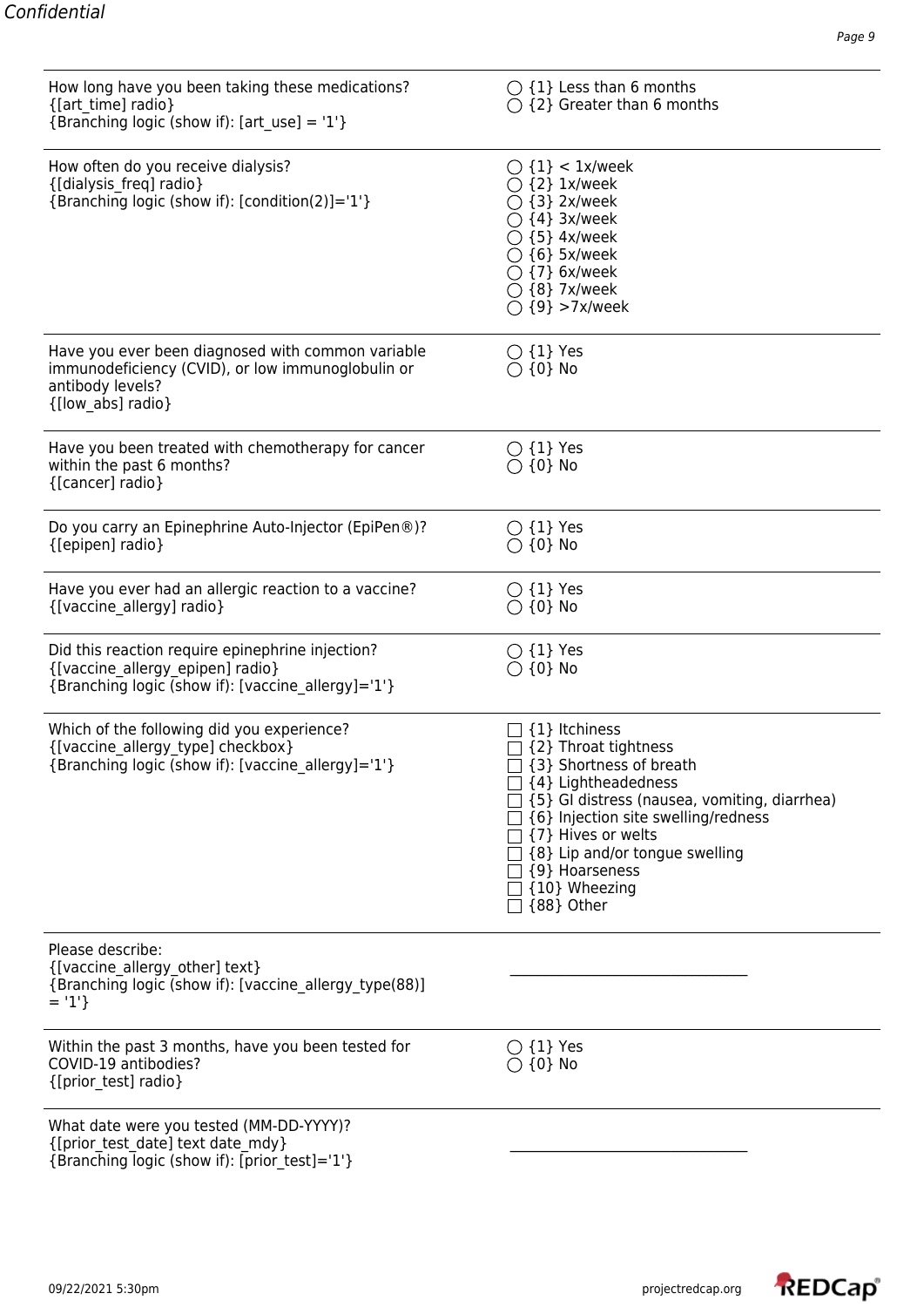| What was the result of your test?<br>{[prior_test_result] radio}<br>{Branching logic (show if): [prior_test]='1'}    | {1} Positive<br>$\bigcirc$ {2} Negative |
|----------------------------------------------------------------------------------------------------------------------|-----------------------------------------|
| Have you ever been diagnosed with COVID-19?                                                                          | $\bigcirc$ {1} Yes                      |
| {[covid dx] radio}                                                                                                   | $\bigcirc$ {0} No                       |
| When were you diagnosed (MM/DD/YYYY)?<br>{[covid date] text date mdy}<br>{Branching logic (show if): [covid dx]='1'} |                                         |
| How did you hear about this research study?                                                                          | $\bigcirc$ {2} Social media post        |
| {[recruitment] radio}                                                                                                | {88} Other                              |
| Please describe:<br>{[recruitment other] text}<br>{Branching logic (show if): [recruitment]='88'}                    |                                         |
| Are you a patient at Johns Hopkins Medicine?                                                                         | $\{1\}$ Yes                             |
| {[hopkins1] radio}                                                                                                   | $\{0\}$ No                              |

Submitting this enrollment form will constitute as consent for enrollment into the study. Please review the consent form before submitting.

[Attachment: "Online Consent - Chronic Conditions COVID-19 Vaccine.pdf"]

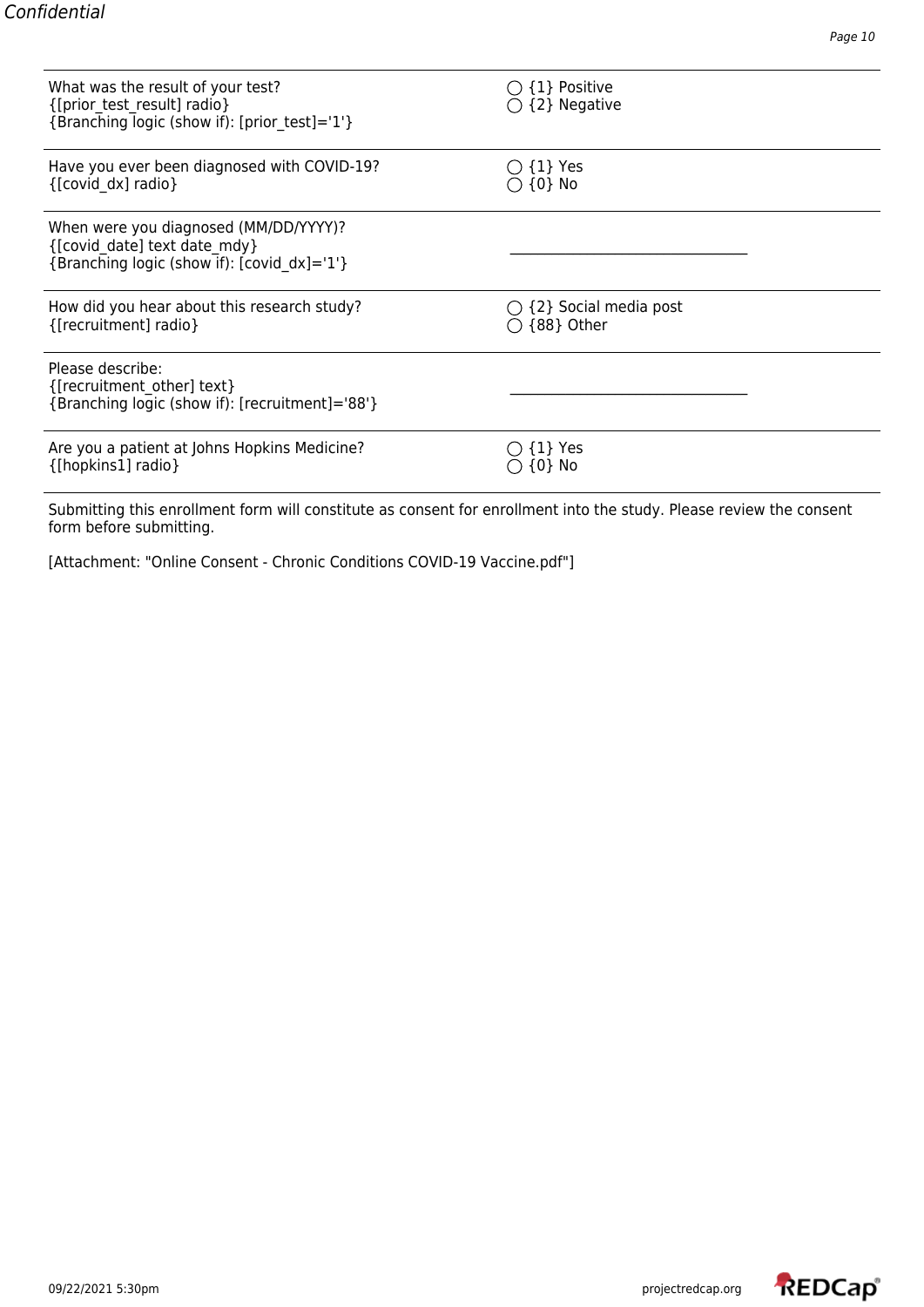Please complete the survey below.

If your vaccine dates change, please let us know at vaccineresponse@jhmi.edu.

Thank you!

| Have you received the first dose of a COVID-19<br>vaccine?                                                   | $\bigcirc$ {1} Yes<br>$\bigcirc$ {0} No |
|--------------------------------------------------------------------------------------------------------------|-----------------------------------------|
| {[had_first_dose] radio}                                                                                     |                                         |
| What date did you receive your first dose<br>(MM-DD-YYYY)?                                                   |                                         |
| Please double check you input the correct year!                                                              |                                         |
| {[first dose date] text date mdy}<br>{Branching logic (show if): [had_first_dose]='1'}                       |                                         |
| If you received the Pfizer or Moderna vaccine: Have<br>you received the second dose of the COVID-19 vaccine? | $\bigcirc$ {1} Yes<br>$\bigcirc$ {0} No |
| {[had second dose] radio}<br>{Branching logic (show if): [had_first_dose]='1'}                               |                                         |
| What date did you receive your second dose<br>(MM-DD-YYYY)?                                                  |                                         |
| {[second dose date] text date mdy}<br>{Branching logic (show if): [had second dose]='1'}                     |                                         |
| What date is your second dose scheduled for<br>(MM-DD-YYYY)?                                                 |                                         |
| {[scheduled_second_dose_date] text date_mdy}<br>{Branching logic (show if): [had_second_dose]='0'}           |                                         |
| Do you have an appointment scheduled to receive your<br>first dose?                                          | $\bigcirc$ {1} Yes<br>$\bigcirc$ {0} No |
| {[appt] radio}<br>{Branching logic (show if): [had first dose]='0'}                                          |                                         |
| What date is your first dose scheduled for<br>(MM-DD-YYYY)?                                                  |                                         |
| Please double check you input the correct year!                                                              |                                         |
| {[scheduled_first_dose_date] text date_mdy}<br>{Branching logic (show if): [appt]='1'}                       |                                         |

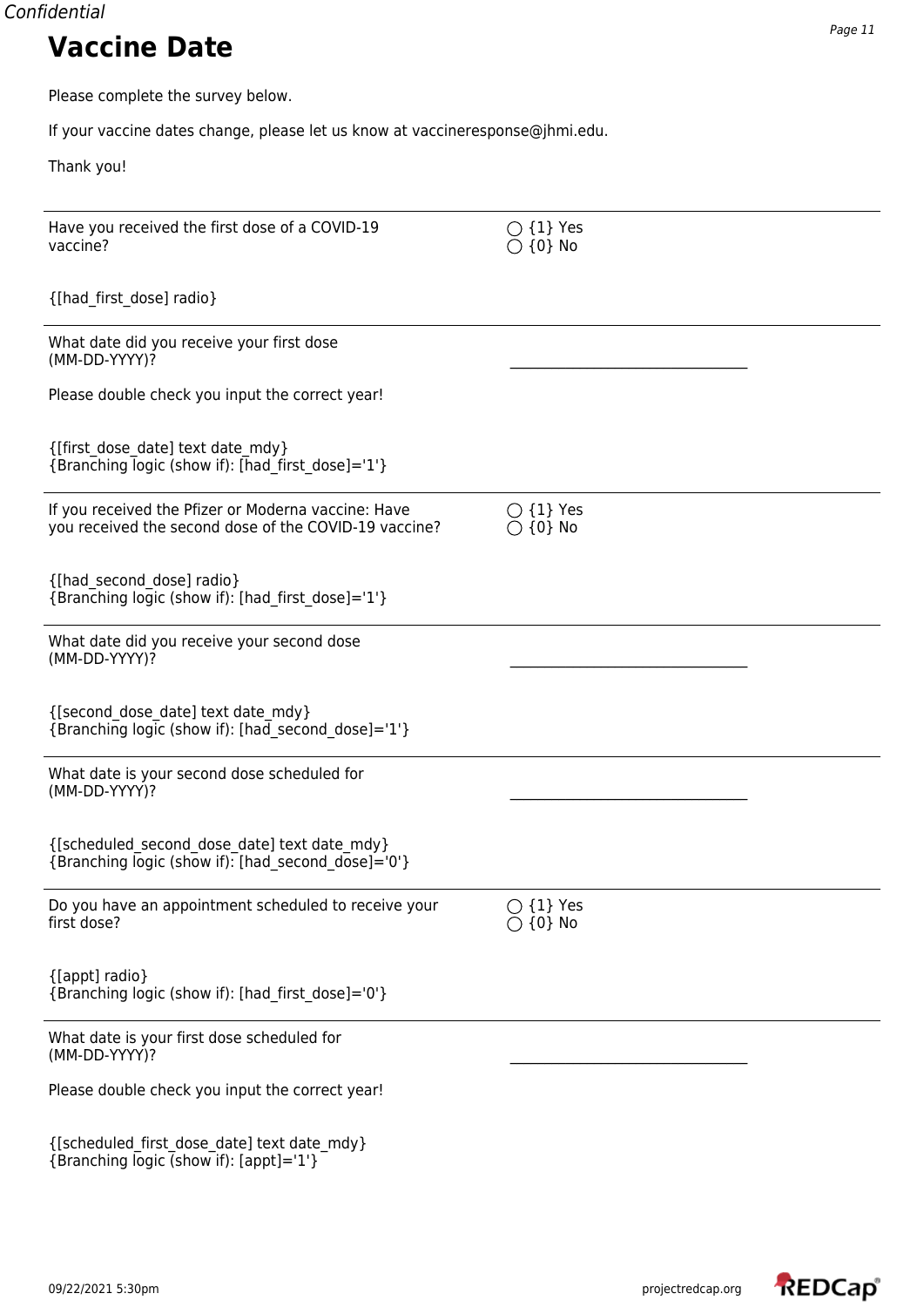Please complete this form after you have a confirmed vaccine date, thank you! You may now close this page. {Branching logic (show if): [appt]='0'}

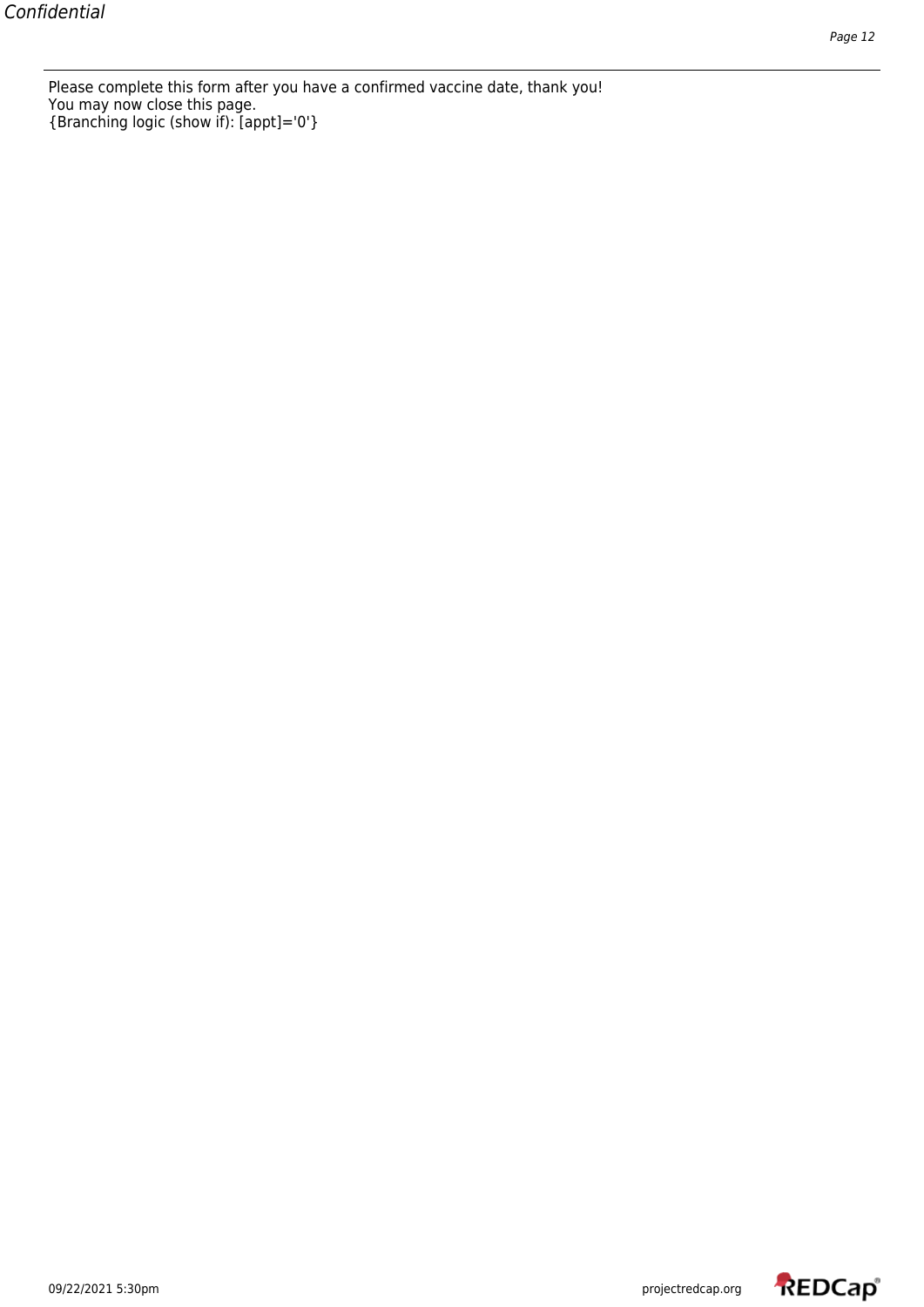Please complete the survey below for the research study COVID-19 Antibody Testing of Patients with Chronic Conditions (IRB00248540).

For more information on the study, please visit www.vaccineresponse.org or e-mail vaccineresponse@jhmi.edu.

Thank you!

| Please enter today's date (MM/DD/YYYY):<br>{[date postvac survey] text date mdy}                                                                     |                                                                                                                                                                                                                                          |
|------------------------------------------------------------------------------------------------------------------------------------------------------|------------------------------------------------------------------------------------------------------------------------------------------------------------------------------------------------------------------------------------------|
| When did you receive the first dose of the vaccine<br>(MM/DD/YYYY)?                                                                                  |                                                                                                                                                                                                                                          |
| {[postvac_dose1date] text date_mdy}                                                                                                                  |                                                                                                                                                                                                                                          |
| What was the manufacturer of the vaccine you received?<br>{[postvac_vaccine_type] radio}                                                             | $\bigcirc$ {1} Pfizer/BioNTech<br>$\bigcirc$ {2} Moderna<br>$\bigcirc$ {3} AstraZeneca<br>$\bigcirc$ {4} Sanofi<br>$\bigcirc$ {5} Novavax<br>$\bigcirc$ {6} Johnson & Johnson<br>$\bigcirc$ {88} Other                                   |
| Enter the name of the manufacturer:<br>{[postvac vaccine1 other] text}<br>{Branching logic (show if):<br>[postvac vaccine type]='88'}                |                                                                                                                                                                                                                                          |
| Since your first dose of the COVID-19 vaccine, have<br>you been diagnosed with COVID-19?<br>{[postvac coviddx] radio}                                | $\bigcirc$ {1} Yes<br>$\bigcirc$ {0} No                                                                                                                                                                                                  |
| Were you admitted to a hospital?<br>{[postvac admit] radio}<br>{Branching logic (show if): [postvac coviddx]='1'}                                    | $\bigcirc$ {1} Yes<br>$\bigcirc$ {0} No                                                                                                                                                                                                  |
| Were you admitted to an intensive care unit (ICU)?<br>{[postvac icu] radio}<br>{Branching logic (show if): [postvac coviddx]='1'}                    | $\bigcirc$ {1} Yes<br>$\bigcirc$ {0} No                                                                                                                                                                                                  |
| Did you require intubation (a breathing tube in your<br>throat)?<br>{[postvac intubate] radio}<br>{Branching logic (show if): [postvac coviddx]='1'} | $\bigcirc$ {1} Yes<br>$\bigcirc$ {0} No                                                                                                                                                                                                  |
| Which of the following medical conditions apply:<br>{[condition post1] checkbox}                                                                     | {1} Cirrhosis<br>{2} On dialysis<br>{3} HIV/AIDS<br>{4} Autoimmune/immune-mediated condition<br>□ {5} Castleman disease<br>$\sqsupset$ {6} Inflammatory bowel disease (Crohn's disease or<br>ulcerative colitis)<br>{98} None<br>$\perp$ |

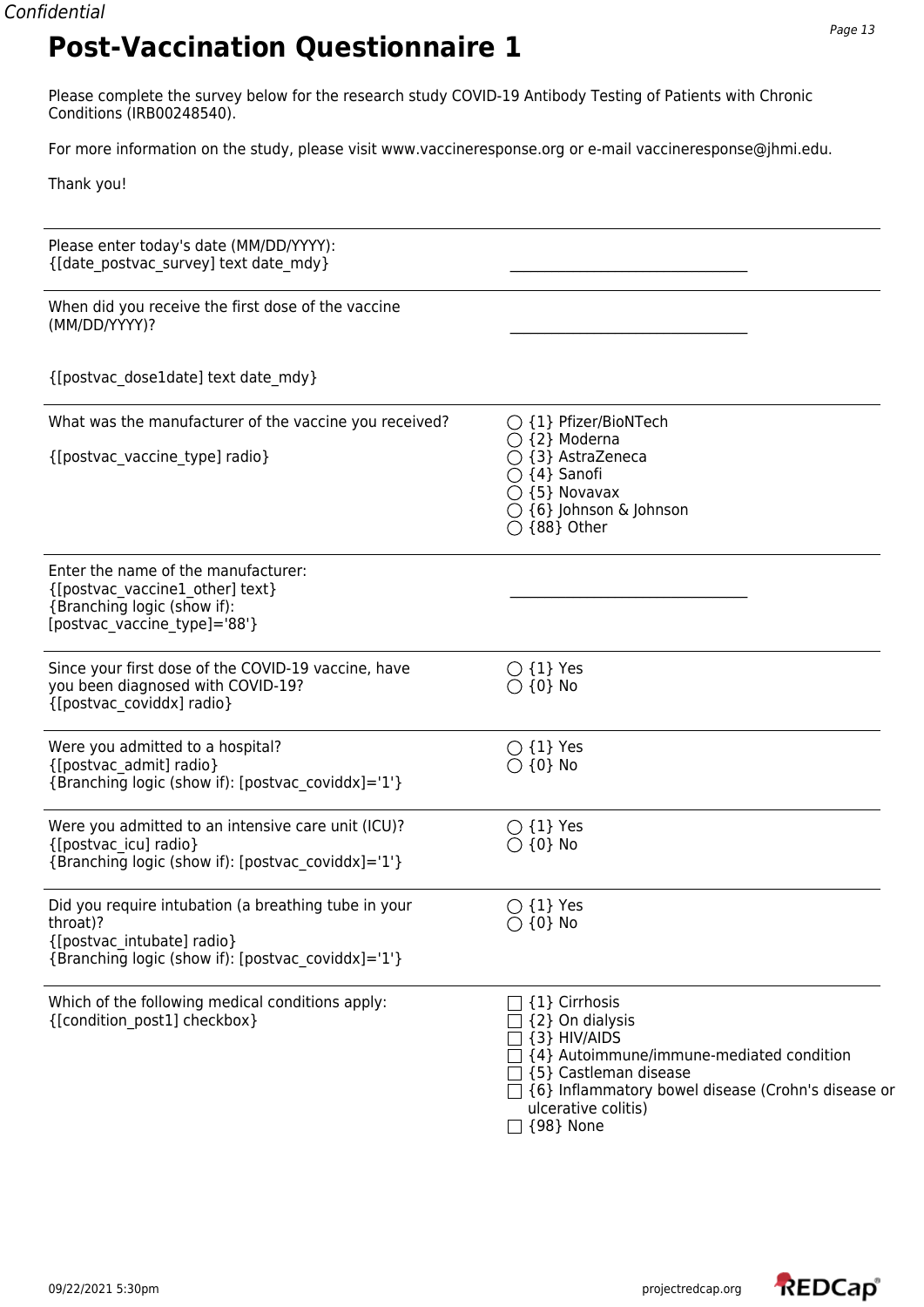| What was the time interval between your last immune<br>suppressant therapy and the first dose COVID-19<br>vaccine?<br>{[immunosup changed1] radio}<br>{Branching logic (show if): [condition_post1(4)] = '1'<br>or [condition_post1(5)] = $'1'$<br>or [condition post1(6)] = '1'} | $\bigcirc$ {1} Less than 1 week<br>$\bigcirc$ {2} 1 week<br>$\bigcirc$ {3} 2 weeks<br>$\bigcirc$ {4} 3 weeks<br>$\bigcirc$ {5} 4 weeks<br>$\bigcirc$ {6} Greater than 4 weeks                                                                                                  |
|-----------------------------------------------------------------------------------------------------------------------------------------------------------------------------------------------------------------------------------------------------------------------------------|--------------------------------------------------------------------------------------------------------------------------------------------------------------------------------------------------------------------------------------------------------------------------------|
| What complications of cirrhosis have you had (if any)?<br>{[cirrhosis_complicate_post1] checkbox}<br>{Branching logic (show if): [condition post1(1)] =<br>'1'                                                                                                                    | $\Box$ {1} Jaundice (yellowish eyes or skin)<br>$\Box$ {2} Gastrointestinal bleeding (bleeding from your<br>esophagus or intestines)<br>$\Box$ {3} Confusion<br>$\Box$ {4} Fluid buildup in the abdomen<br>{5} Infection of abdominal fluid<br>{6} Liver cancer<br>  {98} None |
| What was your last CD4 count?<br>{[cd4 post1] radio}<br>{Branching logic (show if): [condition_post1(3)] =<br>'1'                                                                                                                                                                 | $\bigcirc$ {1} < 200<br>$\bigcirc$ {2} 200-350<br>$\bigcirc$ {3} 350-499<br>$\bigcirc$ {4} >/=500<br>$\bigcirc$ {99} Unknown                                                                                                                                                   |
| Was your most recent viral load "undetectable"<br>according to your doctor?<br>{[undetectable post1] radio}<br>{Branching logic (show if): [condition post1(3)] =<br>'1'                                                                                                          | $\bigcirc$ {1} Yes<br>$\bigcirc$ {0} No<br>$\bigcirc$ {99} Unknown                                                                                                                                                                                                             |
| Are you currently taking any antiretroviral therapy<br>(ART)?<br>{[art_use_post1] radio}<br>{Branching logic (show if): [condition post1(3)] =<br>'1'                                                                                                                             | $\bigcirc$ {1} Yes<br>$\bigcirc$ {0} No                                                                                                                                                                                                                                        |
| If you stopped taking antiretroviral therapy (ART)<br>since receiving your first COVID-19 vaccine dose, what<br>were the reasons why you stopped:<br>{[why stop art1] text}<br>{Branching logic (show if): [art use post1]='0'}                                                   |                                                                                                                                                                                                                                                                                |
| Since your first vaccine dose, did you develop a new<br>infection requiring treatment?<br>{[postvac infection] radio}                                                                                                                                                             | $\bigcirc$ {1} Yes<br>$\bigcirc$ {0} No                                                                                                                                                                                                                                        |
| Please describe your infection:<br>{[infection describe] text}<br>{Branching logic (show if): [postvac_infection]='1'}                                                                                                                                                            |                                                                                                                                                                                                                                                                                |
| Since your first vaccine dose, have you developed a<br>new neurological condition?<br>{[postvac neuro] radio}                                                                                                                                                                     | $\bigcirc$ {1} Yes<br>$\bigcirc$ {0} No                                                                                                                                                                                                                                        |
| Which of the following have you developed?<br>{[postvac neuro type] radio}<br>{Branching logic (show if): [postvac neuro]='1'}                                                                                                                                                    | $\bigcirc$ {1} Guillain-Barré Syndrome<br>{2} Bell's Palsy<br>{3} Neuropathy<br>{88} Other                                                                                                                                                                                     |

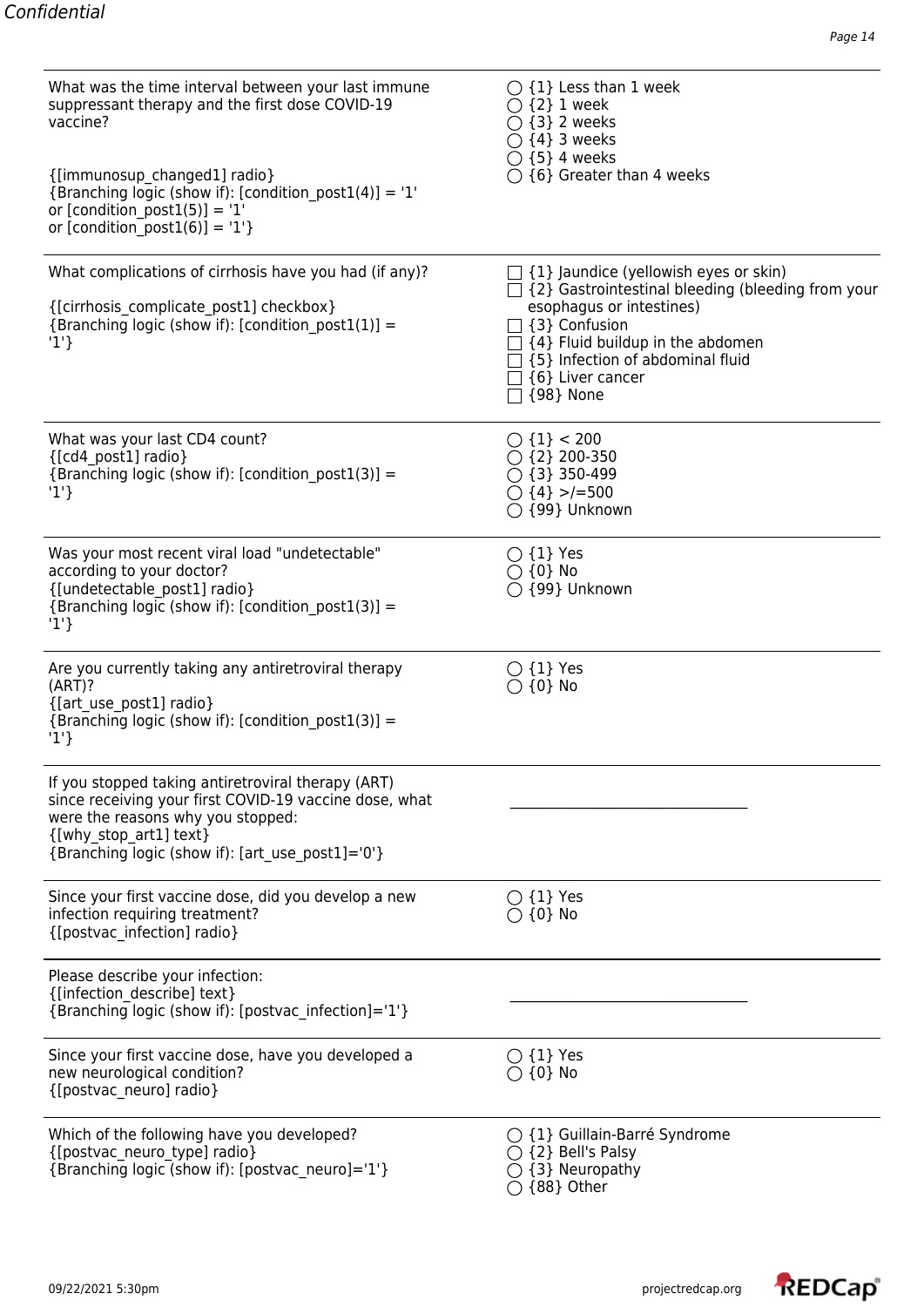| Please describe neuropathy:<br>{[neuropathy_describe1] text}<br>{Branching logic (show if): [postvac neuro type]='3'}                                     |          |                                         |              |                      |
|-----------------------------------------------------------------------------------------------------------------------------------------------------------|----------|-----------------------------------------|--------------|----------------------|
| Please describe:<br>{[postvac_neuro_type_other] text}<br>{Branching logic (show if): [postvac neuro type]='88'}                                           |          |                                         |              |                      |
| After your first vaccine dose, did you have an<br>allergic reaction requiring an Epi pen?                                                                 |          | $\bigcirc$ {1} Yes<br>$\bigcirc$ {0} No |              |                      |
| {[postvac_epi] radio}                                                                                                                                     |          |                                         |              |                      |
| In the 7 days after your first vaccine dose, did you experience any of the following at the site of the injection?                                        |          |                                         |              |                      |
| Note the following definitions:<br>mild= does not interfere with activity<br>moderate= some interference with activity<br>severe= prevents daily activity |          |                                         |              |                      |
|                                                                                                                                                           | {1} None | ${2}$ Mild                              | {3} Moderate | {4} Severe           |
| Pain                                                                                                                                                      |          | O                                       | ( )          | O                    |
| {[pain] radio}<br>Redness                                                                                                                                 |          |                                         |              |                      |
| {[redness] radio}<br>{[swelling] radio}                                                                                                                   |          |                                         |              | $\ddot{\phantom{0}}$ |
|                                                                                                                                                           |          |                                         |              |                      |
| In the 7 days after your first vaccine dose, did you<br>experience any of the following at a level MORE than<br>your normal level?                        |          | $\square$ {}                            |              |                      |
| Note the following definitions:<br>mild= does not interfere with activity<br>moderate= some interference with activity<br>severe= prevents daily activity |          |                                         |              |                      |
| {[postvac_systemic] checkbox}                                                                                                                             |          |                                         |              |                      |
|                                                                                                                                                           | {1} None | $\overline{2}$ Mild                     | {3} Moderate | {4} Severe           |
| Fever                                                                                                                                                     |          | О                                       |              | О                    |
| {[fever] radio}<br>Fatigue                                                                                                                                |          |                                         |              |                      |
| {[fatigue] radio}                                                                                                                                         |          |                                         |              |                      |
| {[headache] radio}                                                                                                                                        |          |                                         |              | $\bigcirc$           |
| {Chills] radio}                                                                                                                                           |          |                                         |              | $\bigcirc$           |
| {[vomiting] radio}                                                                                                                                        |          |                                         |              | $\bigcirc$           |
| {Idiarrhea] radio}<br>{[myalgia] radio}                                                                                                                   |          |                                         |              | $\bigcirc$           |
| Did you take any over-the-counter fever reducing or<br>pain medications within 7 days after your first<br>vaccine dose?                                   |          | $\bigcirc$ {1} Yes<br>$\{0\}$ No        |              |                      |

{[postvac\_otc1] radio}

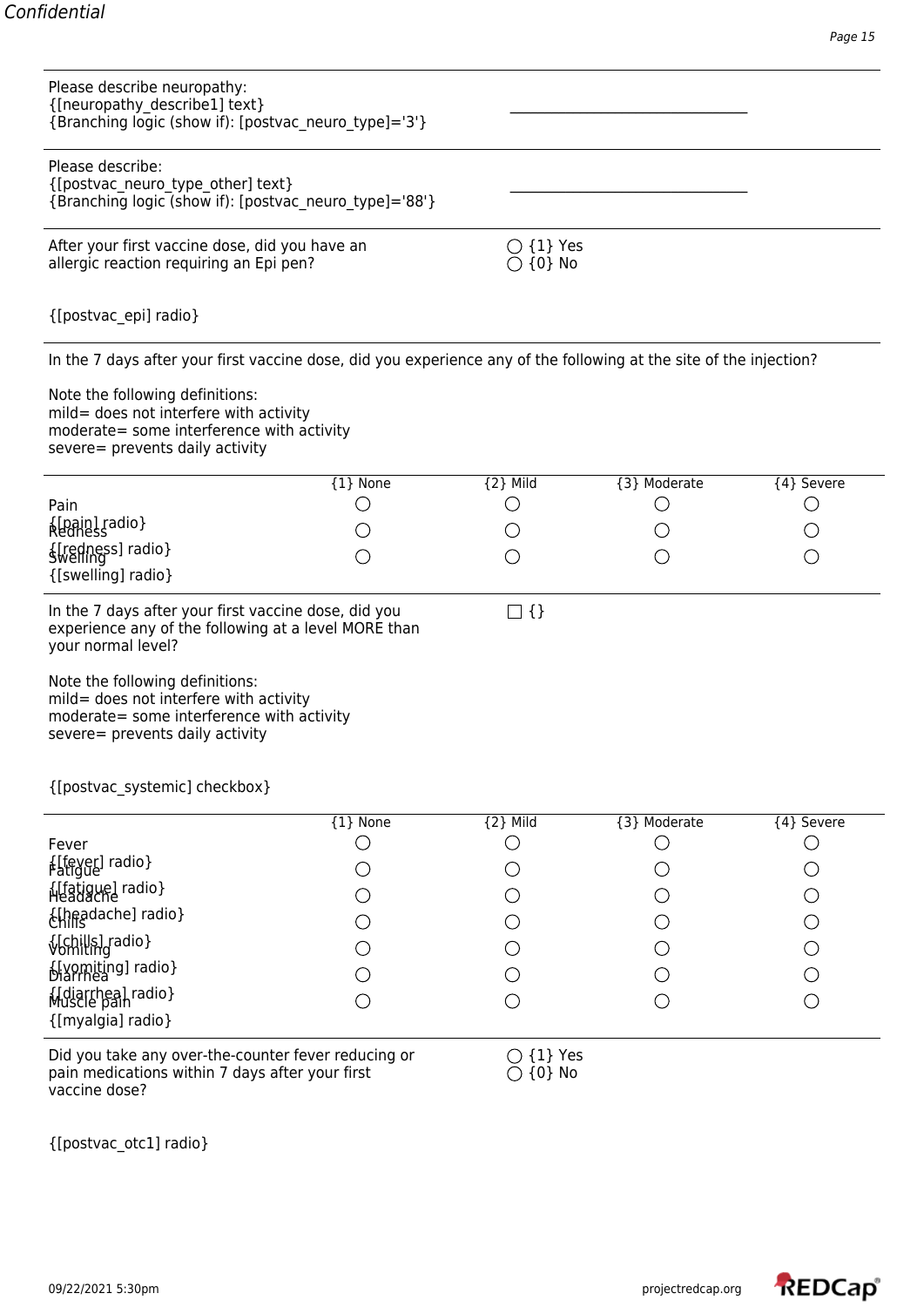| Which medication(s) did you take?<br>{[postvac otc type1] checkbox}<br>{Branching logic (show if): [postvac otc1]='1'}                                                        | {1} Aspirin<br>{2} Acetaminophen (Tylenol)<br>{3} Ibuprofen (Advil, Motrin)<br>{88} Other                                                             |  |
|-------------------------------------------------------------------------------------------------------------------------------------------------------------------------------|-------------------------------------------------------------------------------------------------------------------------------------------------------|--|
| Please describe:<br>{[postvac otc other] text}<br>{Branching logic (show if):<br>[postvac otc type $1(88)$ ]='1'}                                                             |                                                                                                                                                       |  |
| Is there anything else you'd like us to know regarding<br>your vaccination experience for your first dose?                                                                    |                                                                                                                                                       |  |
| {[vaccine_other1] text}                                                                                                                                                       |                                                                                                                                                       |  |
| Answer only if you take prednisone or another steroid:<br>What dose of prednisone or other steroid do you take?<br>{[steroid dose d1] text}                                   |                                                                                                                                                       |  |
| Answer only if you receive Rituximab (Rituxan®): How<br>often do you get Rituximab (Rituxan®)?<br>{[ritux freq d1] radio}                                                     | $\bigcirc$ {1} 2x/day<br>$\bigcirc$ {2} Daily<br>$\bigcirc$ {3} Weekly<br>$\bigcirc$ {4} Every 2 weeks<br>$\bigcirc$ {5} Once a month<br>◯ {88} Other |  |
| Please describe other:<br>{[ritux other d1] text}<br>{Branching logic (show if): [ritux freq d1]='88'}                                                                        |                                                                                                                                                       |  |
| When was your last rituximab treatment (MM-DD-YYYY)?<br>{[ritux date d1] text date mdy}<br>{Branching logic (show if): [ritux freq d1]""}                                     |                                                                                                                                                       |  |
| Answer only if you take Mycophenolate acid<br>(Myfortic®) or Mycophenolate mofetil (CellCept®):<br>What dose of Mycophenolate do you take in mg?<br>{[mycophen dose d1] text} |                                                                                                                                                       |  |
| How often do you take your Mycophenolate?<br>{[mycophen freq d1] radio}<br>{Branching logic (show if): [mycophen dose d1]""}                                                  | $\bigcirc$ {1} 2x/day<br>{2} Daily<br>{3} Weekly<br>{4} Every 2 weeks<br>$\bigcirc$ {5} Once a month<br>$\bigcirc$ {88} Other                         |  |
| Please describe other:<br>{[mycophen other d1] text}<br>{Branching logic (show if): [mycophen freq d1]='88'}                                                                  |                                                                                                                                                       |  |
| Are you a patient at Johns Hopkins Medicine?<br>{[hopkins d1] radio}                                                                                                          | $\bigcirc$ {1} Yes<br>$\bigcirc$ {0} No                                                                                                               |  |

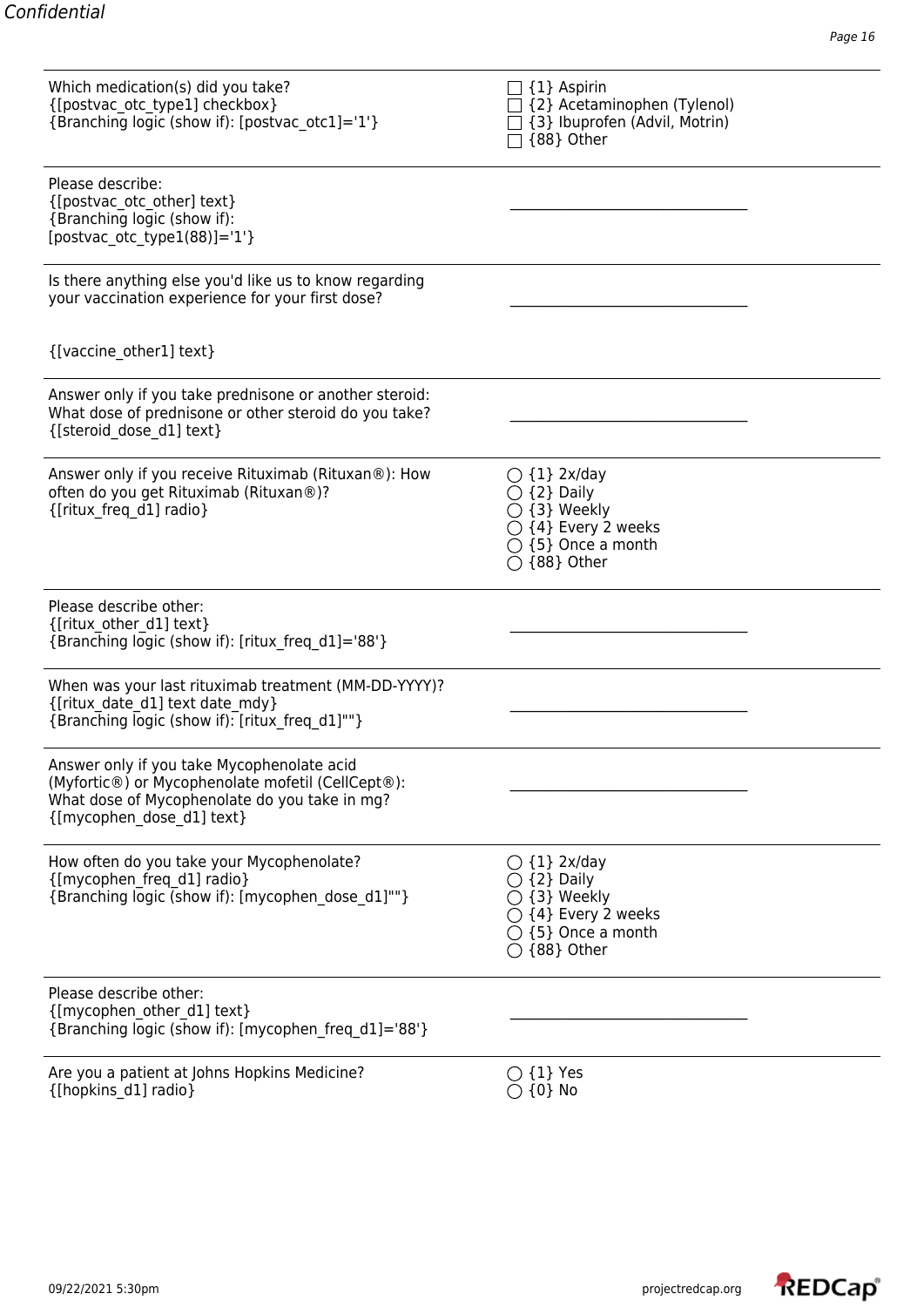Please complete the survey below for the research study COVID-19 Antibody Testing of Patients with Chronic Conditions (IRB00248540).

For more information on the study, please visit www.vaccineresponse.org or e-mail vaccineresponse@jhmi.edu.

Thank you!

| Please enter today's date (MM/DD/YYYY):<br>{[date postvac2] text date mdy}                                                             |                                                                                                                                                                                  |
|----------------------------------------------------------------------------------------------------------------------------------------|----------------------------------------------------------------------------------------------------------------------------------------------------------------------------------|
| When did you receive the first dose of the COVID-19<br>vaccine (MM-DD-YYYY)?                                                           |                                                                                                                                                                                  |
| Please double check the year!                                                                                                          |                                                                                                                                                                                  |
| {[dose2 date postq] text date mdy}                                                                                                     |                                                                                                                                                                                  |
| When did you receive the second dose of the COVID-19<br>vaccine (MM-DD-YYYY)?                                                          |                                                                                                                                                                                  |
| Please double check the year!                                                                                                          |                                                                                                                                                                                  |
| {[postvac_dose2date] text date_mdy}                                                                                                    |                                                                                                                                                                                  |
| What was the manufacturer of the vaccine you received?<br>{[postvac_vaccine_type2] radio}                                              | $\bigcirc$ {1} Pfizer/BioNTech<br>$\bigcirc$ {2} Moderna<br>{3} AstraZeneca<br>{4} Sanofi<br>$\bigcirc$ {5} Novavax<br>$\bigcirc$ {6} Johnson & Johnson<br>$\bigcirc$ {88} Other |
| Enter the name of the manufacturer:<br>{[postvac vaccine2 other] text}<br>{Branching logic (show if):<br>[postvac vaccine type2]='88'} |                                                                                                                                                                                  |
| Since your first dose of the COVID-19 vaccine, have<br>you been diagnosed with COVID-19?<br>{[postvac coviddx2] radio}                 | $\bigcirc$ {1} Yes<br>$\bigcirc$ {0} No                                                                                                                                          |
| When were you diagnosed with COVID-19?<br>{[coviddx timeline] radio}<br>{Branching logic (show if): [postvac coviddx2]='1'}            | $\bigcirc$ {1} After my 1st dose, but before my 2nd dose<br>$\bigcirc$ {2} After my 2nd dose                                                                                     |
| Were you admitted to the hospital?<br>{[postvac admit2] radio}<br>{Branching logic (show if): [postvac coviddx2]='1'}                  | $\bigcirc$ {1} Yes<br>$\bigcirc$ {0} No                                                                                                                                          |
| Were you admitted to an intensive care unit (ICU)?<br>{[postvac icu2] radio}<br>{Branching logic (show if): [postvac_coviddx2]='1'}    | $\bigcirc$ {1} Yes<br>$\{0\}$ No                                                                                                                                                 |

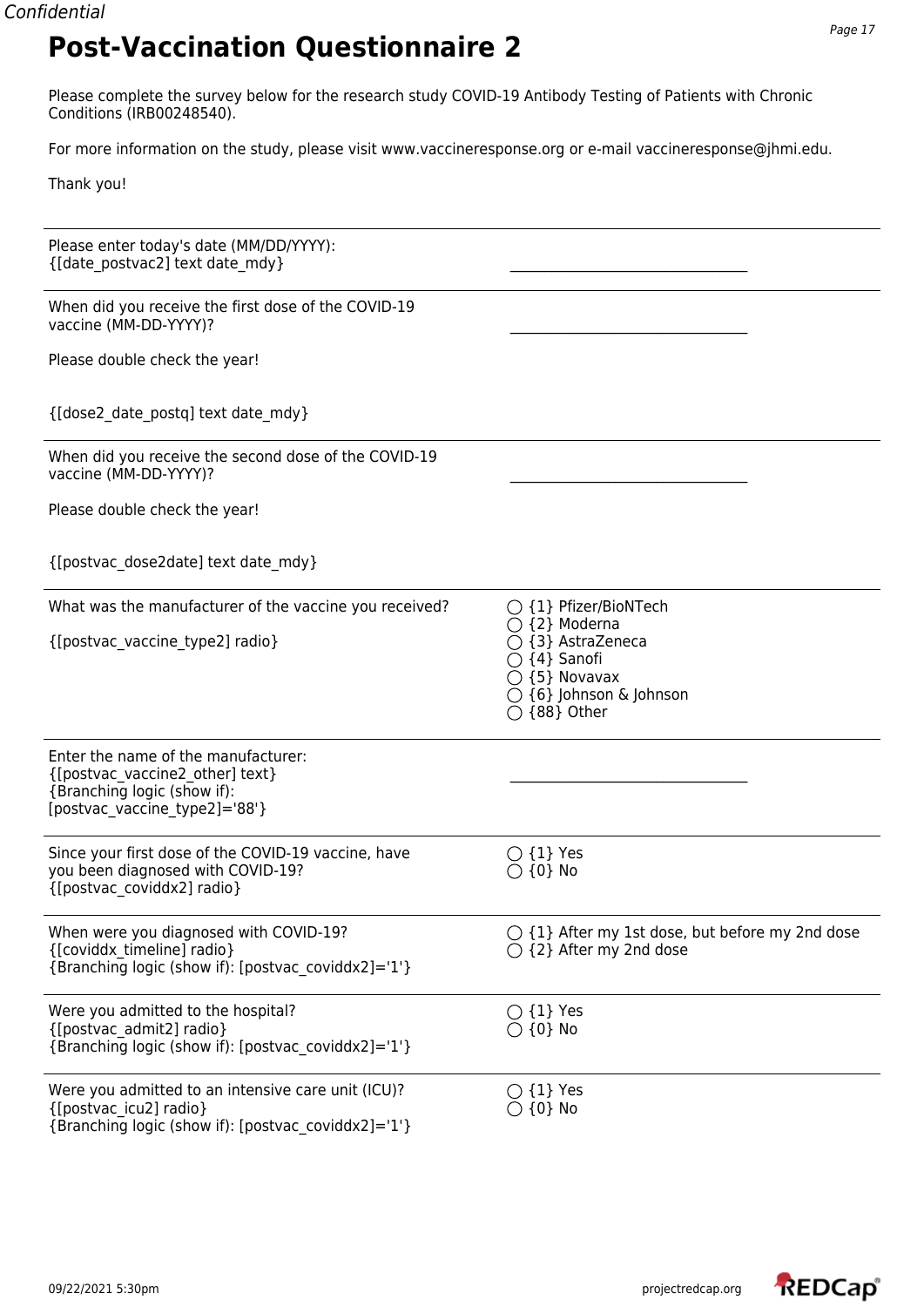| Did you require intubation (a breathing tube in your<br>throat)?<br>{[postvac intubate2] radio}<br>{Branching logic (show if): [postvac coviddx2]='1'}                                                                                                                           | $\bigcirc$ {1} Yes<br>$\bigcirc$ {0} No                                                                                                                                                                                                                                                       |
|----------------------------------------------------------------------------------------------------------------------------------------------------------------------------------------------------------------------------------------------------------------------------------|-----------------------------------------------------------------------------------------------------------------------------------------------------------------------------------------------------------------------------------------------------------------------------------------------|
| Which of the following medical conditions apply:<br>{[condition post2] checkbox}                                                                                                                                                                                                 | {1} Cirrhosis<br>{2} On dialysis<br>$\{3\}$ HIV/AIDS<br>{4} Autoimmune/immune-mediated condition<br>$\lceil$ {5} Castleman disease<br>$\Box$ {6} Inflammatory bowel disease (Crohn's disease or<br>ulcerative colitis)<br>$\Box$ {98} None                                                    |
| What was the time interval between your last immune<br>suppressant therapy and the second dose COVID-19<br>vaccine?<br>{[immunosup changed2] radio}<br>{Branching logic (show if): [condition_post2(4)] = '1'<br>or [condition post2(5)] = '1'<br>or [condition post2(6)] = '1'} | $\bigcirc$ {1} Less than 1 week<br>$\bigcirc$ {2} 1 week<br>$\bigcirc$ {3} 2 weeks<br>$\bigcirc$ {4} 3 weeks<br>$\bigcirc$ {5} 4 weeks<br>$\bigcirc$ {6} Greater than 4 weeks                                                                                                                 |
| What complications of cirrhosis have you had (if any)?<br>{[cirrhosis complicate post2] checkbox}<br>{Branching logic (show if): [condition post2(1)] =<br>'1'                                                                                                                   | $\Box$ {1} Jaundice (yellowish eyes or skin)<br>$\Box$ {2} Gastrointestinal bleeding (bleeding from your<br>esophagus or intestines)<br>$\exists$ {3} Confusion<br>$\Box$ {4} Fluid buildup in the abdomen<br>{5} Infection of abdominal fluid<br>$\Box$ {6} Liver cancer<br>$\Box$ {98} None |
| What was your last CD4 count?<br>{[cd4 post2] radio}<br>{Branching logic (show if): [condition post2(3)] =<br>$'1'\}$                                                                                                                                                            | $\bigcirc$ {1} < 200<br>$\bigcirc$ {2} 200-350<br>$\bigcirc$ {3} 350-499<br>$\bigcirc$ {4} >/=500<br>○ {99} Unknown                                                                                                                                                                           |
| Was your most recent viral load "undetectable"<br>according to your doctor?<br>{[undetectable_post2] radio}<br>{Branching logic (show if): [condition post2(3)] =<br>$'1'\}$                                                                                                     | $\bigcirc$ {1} Yes<br>$\bigcirc$ {0} No<br>$\bigcirc$ {99} Unknown                                                                                                                                                                                                                            |
| Are you currently taking any antiretroviral therapy<br>(ART)?<br>{[art use post2] radio}<br>{Branching logic (show if): [condition post2(3)] =<br>'1'                                                                                                                            | $\bigcirc$ {1} Yes<br>$\bigcirc$ {0} No                                                                                                                                                                                                                                                       |
| If you stopped taking antiretroviral therapy (ART)<br>since receiving your first COVID-19 vaccine dose, what<br>were the reasons why you stopped:<br>{[why stop art2] text}<br>{Branching logic (show if): [art use post2]='0'}                                                  |                                                                                                                                                                                                                                                                                               |
| Since your first vaccine dose, did you develop a new<br>infection requiring treatment?<br>{[postvac infection2] radio}                                                                                                                                                           | $\bigcirc$ {1} Yes<br>$\bigcirc$ {0} No                                                                                                                                                                                                                                                       |

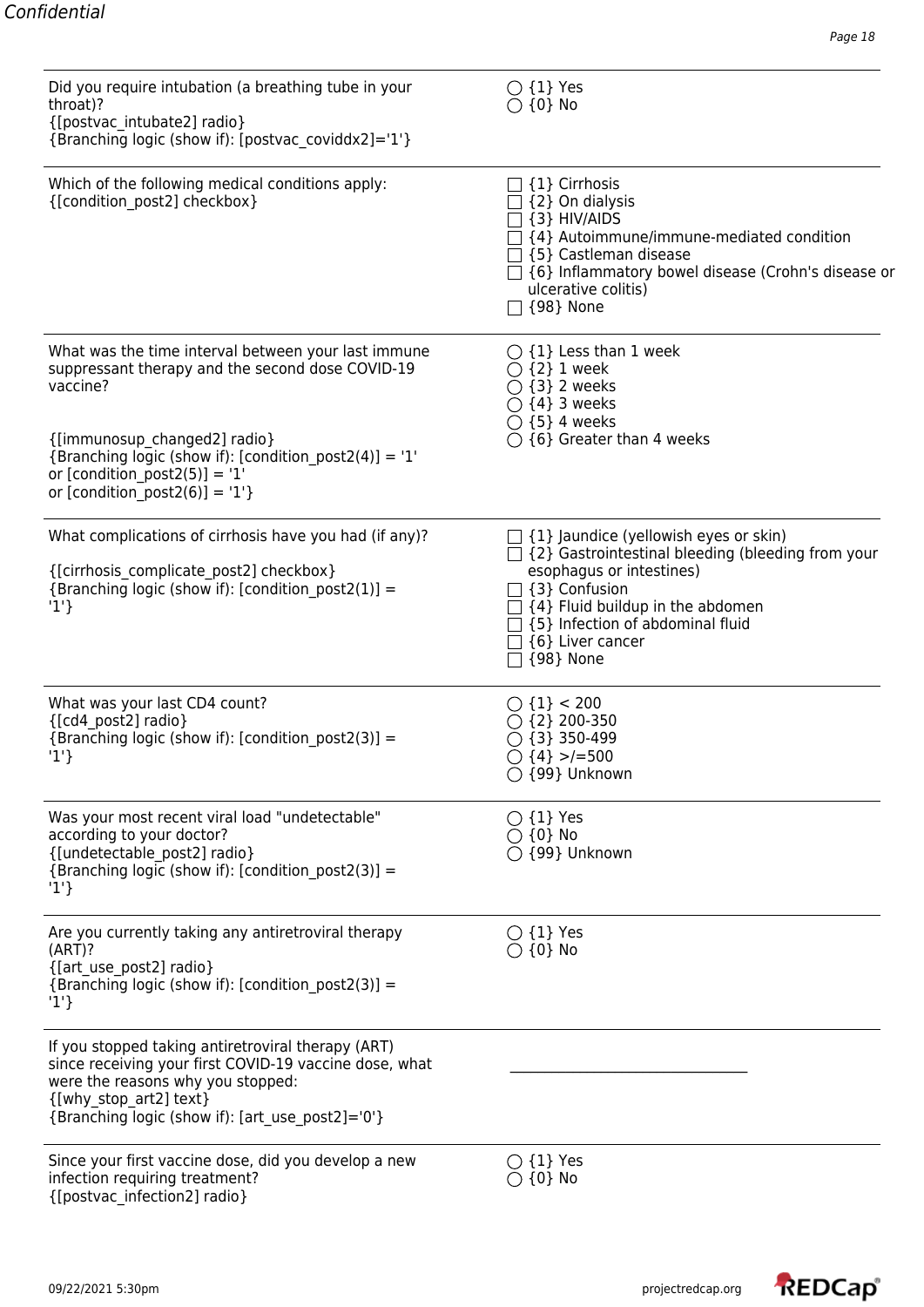| Please describe your infection:<br>{[infection describe2] text}<br>{Branching logic (show if): [postvac infection2]='1'}                                                                                                                                                         |          |                                           |                                                                                              |            |
|----------------------------------------------------------------------------------------------------------------------------------------------------------------------------------------------------------------------------------------------------------------------------------|----------|-------------------------------------------|----------------------------------------------------------------------------------------------|------------|
| When did you develop a new infection requiring<br>treatment?<br>{[post infection timeline] radio}<br>{Branching logic (show if): [postvac infection2]='1'}                                                                                                                       |          |                                           | $\bigcirc$ {1} After my 1st dose, but before my 2nd dose<br>$\bigcirc$ {2} After my 2nd dose |            |
| Since your first vaccine dose, have you developed a<br>new neurological condition?<br>{[postvac_neuro2] radio}                                                                                                                                                                   |          | $\bigcirc$ {1} Yes<br>$\bigcirc$ {0} No   |                                                                                              |            |
| Which of the following have you developed?<br>{[postvac_neuro_type2] radio}<br>{Branching logic (show if): [postvac neuro2]='1'}                                                                                                                                                 |          | $\bigcirc$ {2} Bell's Palsy<br>{88} Other | $\bigcirc$ {1} Guillain-Barré Syndrome<br>{3} Neuropathy                                     |            |
| Please describe neuropathy:<br>{[neuropathy_describe2] text}<br>{Branching logic (show if): [postvac_neuro_type2]='3'}                                                                                                                                                           |          |                                           |                                                                                              |            |
| Please describe:<br>{[post_neuro_other2] text}<br>{Branching logic (show if):<br>[postvac neuro type2]='88'}                                                                                                                                                                     |          |                                           |                                                                                              |            |
| When did you develop a new neurological condition?<br>{[postvac neuro timeline] radio}<br>{Branching logic (show if): [postvac neuro2]='1'}                                                                                                                                      |          |                                           | $\bigcirc$ {1} After my 1st dose, but before my 2nd dose<br>$\bigcirc$ {2} After my 2nd dose |            |
| After your second dose of the vaccine, did you have an<br>allergic reaction requiring an Epi pen?                                                                                                                                                                                |          | $\bigcirc$ {1} Yes<br>$\{0\}$ No          |                                                                                              |            |
| {[postvac epi2] radio}                                                                                                                                                                                                                                                           |          |                                           |                                                                                              |            |
| In the 7 days after your second vaccine dose, did you experience any of the following at the site of the injection?<br>Note the following definitions:<br>mild= does not interfere with activity<br>moderate= some interference with activity<br>severe= prevents daily activity |          |                                           |                                                                                              |            |
| Pain                                                                                                                                                                                                                                                                             | {1} None | ${2}$ Mild                                | {3} Moderate                                                                                 | {4} Severe |
| <b>Alpain21</b> radio}                                                                                                                                                                                                                                                           |          |                                           |                                                                                              |            |
| {redness2] radio}<br>{[swelling2] radio}                                                                                                                                                                                                                                         |          |                                           |                                                                                              |            |

In the 7 days after your second vaccine dose, did you experience any of the following at a level MORE than your normal level?

Note the following definitions: mild= does not interfere with activity moderate= some interference with activity severe= prevents daily activity

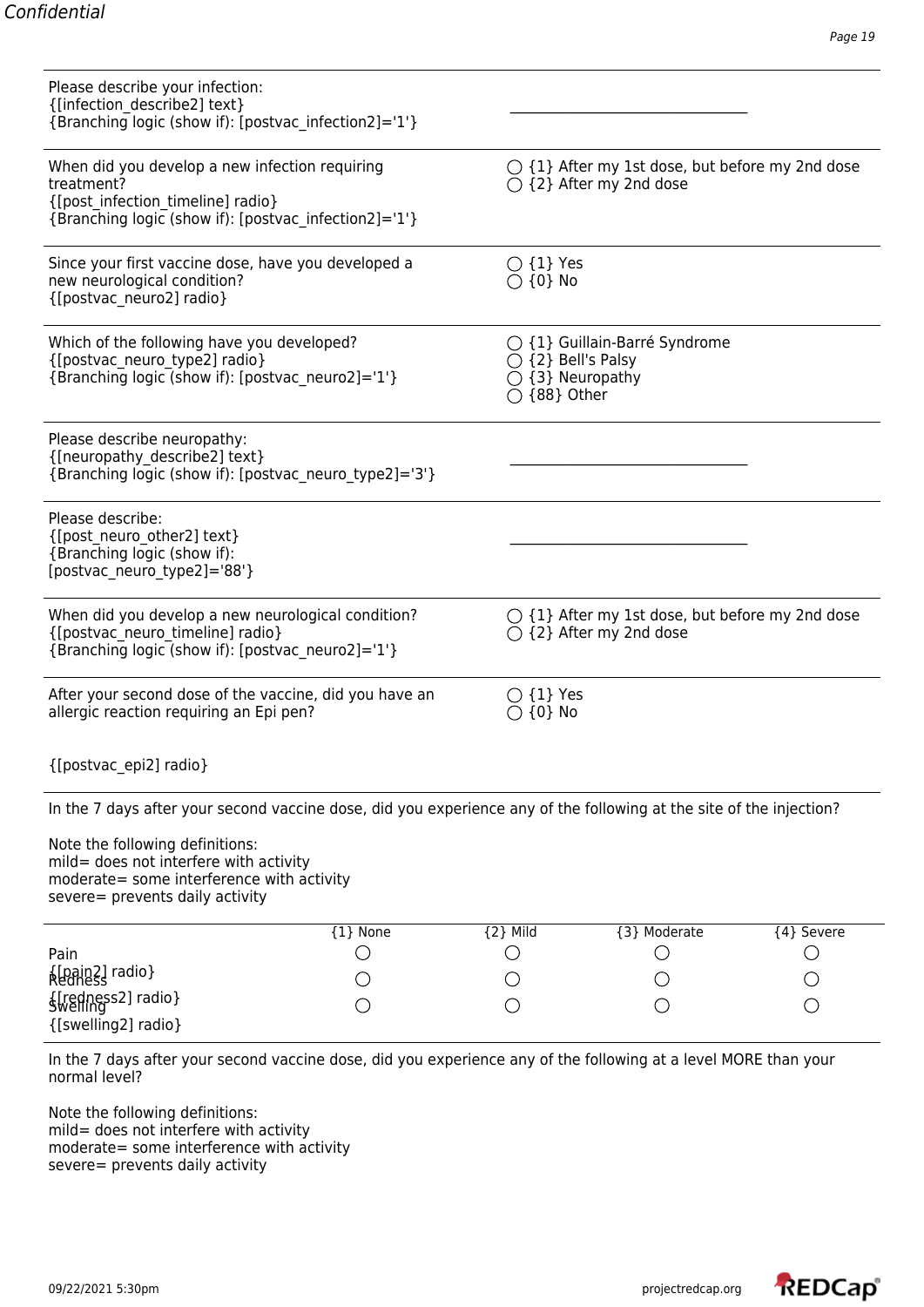| <b>LEAGL</b><br>Elfever2] radio}                                                                                                                                              |   |                                                                                                                                                     |                                                              |            |
|-------------------------------------------------------------------------------------------------------------------------------------------------------------------------------|---|-----------------------------------------------------------------------------------------------------------------------------------------------------|--------------------------------------------------------------|------------|
| {[chills2] radio}                                                                                                                                                             |   |                                                                                                                                                     |                                                              | О          |
| {Ifatigue2] radio}                                                                                                                                                            |   |                                                                                                                                                     |                                                              | $\bigcirc$ |
| {Uneadache2] radio}                                                                                                                                                           |   |                                                                                                                                                     |                                                              | $\bigcirc$ |
| {[vomiting2] radio}                                                                                                                                                           |   |                                                                                                                                                     |                                                              | $\bigcirc$ |
| {Idiarrhea2] radio}                                                                                                                                                           | ◯ | O                                                                                                                                                   |                                                              | $\bigcirc$ |
| {[myalgia2] radio}                                                                                                                                                            |   |                                                                                                                                                     |                                                              |            |
| Did you take any over-the-counter fever reducing or<br>pain medications within 7 days after your second<br>vaccine dose?                                                      |   | $\bigcirc$ {1} Yes<br>$\bigcirc$ {0} No                                                                                                             |                                                              |            |
| {[postvac_otc2] radio}                                                                                                                                                        |   |                                                                                                                                                     |                                                              |            |
| Which medication(s) did you take?<br>{[postvac otc type2] checkbox}<br>{Branching logic (show if): [postvac otc2]='1'}                                                        |   | $\exists$ {1} Aspirin<br>{88} Other                                                                                                                 | {2} Acetaminophen (Tylenol)<br>{3} Ibuprofen (Advil, Motrin) |            |
| Please describe:<br>{[postvac_otc_other2] text}<br>{Branching logic (show if):<br>[postvac otc type2 $(88)$ ]='1'}                                                            |   |                                                                                                                                                     |                                                              |            |
| Is there anything else you'd like us to know regarding<br>your vaccination experience for your second dose?                                                                   |   |                                                                                                                                                     |                                                              |            |
| {[vaccine other2] text}                                                                                                                                                       |   |                                                                                                                                                     |                                                              |            |
| Answer only if you take prednisone or another steroid:<br>What dose of prednisone or other steroid do you take?<br>{[steroid dose d2] text}                                   |   |                                                                                                                                                     |                                                              |            |
| Answer only if you receive Rituximab (Rituxan®): How<br>often do you get Rituximab (Rituxan®)?<br>{[ritux freq d2] radio}                                                     |   | $\bigcirc$ {1} 2x/day<br>{2} Daily<br>$\bigcirc$ {3} Weekly<br>$\bigcirc$ {4} Every 2 weeks<br>$\bigcirc$ {5} Once a month<br>$\bigcirc$ {88} Other |                                                              |            |
| Please describe other:<br>{[ritux other d2] text}<br>{Branching logic (show if): [ritux freq d2]='88'}                                                                        |   |                                                                                                                                                     |                                                              |            |
| When was your last rituximab treatment (MM-DD-YYYY)?<br>{[ritux date d2] text date mdy}<br>{Branching logic (show if): [ritux freq d2]""}                                     |   |                                                                                                                                                     |                                                              |            |
| Answer only if you take Mycophenolate acid<br>(Myfortic®) or Mycophenolate mofetil (CellCept®):<br>What dose of Mycophenolate do you take in mg?<br>{[mycophen_dose_d2] text} |   |                                                                                                                                                     |                                                              |            |

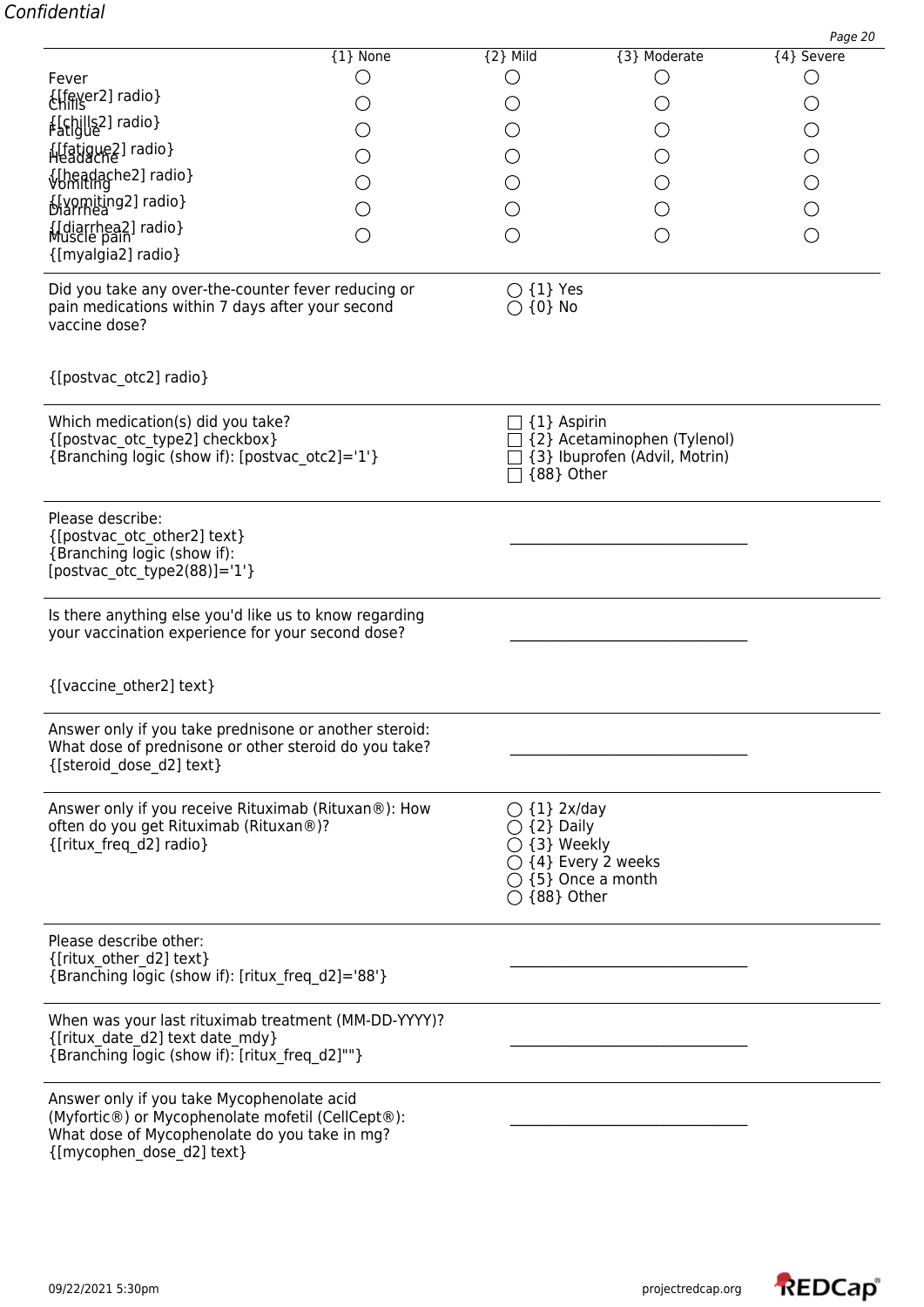How often do you take your Mycophenolate?  $\bigcirc$  {1} 2x/day {[mycophen\_freq\_d2] radio}  $\bigcirc$  {2} Daily {[mycophen\_freq\_d2] radio}<br>{Branching logic (show if): [mycophen\_dose\_d2]""}  $O$  {3} Weekly {Branching logic (show if): [mycophen\_dose\_d2]""}

 $\overline{O}$  {4} Every 2 weeks  $\overline{O}$  {5} Once a month  ${\rm O}$  {88} Other

Please describe other: {[mycophen\_other\_d2] text} \_\_\_\_\_\_\_\_\_\_\_\_\_\_\_\_\_\_\_\_\_\_\_\_\_\_\_\_\_\_\_\_\_\_ {Branching logic (show if): [mycophen\_freq\_d2]='88'}

Are you a patient at Johns Hopkins Medicine?  $\bigcirc$  {1} Yes {[hopkins\_d2] radio}  $\bigcirc$  {2} No  ${[hopkins_d2] \text{ radio}]}$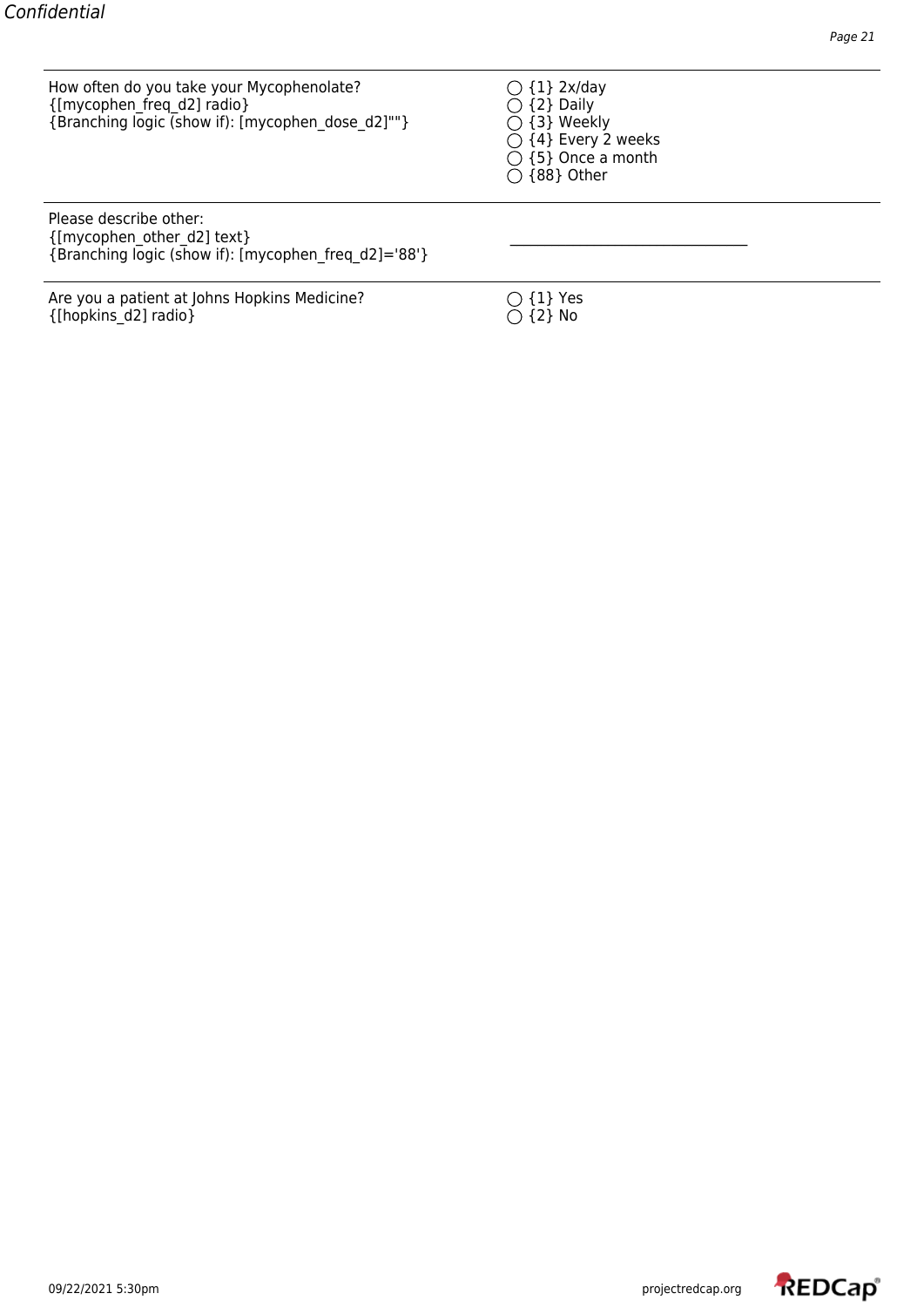Please complete the survey below for the research study COVID-19 Antibody Testing of Patients with Chronic Conditions (IRB00248540).

For more information on the study, please visit www.vaccineresponse.org or e-mail vaccineresponse@jhmi.edu.

Thank you!

| Please enter today's date by clicking "today."<br>{[date postvac3] text date mdy}                                                                                |                                                                                                                                                                                     |  |
|------------------------------------------------------------------------------------------------------------------------------------------------------------------|-------------------------------------------------------------------------------------------------------------------------------------------------------------------------------------|--|
| How many total COVID-19 vaccine doses (shots) have you<br>received?<br>{[vacnumber] radio}                                                                       | $\bigcirc$ {1} 1 shot<br>$\bigcirc$ {2} 2 shots<br>$\bigcirc$ {3} 3 shots<br>$\bigcirc$ {4} More than 3 shots                                                                       |  |
| Please specify number of shots:<br>{[vacnumber other] text}<br>{Branching logic (show if): [vacnumber]='4'}                                                      |                                                                                                                                                                                     |  |
| What date did you receive shot 3 (MM-DD-YYYY)?<br>{[d3 date] text date mdy}<br>{Branching logic (show if): [vacnumber]='3' or<br>[vacnumber]= $4$ <sup>'</sup> } |                                                                                                                                                                                     |  |
| What date did you receive shot 4 (MM-DD-YYYY)?<br>{[d4 date] text date mdy}<br>{Branching logic (show if): [vacnumber]='4'}                                      |                                                                                                                                                                                     |  |
| Which vaccine did you receive for shot 3?<br>{[d3 type] radio}<br>{Branching logic (show if): [vacnumber]='3' or<br>[vacnumber]= $4$ <sup>'</sup> }              | $\bigcirc$ {1} Pfizer<br>$\bigcirc$ {2} Moderna,<br>$\bigcirc$ {3} Johnson and Johnson (J&J)<br>$\bigcirc$ {4} Oxford AstraZeneca<br>$\bigcirc$ {5} Novavax<br>$\bigcirc$ {6} Other |  |
| Please specify other:<br>{[d3 other] text}<br>{Branching logic (show if): [d3 type]='6'}                                                                         |                                                                                                                                                                                     |  |
| Which vaccine did you receive for shot 4?<br>{[d4_type] radio}<br>{Branching logic (show if): [vacnumber]='4'}                                                   | $\bigcirc$ {1} Pfizer<br>$\bigcirc$ {2} Moderna,<br>$\bigcirc$ {3} Johnson and Johnson (J&J)<br>◯ {4} Oxford AstraZeneca<br>$\bigcirc$ {5} Novavax<br>$\bigcirc$ {6} Other          |  |
| Please specify other:<br>{[d4 other] text}<br>{Branching logic (show if): [d4 type]='6'}                                                                         |                                                                                                                                                                                     |  |
| Answer only if you take prednisone or another steroid:<br>What dose of prednisone or other steroid do you take?<br>{[steroid dose 3] text}                       |                                                                                                                                                                                     |  |

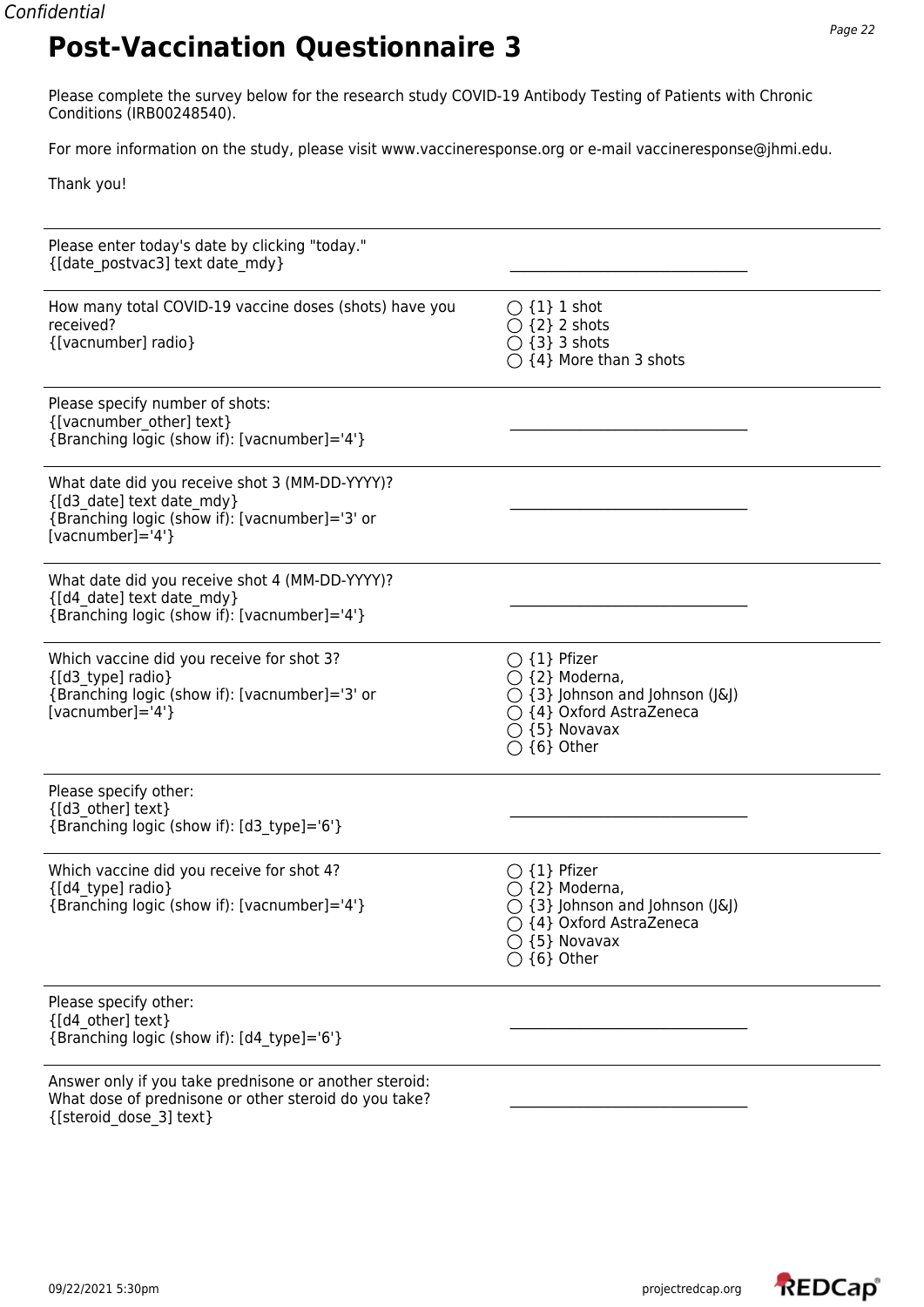Answer only if you receive Rituximab (Rituxan®): How  $\qquad \qquad \bigcirc$  {1} 2x/day often do you get Rituximab (Rituxan®)? {2} Daily  $\{\text{[ritux\_freq\_3]} \text{ radio}\}\$   $\bigcirc$   $\{3\}$  Weekly

| ( ) {1} 2x/day               |
|------------------------------|
| $\bigcirc$ {2} Daily         |
| $\bigcirc$ {3} Weekly        |
| $\bigcirc$ {4} Every 2 weeks |
| $\bigcirc$ {5} Once a month  |
| ◯ {88} Other                 |

| Please describe other:<br>{[ritux other 3] text}<br>{Branching logic (show if): [ritux freq 3]='88'}                                                                         |                                                                                                                               |
|------------------------------------------------------------------------------------------------------------------------------------------------------------------------------|-------------------------------------------------------------------------------------------------------------------------------|
| When was your last rituximab treatment (MM-DD-YYYY)?<br>{[ritux date 3] text date mdy}<br>{Branching logic (show if): [ritux freq 3]""}                                      |                                                                                                                               |
| Answer only if you take Mycophenolate acid<br>(Myfortic®) or Mycophenolate mofetil (CellCept®):<br>What dose of Mycophenolate do you take in mg?<br>{[mycophen dose 3] text} |                                                                                                                               |
| How often do you take your Mycophenolate?<br>{[mycophen_freq_3] radio}<br>{Branching logic (show if): [mycophen_dose_3]""}                                                   | $\bigcirc$ {1} 2x/day<br>{2} Daily<br>{3} Weekly<br>$\bigcirc$ {4} Every 2 weeks<br>{5} Once a month<br>$\bigcirc$ {88} Other |
| Please describe other:<br>{[mycophen other 3] text}<br>{Branching logic (show if): [mycophen_freq_3]='88'}                                                                   |                                                                                                                               |
| Did you hold doses of your immunosuppressive<br>medication within the two weeks before or after your<br>COVID-19 vaccine?<br>{[hold is 3] radio}                             | $\{1\}$ Yes<br>$\{0\}$ No                                                                                                     |

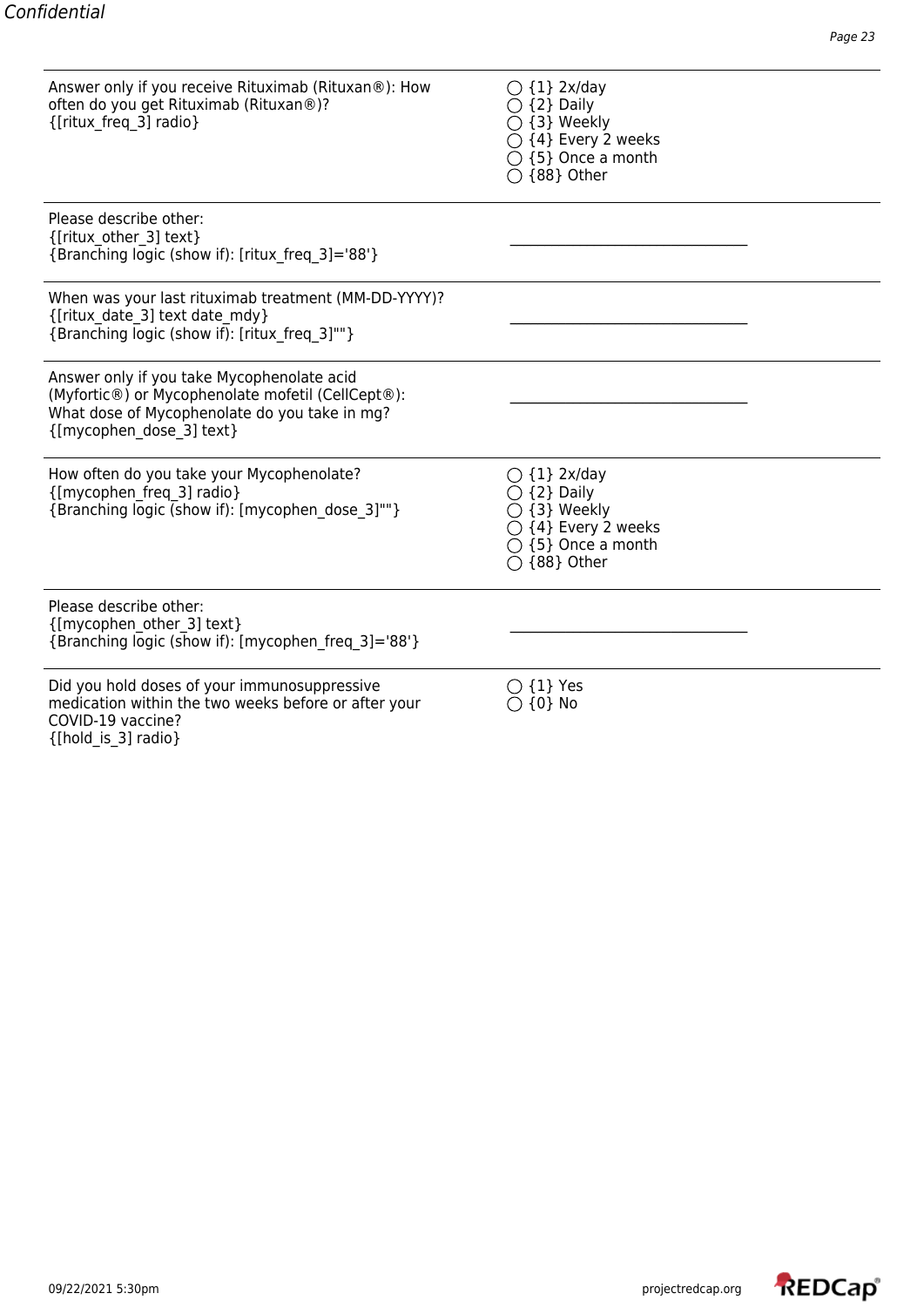Medication 1: Which of these medications did you hold  $\bigcirc$  {1} Adalimumab (Humira®) doses for?  $\bigcirc$  and  $\bigcirc$  and  $\bigcirc$  and  $\bigcirc$  and  $\bigcirc$  and  $\bigcirc$  and  $\bigcirc$  and  $\bigcirc$  and  $\bigcirc$  and  $\bigcirc$  and  $\bigcirc$  and  $\bigcirc$  and  $\bigcirc$  and  $\bigcirc$  and  $\bigcirc$  and  $\bigcirc$  and  $\bigcirc$  and  $\bigcirc$  and  $\bigcirc$  and  $\bigcirc$  and  $\bigcirc$  and

- {Branching logic (show if): [hold is 3]='1'}  $\bigcirc$  {4} Baricitinib (Oluminat®)
- 
- 
- $\{\}$  and  $\{\}$  and  $\{\}$  and  $\{\}$  and  $\{\}$  Azathioprine (Imuran®)
	-
	- $\bigcirc$  {5} Belatacept (Nulojix®)
	- $\bigcirc$  {6} Belimumab (Benlysta®)
	- {7} Budesonide (Entocort®)
	- {8} Certolizumab (Cimzia®)
	- $\bigcirc$  {9} Cyclophosphamide (Cytoxan®)
	- ${\rm O}$  {10} Cyclosporine (Neoral®, Sandimmune®, or Gengraf®)
	- $\bigcirc$  {11} Etanercept (Enbrel®)
	- {12} Everolimus (Afinitor®)
	- {13} Golimumab (Simponi®)
	- ${\bigcirc}$  {14} Hydroxychloroquine or Chloroquine (Plaquenil®)
	- $\bigcirc$  {15} Infliximab (Remicade®)
	- $\bigcirc$  {16} IV or subcutaneous immunoglobulin (IVIg/SCIg) (Gammagard®)
	- $\bigcirc$  {17} Ixekizumab (Taltz®)
	- {18} Leflunomide (Arava®)
	- {19} Methotrexate (Otrexup®, Xatmep®, or Trexall®)
	- ${\bigcirc}$  {20} Mycophenolate acid (Myfortic®)
	- ${\bigcirc}$  {21} Mycophenolate mofetil (CellCept®)
	- $\bigcirc$  {22} Natalizumab (Tysabri®)
	- {23} Ocrelizumab (Ocrevus®)
	- ${ }^\frown$  {24} Plasma exchange or plasmapheresis
	- $\bigcirc$  {25} Prednisone or other steroids
	- $\bigcirc$  {26} Rituximab (Rituxan®)
	- {27} Secukinumab (Cosentyx®)
	- ◯ {28} Sirolimus (Rapamune® or Rapamycin®)
	- {29} Sulfasalazine (Azulfidine®)
	- ${\rm O}$  {30} Tacrolimus (Prograf® or Envarsus XR®)
	- $\bigcap$  {31} Tocilizumab (Actemra®)
	- $\bigcap$  {32} Tofacitinib (Xeljanz®)
	- $\bigcap$  {33} Ustekinumab (Stelara®)
	- $\bigcirc$  {34} Upadacitinib (Rinvoq®)

|  | $\bigcirc$ {88} Other |
|--|-----------------------|
|  |                       |

Please describe other:  $\{[\text{hold med1 other 3] text}\}$ {Branching logic (show if): [hold\_med1\_3]='88'}

{[hold\_timing1\_3] radio}  $\bigcirc$  {2} I held doses only after the vaccine {Branching logic (show if): [hold\_is\_3]='1'}  $\bigcirc$  {3} I held doses before and after the v

Medication 1: For this medication -  $\bigcirc$   $\{1\}$  I held doses only before the vaccine

- 
- ${\rm O}$  {3} I held doses before and after the vaccine

Medication 1: How many doses of this medication did you hold? \_\_\_\_\_\_\_\_\_\_\_\_\_\_\_\_\_\_\_\_\_\_\_\_\_\_\_\_\_\_\_\_\_\_ {[hold\_doses1\_3] text} {Branching logic (show if): [hold\_is\_3]='1'}

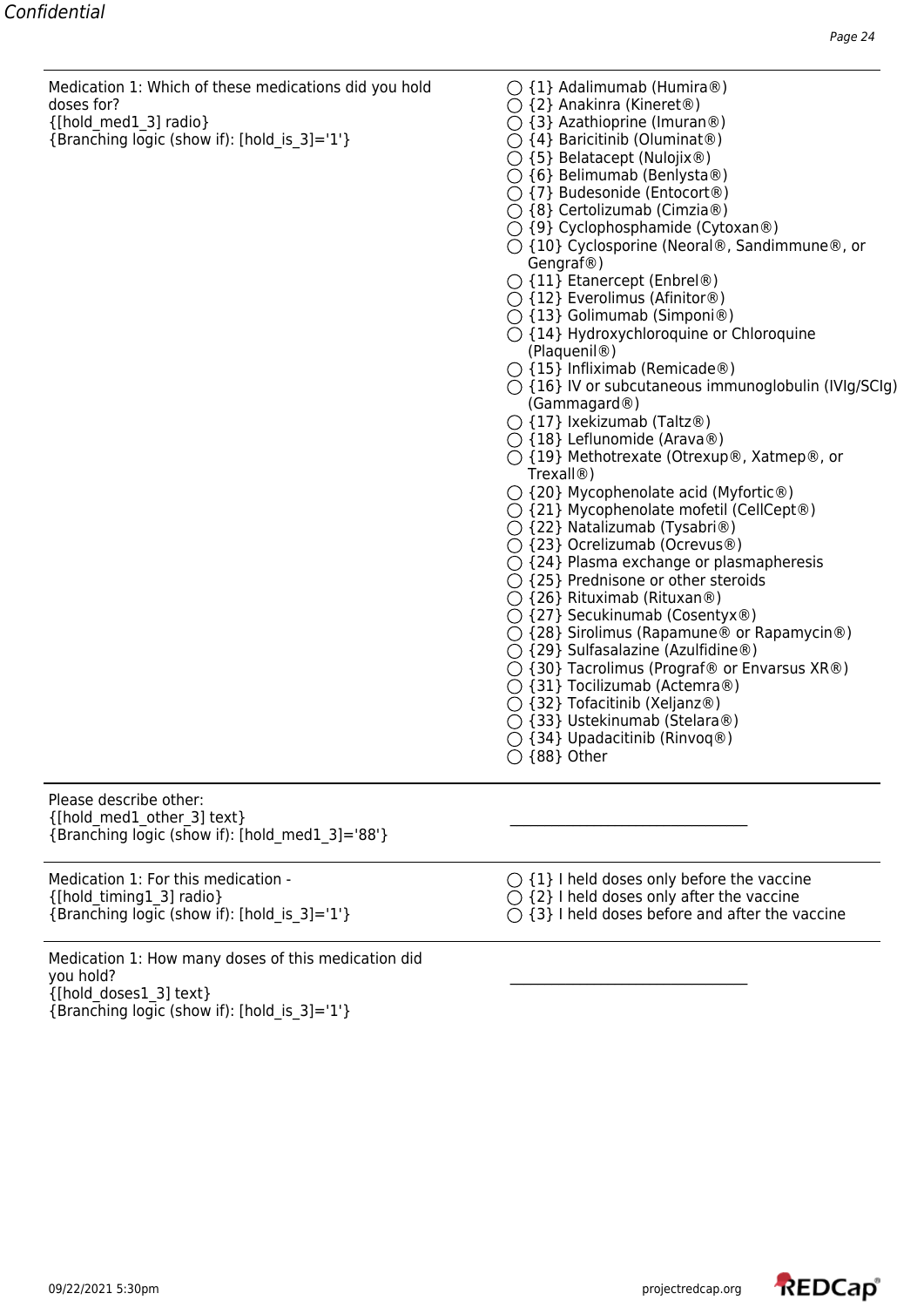Medication 2: Which of these medications did you hold  $\bigcap$  {1} Adalimumab (Humira®) doses for? (Leave blank if you did not hold doses of  $\bigcap$  {2} Anakinra (Kineret®) another medication)  $\bigcirc$  {3} Azathioprine (Imuran®)<br>
{[hold med2 3] radio}  $\bigcirc$  {4} Baricitinib (Oluminat®)

{Branching logic (show if): [hold is 3]='1'}  $\bigcirc$  {5} Belatacept (Nulojix®)

- 
- 
- 
- $\bigcirc$  {4} Baricitinib (Oluminat®)
- 
- $\bigcirc$  {6} Belimumab (Benlysta®)
- {7} Budesonide (Entocort®)
- $\bigcirc$  {8} Certolizumab (Cimzia®)
- $\bigcirc$  {9} Cyclophosphamide (Cytoxan®)
- ${\rm O}$  {10} Cyclosporine (Neoral®, Sandimmune®, or Gengraf®)
- $\bigcirc$  {11} Etanercept (Enbrel®)
- {12} Everolimus (Afinitor®)
- {13} Golimumab (Simponi®)
- ${\bigcirc}$  {14} Hydroxychloroquine or Chloroquine (Plaquenil®)
- $\bigcirc$  {15} Infliximab (Remicade®)
- $\bigcirc$  {16} IV or subcutaneous immunoglobulin (IVIg/SCIg) (Gammagard®)
- $\bigcirc$  {17} Ixekizumab (Taltz®)
- {18} Leflunomide (Arava®)
- {19} Methotrexate (Otrexup®, Xatmep®, or Trexall®)
- ${\bigcirc}$  {20} Mycophenolate acid (Myfortic®)
- ${\bigcirc}$  {21} Mycophenolate mofetil (CellCept®)
- $\bigcirc$  {22} Natalizumab (Tysabri®)
- {23} Ocrelizumab (Ocrevus®)
- ${ }^\frown$  {24} Plasma exchange or plasmapheresis
- $\bigcirc$  {25} Prednisone or other steroids
- $\bigcirc$  {26} Rituximab (Rituxan®)
- {27} Secukinumab (Cosentyx®)
- ◯ {28} Sirolimus (Rapamune® or Rapamycin®)
- {29} Sulfasalazine (Azulfidine®)
- ${\rm O}$  {30} Tacrolimus (Prograf® or Envarsus XR®)
- $\bigcirc$  {31} Tocilizumab (Actemra®)
- $\bigcirc$  {32} Tofacitinib (Xeljanz®)
- $\bigcap$  {33} Ustekinumab (Stelara®)
- $\bigcirc$  {34} Upadacitinib (Rinvoq®)
- $\bigcirc$  {88} Other

Please describe other:  $\{[\text{hold med2 other}]$  text} {Branching logic (show if): [hold\_med2\_3]='88'}

Medication 2: For this medication - (Leave blank if  $\bigcirc$  {1} I held doses only before the vaccine you did not hold doses of another medication)  $\bigcirc$  {2} I held doses only after the vaccine you did not hold doses of another medication)  $\{\text{[hold\_timing2_3]} \text{ radio}\}$   $\bigcirc$   $\{3\}$  I held doses before and after the vaccine  ${Branching logic (show if): [hold is 3]=1'}$ 

Medication 2: How many doses of this medication did you hold? (Leave blank if you did not hold doses of \_\_\_\_\_\_\_\_\_\_\_\_\_\_\_\_\_\_\_\_\_\_\_\_\_\_\_\_\_\_\_\_\_\_ another medication) {[hold\_doses2\_3] text} {Branching logic (show if): [hold\_is\_3]='1'}

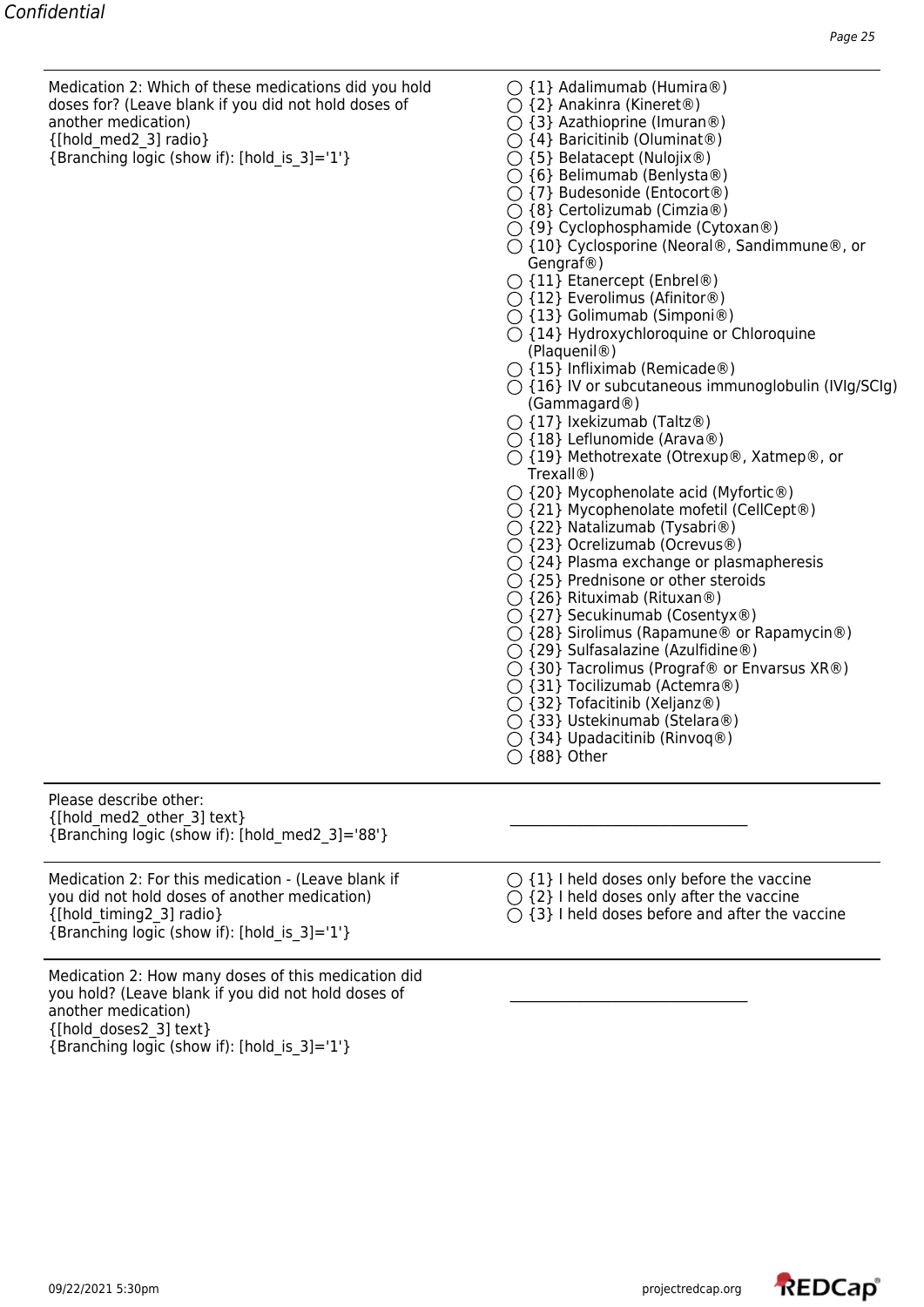Medication 3: Which of these medications did you hold  $\bigcap$  {1} Adalimumab (Humira®) doses for? (Leave blank if you did not hold doses of  $\bigcap$  {2} Anakinra (Kineret®) another medication)  $\bigcirc$  {3} Azathioprine (Imuran®)<br>
{[hold med3 3] radio}  $\bigcirc$  {4} Baricitinib (Oluminat®)

{Branching logic (show if): [hold is 3]='1'}  $\bigcirc$  {5} Belatacept (Nulojix®)

- 
- 
- 
- $\bigcirc$  {4} Baricitinib (Oluminat®)
- 
- $\bigcirc$  {6} Belimumab (Benlysta®)
- {7} Budesonide (Entocort®)
- $\bigcirc$  {8} Certolizumab (Cimzia®)
- $\bigcirc$  {9} Cyclophosphamide (Cytoxan®)
- ${\rm O}$  {10} Cyclosporine (Neoral®, Sandimmune®, or Gengraf®)
- $\bigcirc$  {11} Etanercept (Enbrel®)
- {12} Everolimus (Afinitor®)
- {13} Golimumab (Simponi®)
- ${\bigcirc}$  {14} Hydroxychloroquine or Chloroquine (Plaquenil®)
- $\bigcirc$  {15} Infliximab (Remicade®)
- $\bigcirc$  {16} IV or subcutaneous immunoglobulin (IVIg/SCIg) (Gammagard®)
- $\bigcirc$  {17} Ixekizumab (Taltz®)
- {18} Leflunomide (Arava®)
- {19} Methotrexate (Otrexup®, Xatmep®, or Trexall®)
- ${\bigcirc}$  {20} Mycophenolate acid (Myfortic®)
- ${\bigcirc}$  {21} Mycophenolate mofetil (CellCept®)
- $\bigcirc$  {22} Natalizumab (Tysabri®)
- {23} Ocrelizumab (Ocrevus®)
- ${ }^\frown$  {24} Plasma exchange or plasmapheresis
- $\bigcirc$  {25} Prednisone or other steroids
- $\bigcirc$  {26} Rituximab (Rituxan®)
- {27} Secukinumab (Cosentyx®)
- ◯ {28} Sirolimus (Rapamune® or Rapamycin®)
- {29} Sulfasalazine (Azulfidine®)
- ${\rm O}$  {30} Tacrolimus (Prograf® or Envarsus XR®)
- $\bigcirc$  {31} Tocilizumab (Actemra®)
- $\bigcirc$  {32} Tofacitinib (Xeljanz®)
- $\bigcap$  {33} Ustekinumab (Stelara®)
- $\bigcirc$  {34} Upadacitinib (Rinvoq®)
- $\bigcirc$  {88} Other

Please describe other:  $\{[\text{hold med3 other 3] text}\}$ {Branching logic (show if): [hold\_med3\_3]='88'}

Medication 3: For this medication - (Leave blank if  $\bigcirc$  {1} I held doses only before the vaccine you did not hold doses of another medication)  $\bigcirc$  {2} I held doses only after the vaccine you did not hold doses of another medication)  $\{\text{[hold\_timing3\_3]} \text{ radio}\}$   $\bigcirc$   $\{3\}$  I held doses before and after the vaccine  ${Branching logic (show if): [hold is 3]=1'}$ 

Medication 3: How many doses of this medication did you hold? (Leave blank if you did not hold doses of \_\_\_\_\_\_\_\_\_\_\_\_\_\_\_\_\_\_\_\_\_\_\_\_\_\_\_\_\_\_\_\_\_\_ another medication) {[hold\_doses3\_3] text} {Branching logic (show if): [hold\_is\_3]='1'}

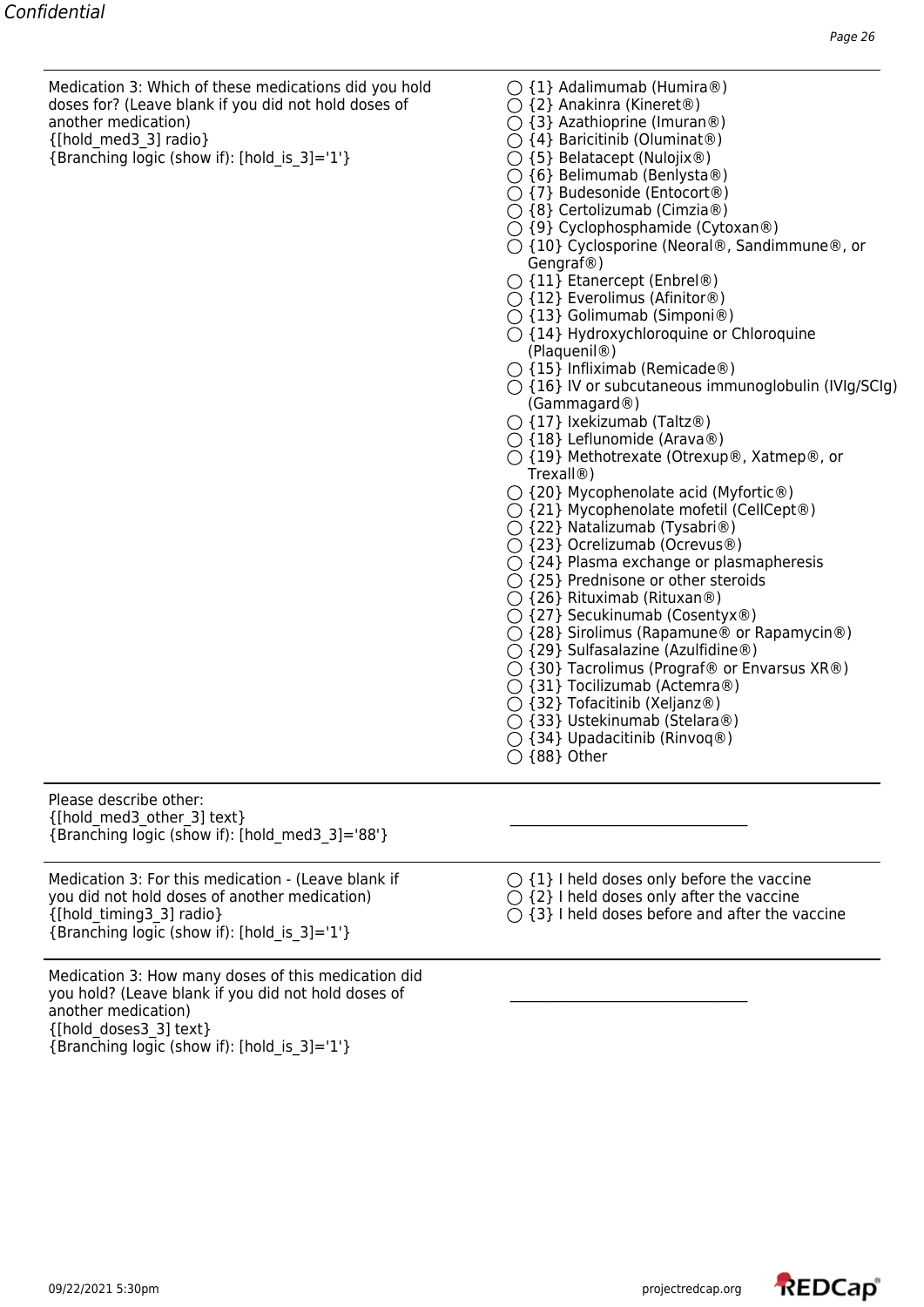Medication 4: Which of these medications did you hold  $\bigcap$  {1} Adalimumab (Humira®) doses for? (Leave blank if you did not hold doses of  $\bigcap$  {2} Anakinra (Kineret®) another medication)  $\bigcirc$  {3} Azathioprine (Imuran®)<br>
{[hold med4 3] radio}  $\bigcirc$  {4} Baricitinib (Oluminat®)

{Branching logic (show if): [hold is 3]='1'}  $\bigcirc$  {5} Belatacept (Nulojix®)

- 
- 
- 
- $\bigcirc$  {4} Baricitinib (Oluminat®)
- 
- ${\bigcirc}$  {6} Belimumab (Benlysta®)
- {7} Budesonide (Entocort®)
- {8} Certolizumab (Cimzia®)
- $\bigcirc$  {9} Cyclophosphamide (Cytoxan®)
- ${\rm O}$  {10} Cyclosporine (Neoral®, Sandimmune®, or Gengraf®)
- $\bigcirc$  {11} Etanercept (Enbrel®)
- {12} Everolimus (Afinitor®)
- {13} Golimumab (Simponi®)
- ${\bigcirc}$  {14} Hydroxychloroquine or Chloroquine (Plaquenil®)
- $\bigcirc$  {15} Infliximab (Remicade®)
- $\bigcirc$  {16} IV or subcutaneous immunoglobulin (IVIg/SCIg) (Gammagard®)
- $\bigcirc$  {17} Ixekizumab (Taltz®)
- {18} Leflunomide (Arava®)
- {19} Methotrexate (Otrexup®, Xatmep®, or Trexall®)
- ${\bigcirc}$  {20} Mycophenolate acid (Myfortic®)
- ${\bigcirc}$  {21} Mycophenolate mofetil (CellCept®)
- $\bigcirc$  {22} Natalizumab (Tysabri®)
- {23} Ocrelizumab (Ocrevus®)
- ${ }^\frown$  {24} Plasma exchange or plasmapheresis
- $\bigcirc$  {25} Prednisone or other steroids
- $\bigcirc$  {26} Rituximab (Rituxan®)
- {27} Secukinumab (Cosentyx®)
- ◯ {28} Sirolimus (Rapamune® or Rapamycin®)
- $\bigcirc$  {29} Sulfasalazine (Azulfidine®)
- ${\rm O}$  {30} Tacrolimus (Prograf® or Envarsus XR®)
- {31} Tocilizumab (Actemra®)
- {32} Tofacitinib (Xeljanz®)
- $\bigcap$  {33} Ustekinumab (Stelara®)
- $\bigcirc$  {34} Upadacitinib (Rinvoq®)

| $\bigcirc$ {88} Other |  |
|-----------------------|--|
|-----------------------|--|

| Please describe other:<br>{[hold med4 other 3] text}<br>{Branching logic (show if): [hold med4 3]='88'}                                                                                                     |                                                                                                                                                                       |
|-------------------------------------------------------------------------------------------------------------------------------------------------------------------------------------------------------------|-----------------------------------------------------------------------------------------------------------------------------------------------------------------------|
| Medication 4: For this medication - (Leave blank if<br>you did not hold doses of another medication)<br>{[hold timing4 3] radio}<br>{Branching logic (show if): [hold is 3]='1'}                            | $\bigcirc$ {1} I held doses only before the vaccine<br>$\bigcirc$ {2} I held doses only after the vaccine<br>$\bigcirc$ {3} I held doses before and after the vaccine |
| Medication 4: How many doses of this medication did<br>you hold? (Leave blank if you did not hold doses of<br>another medication)<br>{[hold doses4 3] text}<br>{Branching logic (show if): [hold_is_3]='1'} |                                                                                                                                                                       |
| Have you received Regeneron's antibody cocktail?<br>{[regeneron] radio}                                                                                                                                     | $\bigcirc$ {1} Yes<br>$\bigcirc$ {0} No                                                                                                                               |
| What date did you receive it (MM-DD-YYYY)?<br>{[regeneron date] text date mdy}                                                                                                                              |                                                                                                                                                                       |

{Branching logic (show if): [regeneron]='1'}

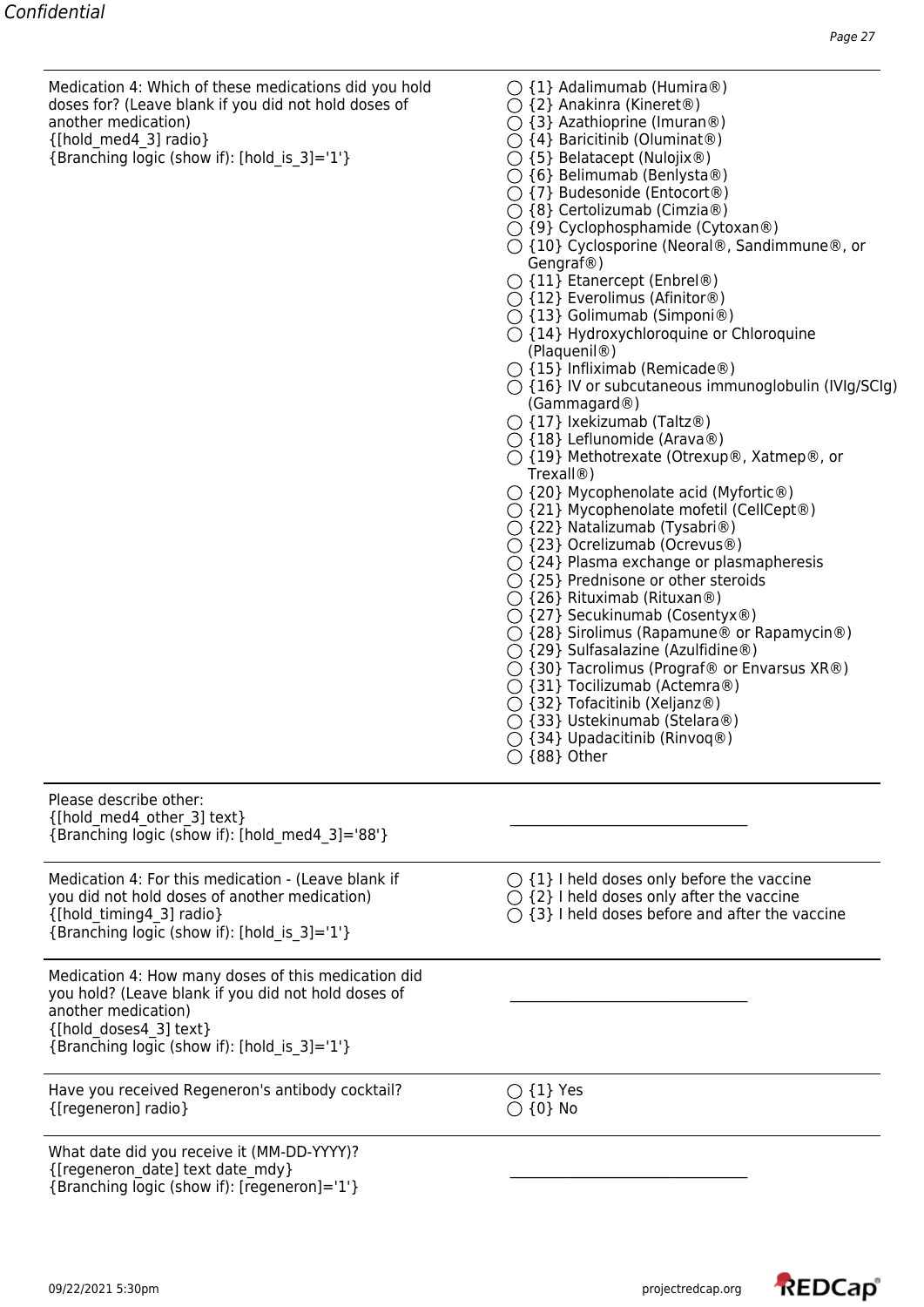| What is your blood type?<br>{[blood type] radio}                                                                                                         | $\bigcirc$ {1} A<br>$\bigcirc$ {2} B<br>$\bigcirc$ {3} AB<br>$\bigcirc$ {4} 0<br>$\bigcirc$ {99} I don't know                                                                                                                               |
|----------------------------------------------------------------------------------------------------------------------------------------------------------|---------------------------------------------------------------------------------------------------------------------------------------------------------------------------------------------------------------------------------------------|
| Since getting the COVID-19 vaccine, have you been<br>diagnoses with COVID-19?<br>{[covid dx 3] radio}                                                    | $\bigcirc$ {1} Yes<br>$\bigcirc$ {0} No                                                                                                                                                                                                     |
| When were you diagnosed with COVID-19 (MM-DD-YYYY)?<br>{[covid_dx_date_3] text date_mdy}<br>{Branching logic (show if): [covid dx 3]='1'}                |                                                                                                                                                                                                                                             |
| Were you admitted to the hospital?<br>{[covidhosp 3] radio}<br>{Branching logic (show if): [covid_dx_3]='1'}                                             | $\bigcirc$ {1} Yes<br>$\bigcirc$ {0} No                                                                                                                                                                                                     |
| Were you admitted to the intensive care unit (ICU)?<br>{[covidicu 3] radio}<br>{Branching logic (show if): [covid_dx_3]='1'}                             | $\bigcirc$ {1} Yes<br>$\bigcirc$ {0} No                                                                                                                                                                                                     |
| Did you require a ventilator (a breathing tube down<br>your throat)?<br>{[covid intubation 3] radio}<br>{Branching logic (show if): [covid dx 3]='1'}    | $\bigcirc$ {1} Yes<br>$\bigcirc$ {0} No                                                                                                                                                                                                     |
| Which of the following medical conditions apply:<br>{[condition 3] checkbox}                                                                             | {1} Cirrhosis<br>$\Box$ {2} On dialysis<br>$\Box$ {3} HIV/AIDS<br>$\Box$ {4} Autoimmune/immune-mediated condition<br>{5} Castleman disease<br>{6} Inflammatory bowel disease (Crohn's disease or<br>ulcerative colitis)<br>$\Box$ {98} None |
| What was your last CD4 count?<br>${[cd4 3] radio}$<br>{Branching logic (show if): [condition_3(3)] = '1'}                                                | $()$ {1} < 200<br>$\bigcirc$ {2} 200-350<br>$\bigcirc$ {3} 350-499<br>$\bigcirc$ {4} >/=500<br>$\bigcirc$ {99} Unknown                                                                                                                      |
| Was your most recent viral load "undetectable"<br>according to your doctor?<br>{[undect_3] radio}<br>{Branching logic (show if): [condition_3(3)] = '1'} | $\bigcirc$ {1} Yes<br>$\bigcirc$ {0} No<br>○ {99} Unknown                                                                                                                                                                                   |
| Are you currently taking any antiretroviral therapy<br>(ART)?<br>{[art use 3] radio}<br>{Branching logic (show if): $[condition_3(3)] = '1'$ }           | $\bigcirc$ {1} Yes<br>$\bigcirc$ {0} No                                                                                                                                                                                                     |
| How long have you been taking these medications?<br>{[art time 3] radio}<br>{Branching logic (show if): [condition_3(3)] = '1'}                          | $\bigcirc$ {1} Less than 6 months<br>$\bigcirc$ {2} Greater than 6 months                                                                                                                                                                   |

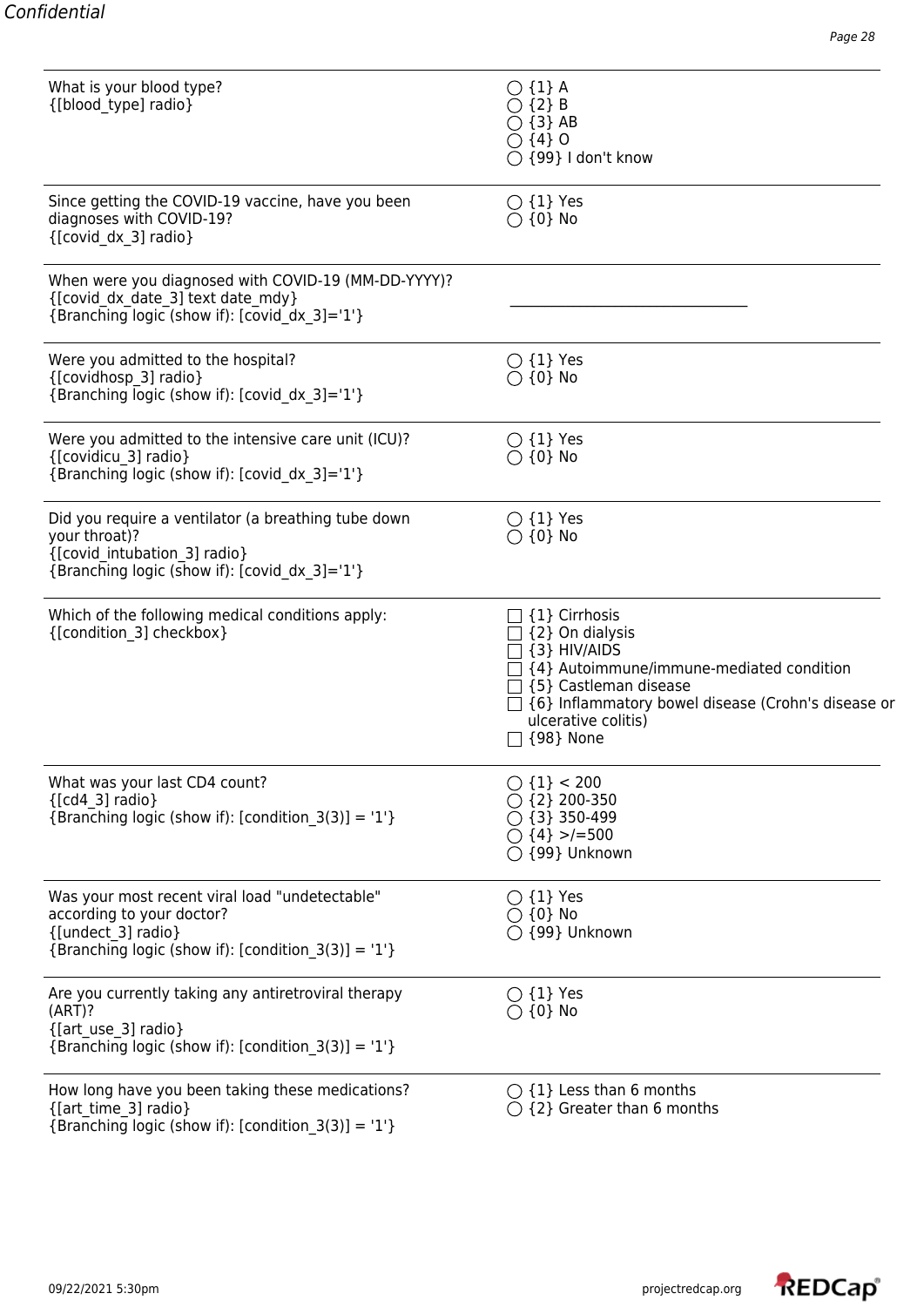| If you stopped taking antiretroviral therapy (ART)<br>since receiving your first COVID-19 vaccine dose, what<br>were the reasons why you stopped:<br>{[why stop art 3] text}<br>{Branching logic (show if): [art use $3$ ] = '0'}                 |                                         |
|---------------------------------------------------------------------------------------------------------------------------------------------------------------------------------------------------------------------------------------------------|-----------------------------------------|
| Since receiving the COVID-19 vaccine, have you<br>experienced a new flare of your autoimmune disease?<br>{[flare 3] radio}<br>{Branching logic (show if): [condition $3(4)$ ] = '1'}                                                              | $\bigcirc$ {1} Yes<br>$\bigcirc$ {0} No |
| In the 6 months before receiving your first dose of<br>the COVID-19 vaccine, how many times did your<br>autoimmune disease flare requiring treatment?<br>{[flare prior 3] text integer}<br>{Branching logic (show if): [condition $3(4)$ ] = '1'} |                                         |
| What date did your flare start (MM-DD-YYYY)?                                                                                                                                                                                                      |                                         |
| Please double check the year!<br>{[flare start 3] text date mdy}<br>{Branching logic (show if): [flare $3$ ]='1'}                                                                                                                                 |                                         |
| Is your flare currently ongoing?<br>{[flare current 3] radio}<br>{Branching logic (show if): [flare 3]='1'}                                                                                                                                       | $\bigcirc$ {1} Yes<br>$\bigcirc$ {0} No |
| If over, what date did your flare end (MM-DD-YYYY)?                                                                                                                                                                                               |                                         |
| Please double check the year!<br>{[flare end 3] text date mdy}<br>{Branching logic (show if): [flare 3]='1'}                                                                                                                                      |                                         |
| What percentage increase in symptoms from your<br>baseline autoimmune condition did you experience<br>during your flare?<br>{[flare_percent_3] slider}                                                                                            |                                         |
| {Branching logic (show if): [flare 3]='1'}                                                                                                                                                                                                        | $, \{\}$                                |
|                                                                                                                                                                                                                                                   |                                         |

(Place a mark on the scale above)

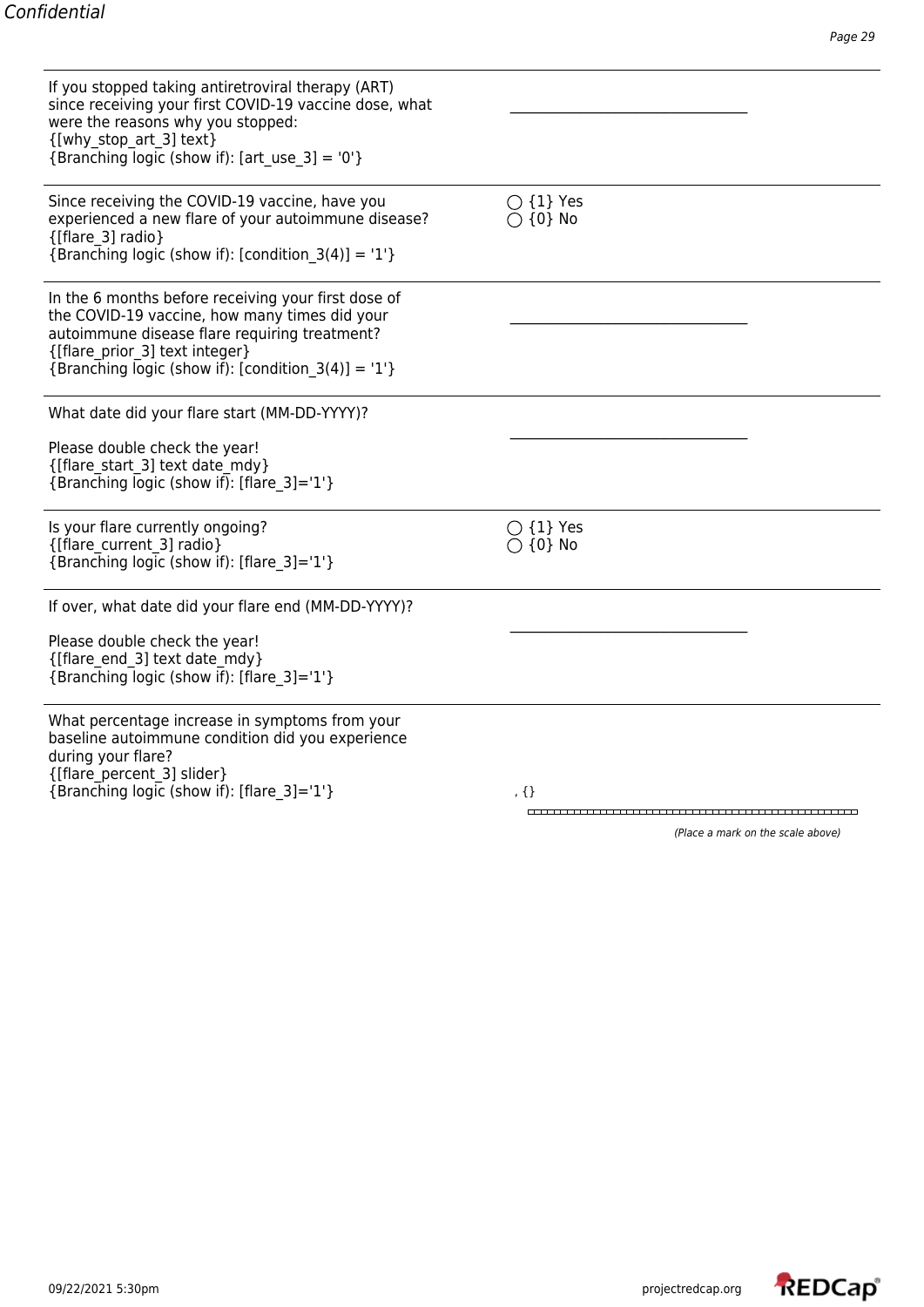What symptoms did you experience with this flare?  $\Box$  {1} Worsening rash typical of my autoimmune {[flare\_sx\_3] checkbox} condition

- 
- ${[Branching logic (show if): [flare 3] = '1'}$   $\Box$   $\Box$   $\Box$   $\Box$   $\Box$  New malar (butterfly) rash across the cheeks
	- $\Box$  {3} New heliotrope rash (redness and swelling of eyelids/around the eye)
	- $\Box$  {4} New raised rash on knuckles of hands
	- $\Box$  {5} New discoid rash (lupus-related rash which is coin-shaped and scarring)
	- $\Box$  {6} New urticaria/hives not at the site of your vaccine injection
	- $\Box$  {7} New rash across back of neck
	- $\Box$  {8} New rash in V shape on chest
	- $\Box$  {9} New other rash not at the site of your vaccine injection
	- $\Box$  {11} New joint pain
	- $\Box$  {10} Worsening joint pain from usual joint pain
	- $\Box$  {12} New joint swelling
	- $\Box$  {13} Worsening joint swelling from usual joint swelling
	- $\Box$  {14} New joint stiffness
	- $\Box$  {15} Worsening joint stiffness from usual joint stiffness
	- $\Box$  {16} New muscle pain not at the site of your vaccine injection
	- $\Box$  {17} Worsening muscle pain from usual muscle pain - not at the site of your vaccine injection
	- $\Box$  {18} New muscle weakness
	- $\Box$  {19} Worsening muscle weakness from usual muscle weakness
	- $\Box$  {20} New chest pain
	- $\Box$  {21} Worsening chest pain from usual chest pain
	- $\Box$  {22} New shortness of breath
	- $\Box$  {23} Worsening shortness of breath from usual shortness of breath
	- $\Box$  {24} New dry eyes
	- $\Box$  {25} Worsening dry eyes from usual dry eyes
	- $\Box$  {26} New dry mouth
	- $\Box$  {27} Worsening dry mouth from usual dry mouth
	- $\Box$  {28} New oral ulcers
	- $\Box$  {29} Worsening oral ulcers from usual oral ulcers
	- $\Box$  {30} New nasal ulcers
	- $\Box$  {31} Worsening nasal ulcers from usual nasal ulcers
	- $\Box$  {32} New hair loss (alopecia)
	- $\Box$  {33} Worsening hair loss (alopecia) from usual hair loss (alopecia)
	- $\Box$  {34} New Raynaud's syndrome (fingers/toes turn white and blue when cold or stressed)
	- $\Box$  {35} Worsening Raynaud's syndrome from usual Raynaud's syndrome (fingers/toes turn white and blue when cold or stressed)
	- $\Box$  {36} New skin tightening or puffiness/swelling of skin - not at the site of your vaccine injection
	- $\Box$  {37} Worsening skin tightening or puffiness/swelling of skin from usual skin tightening or puffiness/swelling of skin - not at the site of your vaccine injection
	- $\Box$  {38} New protein in urine (checked by a urine test)
	- $\Box$  {39} Worsening protein in urine from usual protein
	- in urine (checked by a urine test)  $\Box$  {40} New fever - not from the vaccine or from an infection
	- $\Box$  {41} Worsening kidney function (checked by a urine test)
	- $\Box$  {42} Worsening of GI symptoms associated with my autoimmune disease
	- $\Box$  {43} Worsening fatigue that started more than 1 week after vaccination
	- $\Box$  {44} New nasal crusting

09/22/2021 5:30pm projectredcap.org {45} Worsening nasal crusting from usual nasal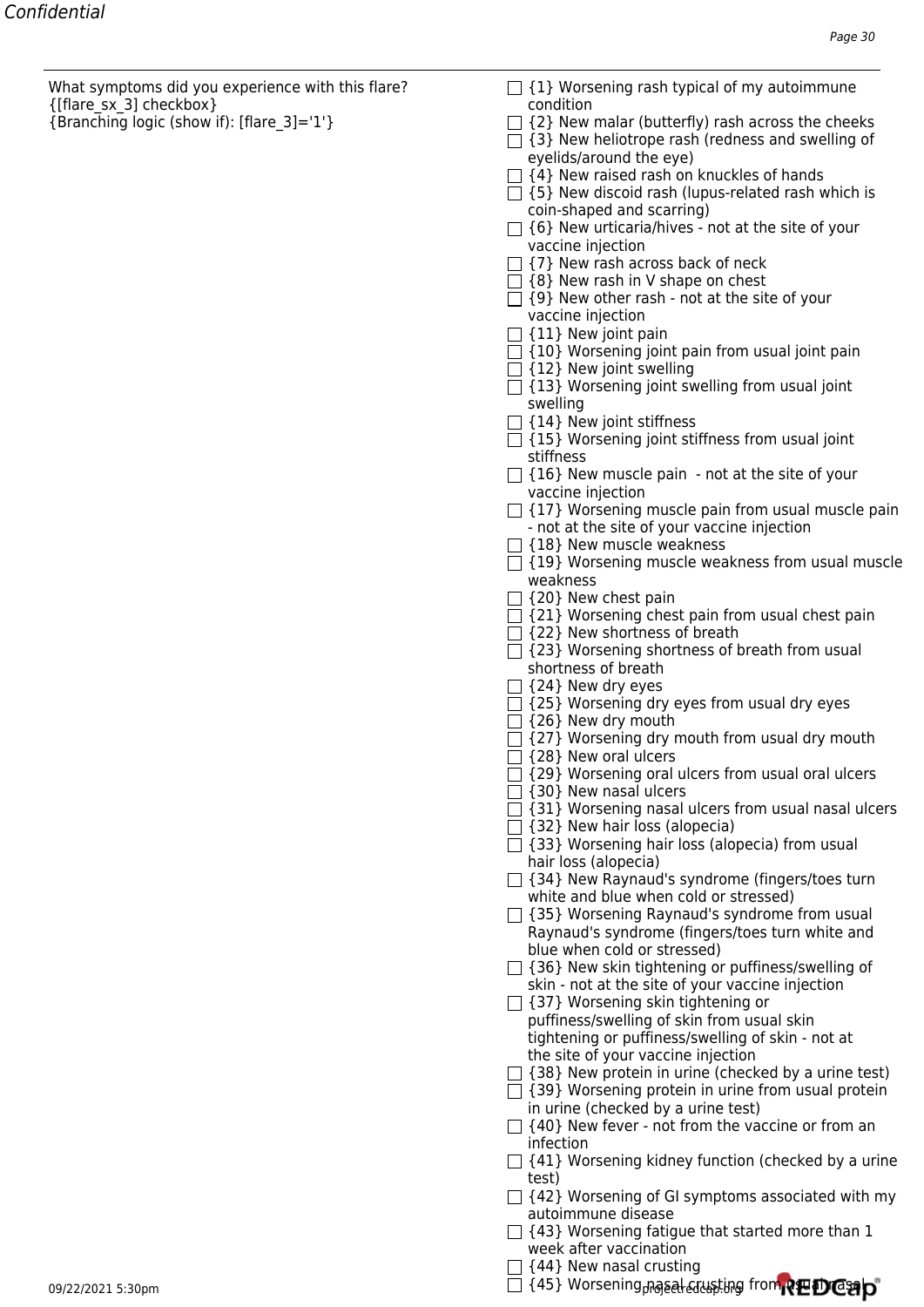|                                                                                                                                                                                                  | crusting<br>$\Box$ {46} New nose bleeding<br>$\Box$ {47} Worsening nose bleeding from usual nose<br>bleeding<br>$\Box$ {48} New cough<br>$\Box$ {49} Worsening cough from usual cough<br>$\Box$ {50} New coughing up blood<br>$\Box$ {51} Worsening coughing up blood from usual<br>coughing up blood<br>$\Box$ {52} New blood in urine<br>□ {53} Worsening blood in urine from usual blood in<br>urine                                        |
|--------------------------------------------------------------------------------------------------------------------------------------------------------------------------------------------------|------------------------------------------------------------------------------------------------------------------------------------------------------------------------------------------------------------------------------------------------------------------------------------------------------------------------------------------------------------------------------------------------------------------------------------------------|
| Please describe your new other rash that was a part of<br>this flare:<br>{[new rash other 3] text}<br>{Branching logic (show if): [flare_sx_3(9)]='1'}                                           |                                                                                                                                                                                                                                                                                                                                                                                                                                                |
| How many joints did you have joint pain in because of<br>this flare?<br>{[joint_pain_number_3] radio}<br>{Branching logic (show if): [flare_sx_3(10)]='1' or<br>[flare sx $3(11)$ ]='1'}         | $\bigcirc$ {1} 1<br>$\bigcirc$ {2} 2-4<br>$\bigcirc$ {3} 5 or more                                                                                                                                                                                                                                                                                                                                                                             |
| How many joints did you have joint swelling in because<br>of this flare?<br>{[joint_swelling_number_3] radio}<br>{Branching logic (show if): [flare_sx_3(12)]='1' or<br>[flare sx $3(13)$ ]='1'} | $\bigcirc$ {1} 1<br>$\bigcirc$ {2} 2-4<br>$\bigcirc$ {3} 5 or more                                                                                                                                                                                                                                                                                                                                                                             |
| How long did your joint stiffness last during this<br>flare?<br>{[joint_stiffness_duration_3] radio}<br>{Branching logic (show if): [flare_sx_3(14)]='1' or<br>[flare sx $3(15)$ ]='1'}          | $\bigcirc$ {1} Less than 1 hour<br>$\bigcap$ {2} More than 1 hour                                                                                                                                                                                                                                                                                                                                                                              |
| Did you call your rheumatologist or see your<br>rheumatologist in person because of your flare?<br>{[flare doc 3] radio}<br>{Branching logic (show if): [flare_3]='1'}                           | $\bigcirc$ {1} Yes<br>$\bigcirc$ {0} No                                                                                                                                                                                                                                                                                                                                                                                                        |
| Did you receive treatment or medication for your flare<br>from a physician/doctor?<br>{[flare_tx_3] radio}<br>{Branching logic (show if): [flare_3]='1'}                                         | $\bigcirc$ {1} Yes<br>$\bigcirc$ {0} No                                                                                                                                                                                                                                                                                                                                                                                                        |
| What treatment or medication did you receive for your<br>flare?<br>{[flare_tx_med_3] checkbox}<br>{Branching logic (show if): [flare_tx_3]='1'}                                                  | $\Box$ {1} NSAIDs (for example: advil, aleve, celecoxib,<br>diclofenac, ibuprofen, Mobic, motrin, naproxen,<br>and others)<br>{2} Oral steroids (for example: prednisolone,<br>betamethasone, dexamethasone, hydrocortisone,<br>methylprednisolone, and others)<br>$\Box$ {5} IV steroids (for example: methylprednisolone,<br>dexamethasone, and others)<br>$\Box$ {3} IVIG (Intravenous Immunoglobulin)<br>{4} Topical therapy<br>{88} Other |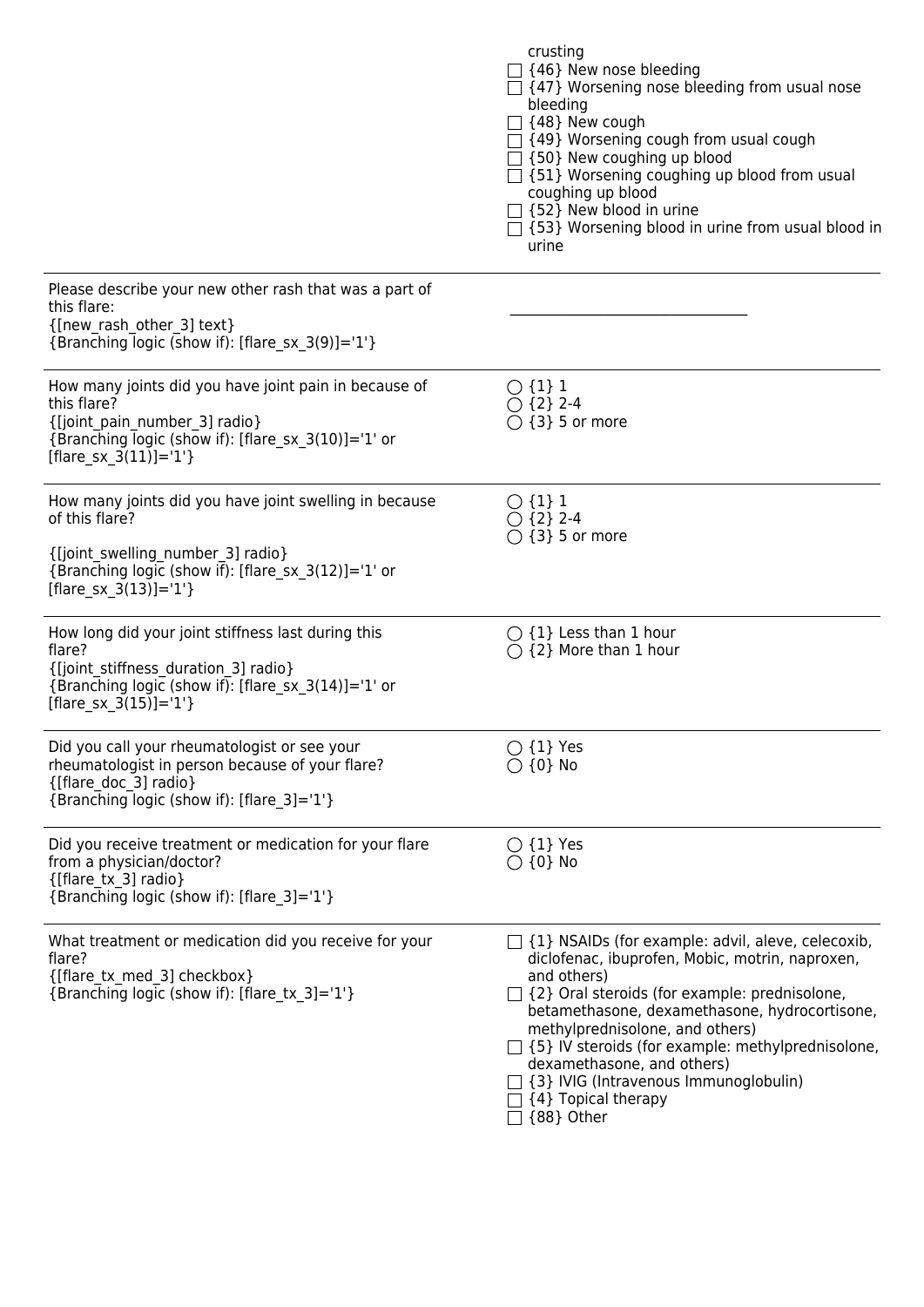| What was the name of the oral steroid medication you<br>were treated with for this flare?<br>{[flare tx steroid oral 3] text}<br>{Branching logic (show if): [flare tx med 3(2)]='1'}                          |                                         |  |
|----------------------------------------------------------------------------------------------------------------------------------------------------------------------------------------------------------------|-----------------------------------------|--|
| If you have completed your oral steroids, how many<br>days were you treated with oral steroids for this<br>flare?<br>{[flaretxsteroidoraldays 3] text}<br>{Branching logic (show if): [flare tx med 3(2)]='1'} |                                         |  |
| What was the name if the IV steroid medication you<br>were treated with for this flare?<br>{[flare tx steroid iv 3] text}<br>{Branching logic (show if): [flare tx med 3(5)]='1'}                              |                                         |  |
| If you have completed your IV steroids, how many days<br>were you treated with IV steroids for this flare?<br>{[flaretxsteroidivdays 3] text}<br>{Branching logic (show if): [flare tx med 3(5)]='1'}          |                                         |  |
| What is the name of the topical therapy that was used<br>for your flare:<br>{[flaretxmedtopical 3] text}<br>{Branching logic (show if): [flare tx med $3(4)$ ]='1'}                                            |                                         |  |
| Please list other medication that was used to treat<br>your flare:<br>{[flare tx med other 3] text}<br>{Branching logic (show if): [flare_tx_med_3(88)]='1'}                                                   |                                         |  |
| Did you get admitted to the hospital for your flare?<br>{[flare hosp 3] radio}<br>{Branching logic (show if): [flare 3]='1'}                                                                                   | $\bigcirc$ {1} Yes<br>$\bigcirc$ {0} No |  |
| Did you get admitted to the ICU for your flare?<br>{[flare_icu_3] radio}<br>{Branching logic (show if): [flare_3]='1'}                                                                                         | $\bigcirc$ {1} Yes<br>$\bigcirc$ {0} No |  |
| Was your baseline immune-suppressing medication<br>changed because of your flare?<br>{[flare med change 3] radio}<br>{Branching logic (show if): [flare 3]='1'}                                                | $\bigcirc$ {1} Yes<br>$\bigcirc$ {0} No |  |

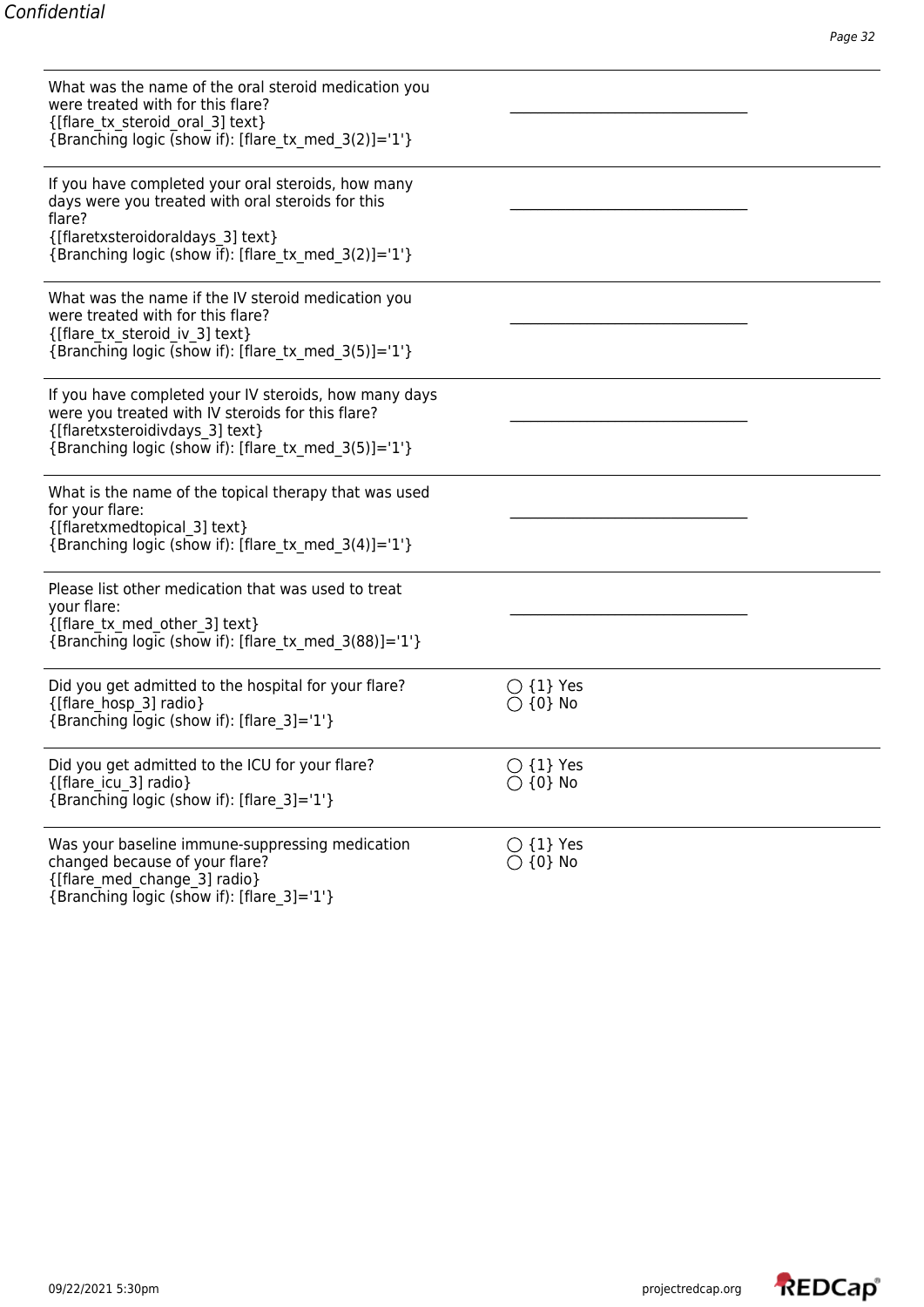If a new medication was added to your baseline  $\Box$  {1} Adalimumab (Humira®) immune-suppressing medications because of this flare, what medication(s) was added? {3} Azathioprine (Imuran®) {[flare\_med\_added\_3] checkbox} {4} Baricitinib (Oluminat®)

| $\Box$ {5} Belatacept (Nulojix®)<br>{Branching logic (show if): [flare_med_change_3]='1'} |  |  |  |  |
|-------------------------------------------------------------------------------------------|--|--|--|--|
|                                                                                           |  |  |  |  |

| {2} Anakinra (Kineret®)                                   |
|-----------------------------------------------------------|
| □ {3} Azathioprine (Imuran®)                              |
| □ {4} Baricitinib (Oluminat®)                             |
| □ {5} Belatacept (Nulojix®)                               |
| □ {6} Belimumab (Benlysta®)                               |
| □ {7} Budesonide (Entocort®)                              |
| □ {8} Certolizumab (Cimzia®)                              |
| □ {9} Cyclophosphamide (Cytoxan®)                         |
| □ {10} Cyclosporine (Neoral®, Sandimmune®, or             |
| Gengraf <sup>®</sup> )                                    |
| $\Box$ {11} Etanercept (Enbrel®)                          |
| $\Box$ {12} Everolimus (Afinitor®)                        |
| $\Box$ {13} Golimumab (Simponi®)                          |
| □ {14} Hydroxychloroquine or Chloroquine                  |
| (Plaquenil <sup>®</sup> )                                 |
| $\Box$ {15} Infliximab (Remicade®)                        |
| $\Box$ {16} IV or subcutaneous immunoglobulin (IVIg/SCIg) |
| (Gammagard@)                                              |
| □ {17} Ixekizumab (Taltz®)                                |
| □ {18} Leflunomide (Arava®)                               |
| □ {19} Methotrexate (Otrexup®, Xatmep®, or                |
| Trexall <sup>®</sup> )                                    |
| $\exists$ {20} Mycophenolate acid (Myfortic®)             |
| □ {21} Mycophenolate mofetil (CellCept®)                  |
| □ {22} Natalizumab (Tysabri®)                             |
| □ {23} Ocrelizumab (Ocrevus®)                             |
| $\Box$ {24} Plasma exchange or plasmapheresis             |
| $\Box$ {25} Prednisone or other steroids                  |
| □ {26} Rituximab (Rituxan®)                               |
| □ {27} Secukinumab (Cosentyx®)                            |
| □ {28} Sirolimus (Rapamune® or Rapamycin®)                |
| □ {29} Sulfasalazine (Azulfidine®)                        |
| $\Box$ {30} Tacrolimus (Prograf® or Envarsus XR®)         |
| □ {31} Tocilizumab (Actemra®)                             |
| □ {32} Tofacitinib (Xeljanz®)                             |
| □ {33} Ustekinumab (Stelara®)                             |
| □ {34} Upadacitinib (Rinvoq®)                             |
| □ {35} Abatacept (Orencia®)                               |
| $\Box$ {88} Other                                         |

Please name the new other medication that was added to your baseline immune-suppressing medications because of this flare: {[flare\_med\_added\_other\_3] text} {Branching logic (show if):  $[$ flare med added  $3(88)$ ]='1'}

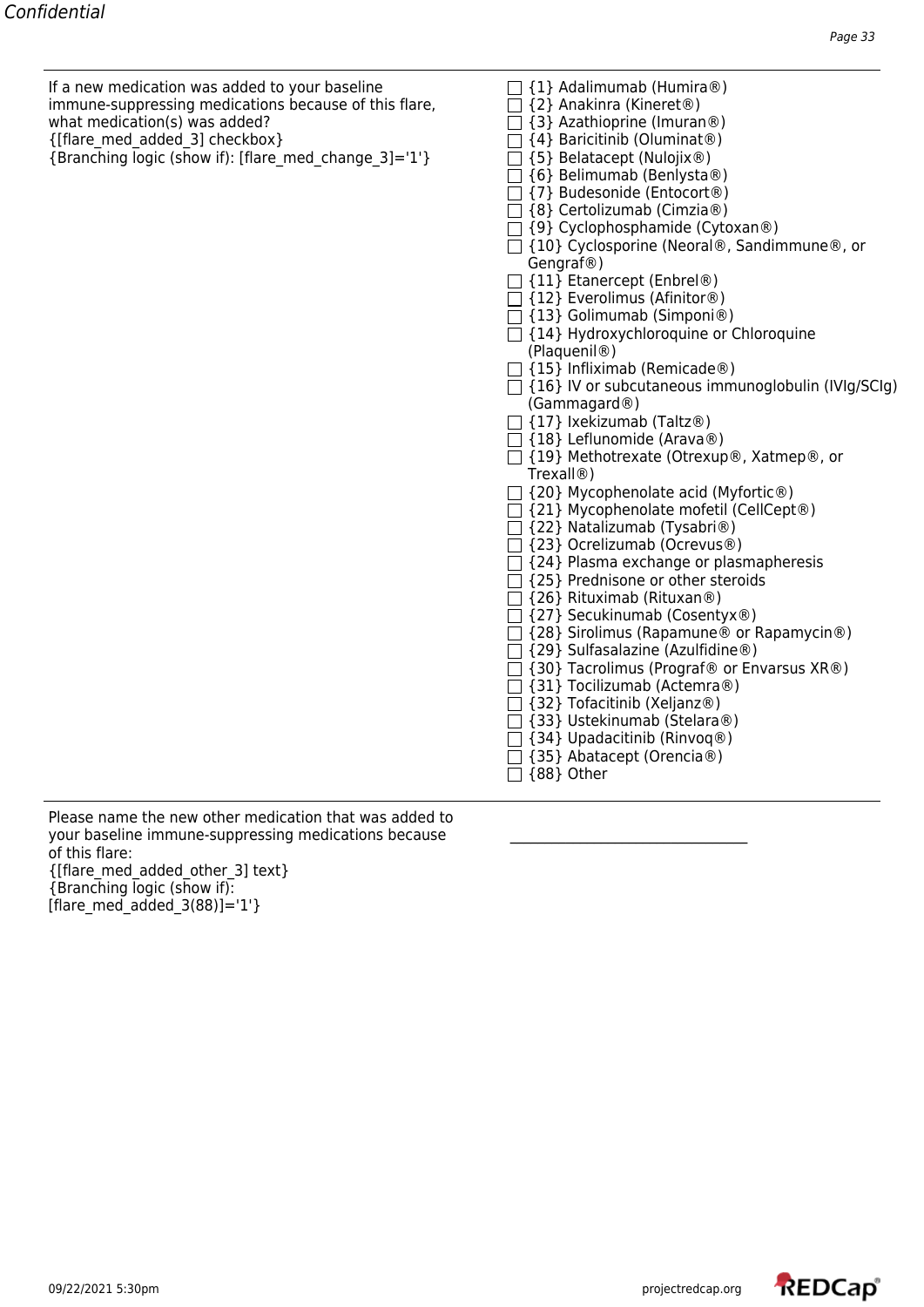| If the dose of a medication was increased from your | $\Box$ {1} Adalimumab (Humira®)             |
|-----------------------------------------------------|---------------------------------------------|
| baseline immune-suppressing medications because of  | $\Box$ {2} Anakinra (Kineret <sup>®</sup> ) |
| this flare, for what medication(s) was the dose     | $\Box$ {3} Azathioprine (Imuran®)           |
| increased?                                          | $\Box$ {4} Baricitinib (Oluminat®)          |
|                                                     |                                             |

| {[flare med increased 3] checkbox} |  |
|------------------------------------|--|
|------------------------------------|--|

{Branching logic (show if): [flare\_med\_change\_3]='1'} {6} Belimumab (Benlysta®)

| $\Box$ {1} Adalimumab (Humira®) |  |  |  |
|---------------------------------|--|--|--|
|---------------------------------|--|--|--|

- $\Box$  {2} Anakinra (Kineret®)
- $\Box$  {3} Azathioprine (Imuran®)
- $\Box$  {4} Baricitinib (Oluminat®)
- $\Box$  {5} Belatacept (Nulojix®)
- 
- {7} Budesonide (Entocort®)
- $\Box$  {8} Certolizumab (Cimzia®)
- $\Box$  {9} Cyclophosphamide (Cytoxan®)
- □ {10} Cyclosporine (Neoral®, Sandimmune®, or Gengraf®)
- □ {11} Etanercept (Enbrel®)
- $\Box$  {12} Everolimus (Afinitor®)
- $\Box$  {13} Golimumab (Simponi®)
- $\Box$  {14} Hydroxychloroquine or Chloroquine (Plaquenil®)
- $\Box$  {15} Infliximab (Remicade®)
- $\Box$  {16} IV or subcutaneous immunoglobulin (IVIg/SCIg) (Gammagard®)
- $\Box$  {17} Ixekizumab (Taltz®)
- $\Box$  {18} Leflunomide (Arava®)
- {19} Methotrexate (Otrexup®, Xatmep®, or Trexall®)
- $\Box$  {20} Mycophenolate acid (Myfortic®)
- $\Box$  {21} Mycophenolate mofetil (CellCept®)
- $\Box$  {22} Natalizumab (Tysabri®)
- {23} Ocrelizumab (Ocrevus®)
- $\Box$  {24} Plasma exchange or plasmapheresis
- $\Box$  {25} Prednisone or other steroids
- $\Box$  {26} Rituximab (Rituxan®)
- {27} Secukinumab (Cosentyx®)
- □ {28} Sirolimus (Rapamune<sup>®</sup> or Rapamycin<sup>®</sup>)
- $\Box$  {29} Sulfasalazine (Azulfidine®)
- $\Box$  {30} Tacrolimus (Prograf® or Envarsus XR®)
- {31} Tocilizumab (Actemra®)
- $\Box$  {32} Tofacitinib (Xeljanz®)
- $\Box$  {33} Ustekinumab (Stelara®)  $\Box$  {34} Upadacitinib (Rinvoq®)
- $\Box$  {35} Abatacept (Orencia®)
- 

 $\Box$  {88} Other

Please name the other medication that was increased in dose from your baseline immune-suppressing medications because of this flare: {[flare\_med\_increse\_other\_3] text} {Branching logic (show if): [flare med increased  $3(88)$ ]='1'}

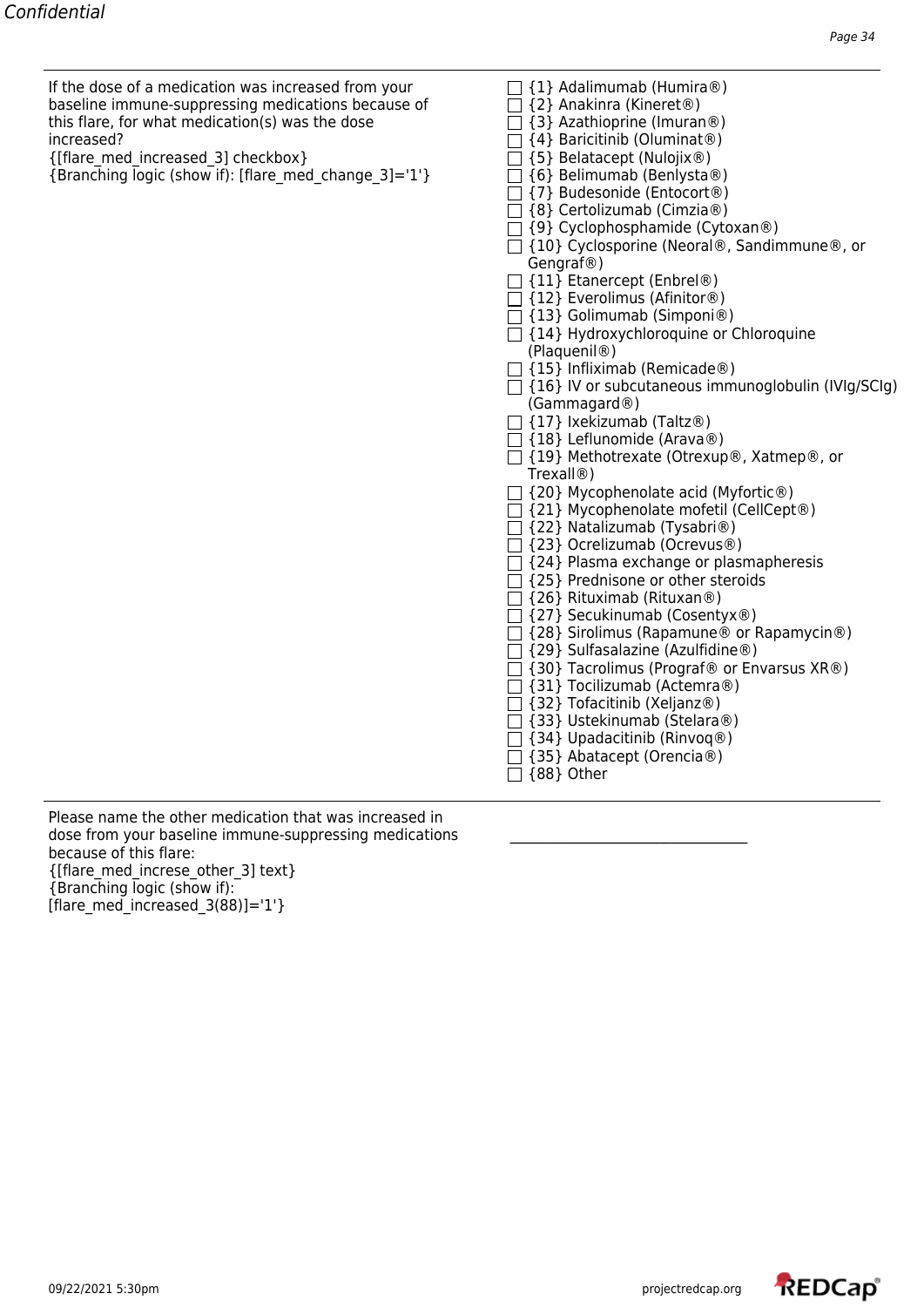| If the dose of a medication was decreased from your<br>baseline immune-suppressing medications because of<br>this flare, for what medication(s) was the dose<br>decreased?<br>{[flare med decreased 3] checkbox}<br>{Branching logic (show if): [flare med change 3]='1'} | {1} Adalimumab (Humira®)<br>{2} Anakinra (Kineret <sup>®</sup> )<br>{3} Azathioprine (Imuran <sup>®</sup> )<br>{4} Baricitinib (Oluminat <sup>®</sup> )<br>{5} Belatacept (Nulojix®)<br>{6} Belimumab (Benlysta®)<br>{7} Budesonide (Entocort®)<br>{8} Certolizumab (Cimzia®)<br>$\Box$ {9} Cyclophosphamide (Cytoxan®)<br>$\Box$ {10} Cyclosporine (Neoral®, Sandimmune®, or<br>Gengraf@)<br>$\Box$ {11} Etanercept (Enbrel®)<br>$\Box$ {12} Everolimus (Afinitor®)<br>$\Box$ {13} Golimumab (Simponi®)<br>$\Box$ {14} Hydroxychloroquine or Chloroquine<br>(Plaquenil <sup>®</sup> )<br>$\Box$ {15} Infliximab (Remicade®)<br>$\Box$ {16} IV or subcutaneous immunoglobulin (IVIg/SCIg)<br>(Gammagard@)<br>$\Box$ {17} Ixekizumab (Taltz®)<br>$\Box$ {18} Leflunomide (Arava®)<br>□ {19} Methotrexate (Otrexup®, Xatmep®, or<br>Trexall@)<br>{20} Mycophenolate acid (Myfortic®)<br>$\Box$ {21} Mycophenolate mofetil (CellCept®)<br>{22} Natalizumab (Tysabri <sup>®</sup> )<br>□ {23} Ocrelizumab (Ocrevus®)<br>{24} Plasma exchange or plasmapheresis<br>$\Box$ {25} Prednisone or other steroids<br>$\Box$ {26} Rituximab (Rituxan®)<br>{27} Secukinumab (Cosentyx®)<br>{28} Sirolimus (Rapamune <sup>®</sup> or Rapamycin <sup>®</sup> )<br>{29} Sulfasalazine (Azulfidine®)<br>{30} Tacrolimus (Prograf® or Envarsus XR®)<br>{31} Tocilizumab (Actemra®)<br>{32} Tofacitinib (Xeljanz®)<br>{33} Ustekinumab (Stelara®)<br>{34} Upadacitinib (Rinvoq®)<br>{35} Abatacept (Orencia®)<br>{88} Other |
|---------------------------------------------------------------------------------------------------------------------------------------------------------------------------------------------------------------------------------------------------------------------------|----------------------------------------------------------------------------------------------------------------------------------------------------------------------------------------------------------------------------------------------------------------------------------------------------------------------------------------------------------------------------------------------------------------------------------------------------------------------------------------------------------------------------------------------------------------------------------------------------------------------------------------------------------------------------------------------------------------------------------------------------------------------------------------------------------------------------------------------------------------------------------------------------------------------------------------------------------------------------------------------------------------------------------------------------------------------------------------------------------------------------------------------------------------------------------------------------------------------------------------------------------------------------------------------------------------------------------------------------------------------------------------------------------------------------------------------------------------------------------------------------------|
| Please name the other medication that was decreased in<br>dose from your baseline immune-suppressing medications<br>because of this flare:<br>{[flare_med_decrease_other_3] text}<br>{Branching logic (show if):<br>[flare med decreased $3(88)$ ]='1'}                   |                                                                                                                                                                                                                                                                                                                                                                                                                                                                                                                                                                                                                                                                                                                                                                                                                                                                                                                                                                                                                                                                                                                                                                                                                                                                                                                                                                                                                                                                                                          |
| Since completing the vaccine series, have you had any<br>changes in your immunosuppression regimen?<br>{[is_changed_3] radio}                                                                                                                                             | $\bigcirc$ {1} Yes<br>$\bigcirc$ {2} No                                                                                                                                                                                                                                                                                                                                                                                                                                                                                                                                                                                                                                                                                                                                                                                                                                                                                                                                                                                                                                                                                                                                                                                                                                                                                                                                                                                                                                                                  |
| Please describe the change(s) in your regimen<br>including medication(s), dosage(s), and dates of<br>change(s):<br>{[is_change_describe_3] text}                                                                                                                          |                                                                                                                                                                                                                                                                                                                                                                                                                                                                                                                                                                                                                                                                                                                                                                                                                                                                                                                                                                                                                                                                                                                                                                                                                                                                                                                                                                                                                                                                                                          |

{Branching logic (show if): [is\_changed\_3]='1'}

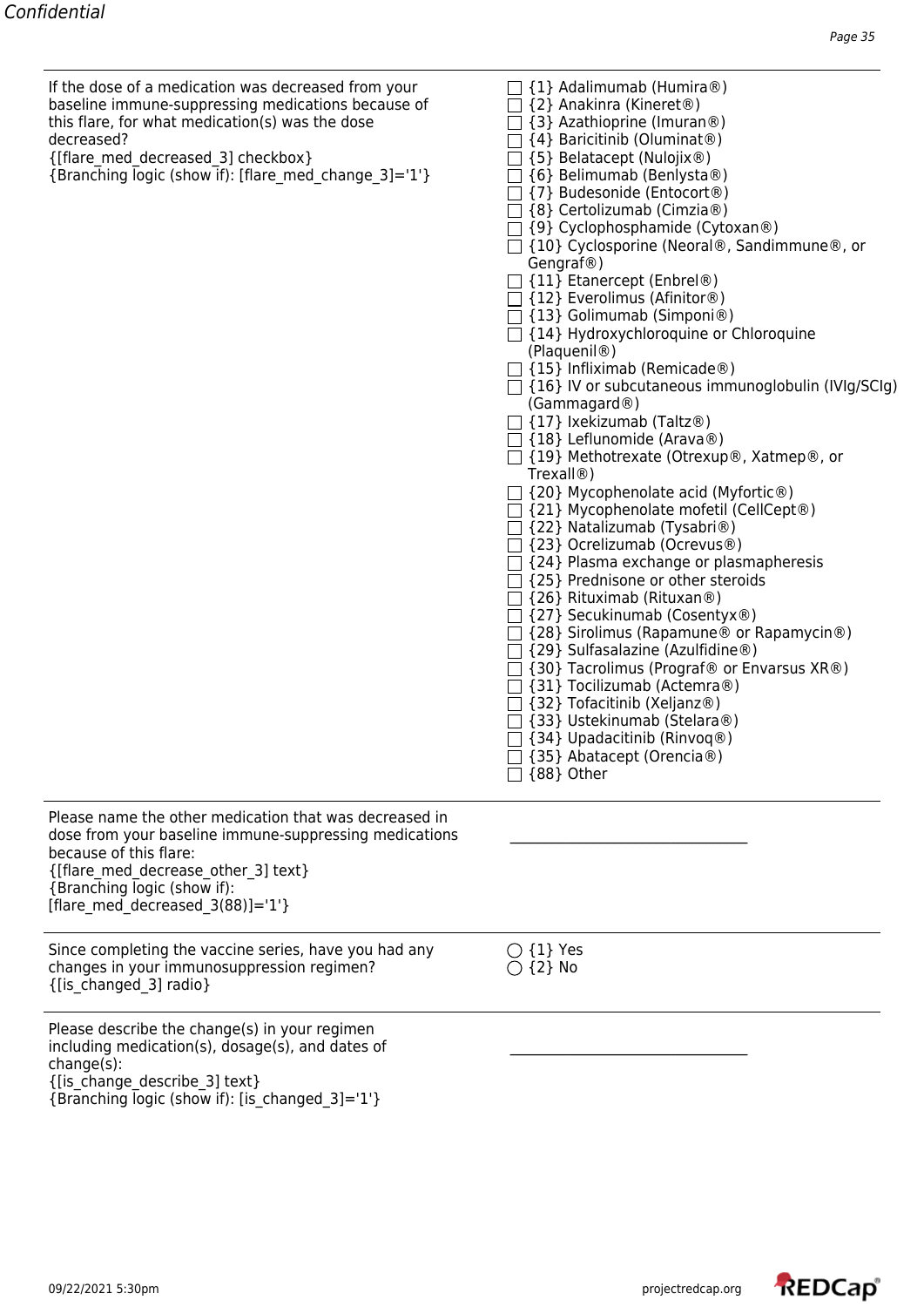| Since completing the vaccine series, have you been<br>diagnosed with any of these medical conditions?<br>{[new condition 3] radio}          | $\bigcirc$ {1} Serious infection requiring treatment<br>$\bigcirc$ {2} Autoimmune disease requiring treatment<br>{3} Neurological condition<br>{88} Other<br>$\bigcirc$ {5} I have not been diagnosed with a new medical<br>condition |
|---------------------------------------------------------------------------------------------------------------------------------------------|---------------------------------------------------------------------------------------------------------------------------------------------------------------------------------------------------------------------------------------|
| Please describe other:<br>{[new condition other 3] text}<br>{Branching logic (show if): [new condition 3]='88'}                             |                                                                                                                                                                                                                                       |
| Have you ever had your spleen surgically removed?<br>{[splenectomy_3] radio}                                                                | $\{1\}$ Yes<br>$\{0\}$ No                                                                                                                                                                                                             |
| What date was your spleen removed (MM-DD-YYYY)?<br>{[splenectomy date 3] text date mdy}<br>{Branching logic (show if): [splenectomy 3]='1'} |                                                                                                                                                                                                                                       |
| Are you a patient at Johns Hopkins Medicine?<br>{[hopkins 3] radio}                                                                         | {1} Yes<br>[0} No                                                                                                                                                                                                                     |

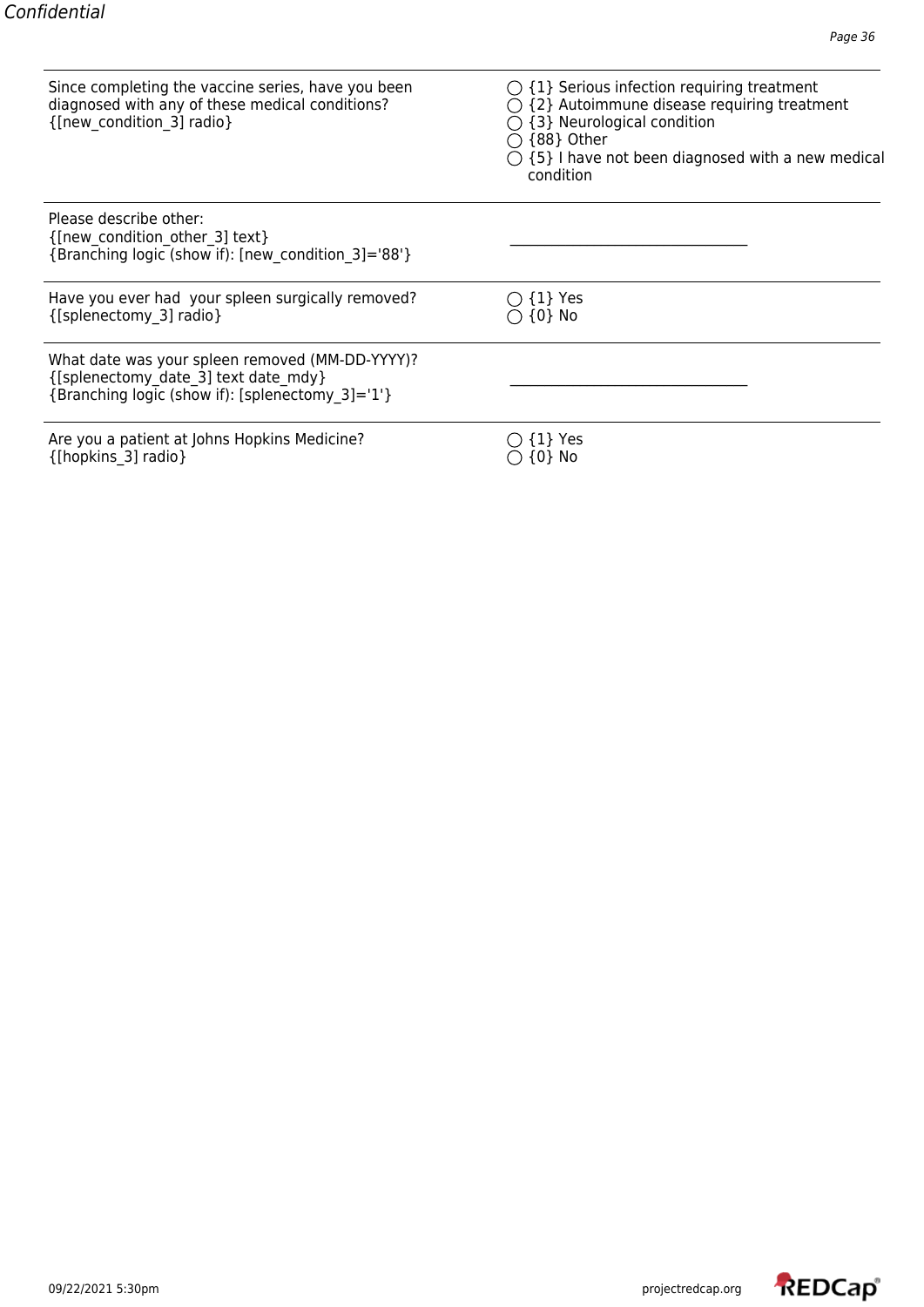For more information on the study, please visit www.vaccineresponse.org or e-mail vaccineresponse@jhmi.edu.

| What date did you receive the first dose of the<br>COVID-19 vaccine (MM-DD-YYYY)?                                                                                        |                                                                                                                                                                |
|--------------------------------------------------------------------------------------------------------------------------------------------------------------------------|----------------------------------------------------------------------------------------------------------------------------------------------------------------|
| {[flare dose1 date] text date mdy}                                                                                                                                       |                                                                                                                                                                |
| If you received the Pfizer/Moderna vaccines, what date<br>did you receive the second dose of the COVID-19<br>vaccine (MM-DD-YYYY)?                                       |                                                                                                                                                                |
| {[flare dose2 date] text date mdy}                                                                                                                                       |                                                                                                                                                                |
| Answer only if you receive Rituximab (Rituxan®): How<br>often do you get Rituximab (Rituxan®)?<br>{[ritux_freq2] radio}                                                  | $\bigcirc$ {1} 2x/day<br>$\bigcirc$ {2} Daily<br>$\bigcirc$ {3} Weekly<br>$\bigcirc$ {4} Every 2 weeks<br>$\bigcirc$ {5} Once a month<br>$\bigcirc$ {88} Other |
| Please describe other:<br>{[ritux other2] text}<br>{Branching logic (show if): [ritux freq2]='88'}                                                                       |                                                                                                                                                                |
| When was your last rituximab treatment (MM-DD-YYYY)?<br>{[ritux date flareq] text date mdy}<br>{Branching logic (show if): [ritux freq2]""}                              |                                                                                                                                                                |
| Answer only if you take Mycophenolate acid<br>(Myfortic®) or Mycophenolate mofetil (CellCept®):<br>What dose of Mycophenolate do you take in mg?                         |                                                                                                                                                                |
| {[mycophen_dose2] text}                                                                                                                                                  |                                                                                                                                                                |
| Answer only if you take Mycophenolate acid<br>(Myfortic®) or Mycophenolate mofetil (CellCept®):<br>How often do you take your Mycophenolate?<br>{[mycophen freq2] radio} | $\bigcirc$ {1} 2x/day<br>$\bigcirc$ {2} Daily<br>{3} Weekly<br>$\bigcirc$ {4} Every 2 weeks<br>$\bigcirc$ {5} Once a month<br>$\bigcirc$ {88} Other            |
| Please describe other:<br>{[mycophen other2] text}<br>{Branching logic (show if): [mycophen freq2]='88'}                                                                 |                                                                                                                                                                |
| Answer only if you take prednisone or another steroid:<br>What dose of prednisone or other steroid do you take?<br>{[steroid dose flareq] text}                          |                                                                                                                                                                |

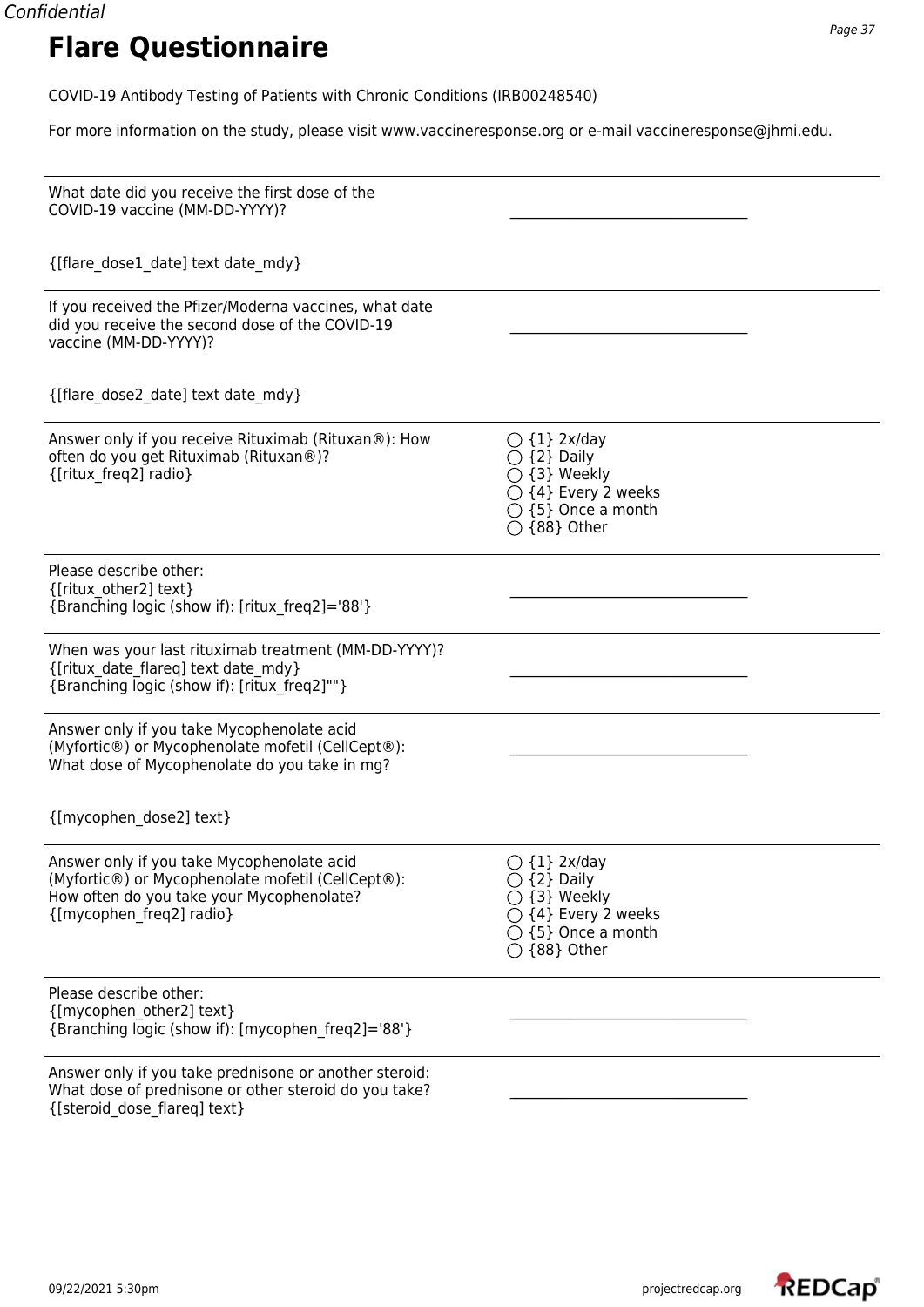Did you hold doses of your immunosuppressive  $\bigcirc$  {1} Yes medication within the two weeks before or after your  $\bigcirc$  {0} No COVID-19 vaccine? {[hold\_is] radio}

Medication 1: Which of these medications did you hold  $\bigcirc$  {1} Adalimumab (Humira®) doses for? <br> (2) Anakinra (Kineret®)  $\bigcirc$  {2} Anakinra (Kineret®)  $\{\text{[hold med1]} \text{ radio}\}$   $\{\text{3}\}$  Azathioprine (Imuran®) {Branching logic (show if): [hold\_is]='1'} {4} Baricitinib (Oluminat®)

- 
- 
- 
- ${\bigcirc}$  {5} Belatacept (Nulojix®)
- $\bigcirc$  {6} Belimumab (Benlysta®)
- $\bigcirc$  {7} Budesonide (Entocort<sup>®</sup>)
- {8} Certolizumab (Cimzia®)
- $\bigcirc$  {9} Cyclophosphamide (Cytoxan®)
- {10} Cyclosporine (Neoral®, Sandimmune®, or Gengraf®)
- $\bigcirc$  {11} Etanercept (Enbrel®)
- $\bigcirc$  {12} Everolimus (Afinitor®)
- {13} Golimumab (Simponi®)
- ◯ {14} Hydroxychloroquine or Chloroquine (Plaquenil®)
- $\bigcirc$  {15} Infliximab (Remicade®)
- $\bigcirc$  {16} IV or subcutaneous immunoglobulin (IVIg/SCIg) (Gammagard®)
- $\bigcirc$  {17} Ixekizumab (Taltz®)
- $\bigcirc$  {18} Leflunomide (Arava®)
- {19} Methotrexate (Otrexup®, Xatmep®, or Trexall®)
- $\bigcirc$  {20} Mycophenolate acid (Myfortic®)
- ${\bigcirc}$  {21} Mycophenolate mofetil (CellCept®)
- {22} Natalizumab (Tysabri®)
- {23} Ocrelizumab (Ocrevus®)
- ${ }^\frown$  {24} Plasma exchange or plasmapheresis
- $\bigcirc$  {25} Prednisone or other steroids
- $\bigcirc$  {26} Rituximab (Rituxan®)
- $\bigcirc$  {27} Secukinumab (Cosentyx®)
- ${\rm O}$  {28} Sirolimus (Rapamune® or Rapamycin®)
- $\bigcirc$  {29} Sulfasalazine (Azulfidine®)
- ${\rm O}$  {30} Tacrolimus (Prograf® or Envarsus XR®)
- $\bigcirc$  {31} Tocilizumab (Actemra®)
- $\bigcirc$  {32} Tofacitinib (Xeljanz®)
- {33} Ustekinumab (Stelara®)
- $\bigcirc$  {34} Upadacitinib (Rinvoq®)
- ${\bigcirc}$  {88} Other

Please describe other:  $_{\{[\text{hold\_med1\_other]\ text\}}$ {Branching logic (show if): [hold\_med1]='88'}

 $\{\text{[hold timing1]} \text{ radio}\}$   $\bigcirc \{2\}$  I held doses only after the vaccine

- Medication 1: How many doses of this medication did you hold pre-vaccine? {[hold\_doses1] text integer} {Branching logic (show if): [hold\_is]='1'}
- Medication 1: For this medication  ${\bigcirc}$   $\{1\}$  I held doses only before the vaccine
	-
- {Branching logic (show if): [hold is]='1'}  ${\bigcirc}$  {3} I held doses before and after the vaccine

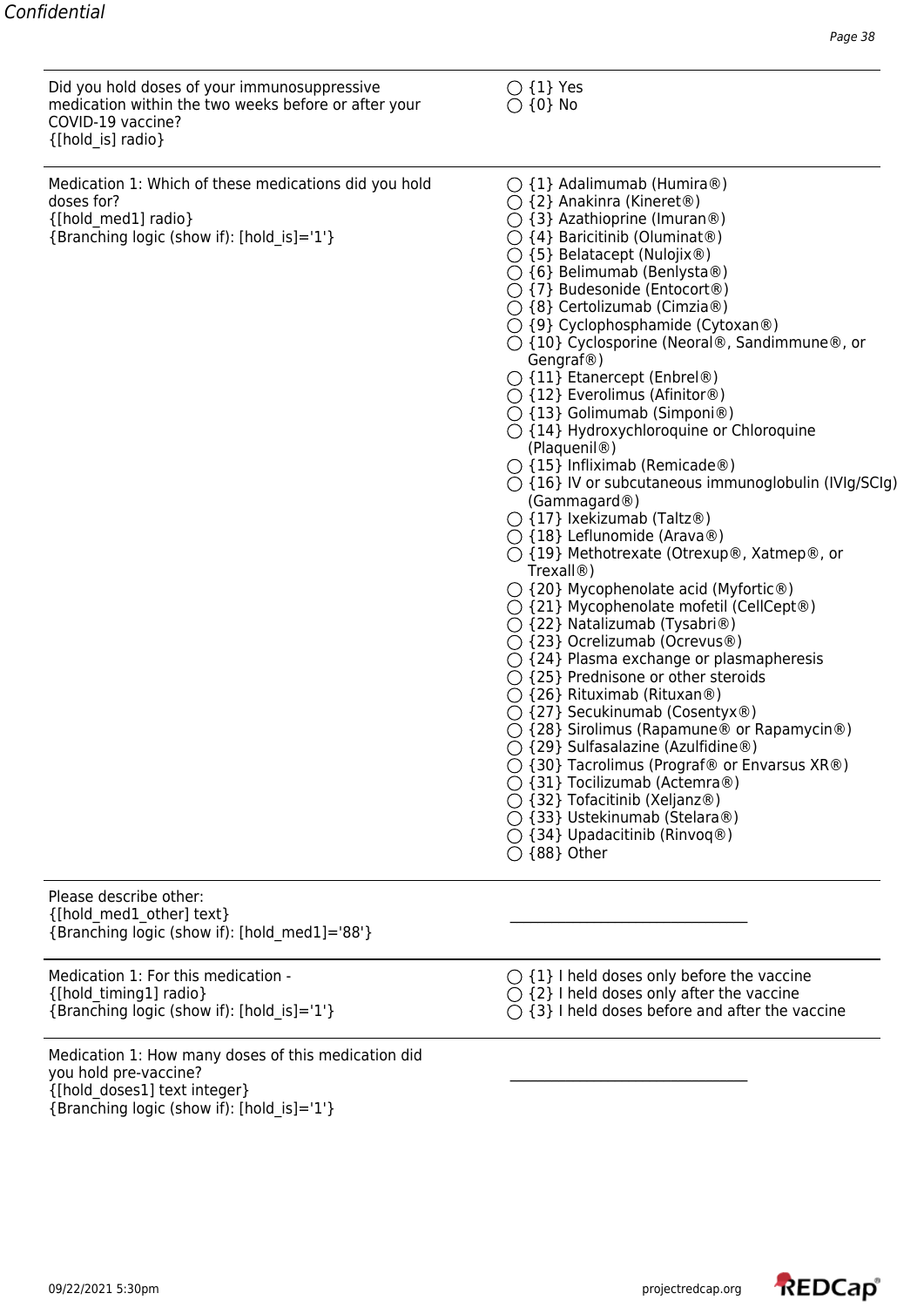How many doses of this medication did you hold post-vaccine? \_\_\_\_\_\_\_\_\_\_\_\_\_\_\_\_\_\_\_\_\_\_\_\_\_\_\_\_\_\_\_\_\_\_ {[doses\_held\_post\_vaccine] text}  ${Branching logic}$  (show if): [hold is]='1'}

Medication 2: Which of these medications did you hold  $\bigcirc$  {1} Adalimumab (Humira®) doses for? (Leave blank if you did not hold doses of  $\bigcirc$  {2} Anakinra (Kineret®) another medication)  $\bigcirc$  {3} Azathioprine (Imuran®)  $\{\{\text{hold med2}\}$  radio}  $\{\{\}$  Baricitinib (Oluminat®)

- 
- 
- 
- 
- {Branching logic (show if): [hold\_is]='1'} {5} Belatacept (Nulojix®)
	- $\bigcirc$  {6} Belimumab (Benlysta®)
	- $\bigcirc$  {7} Budesonide (Entocort<sup>®</sup>)
	- {8} Certolizumab (Cimzia®)
	- $\bigcirc$  {9} Cyclophosphamide (Cytoxan®)
	- {10} Cyclosporine (Neoral®, Sandimmune®, or Gengraf®)
	- $\bigcirc$  {11} Etanercept (Enbrel®)
	- $\bigcirc$  {12} Everolimus (Afinitor®)
	- {13} Golimumab (Simponi®)
	- ${\bigcirc}$  {14} Hydroxychloroquine or Chloroquine (Plaquenil®)
	- $\bigcirc$  {15} Infliximab (Remicade®)
	- $\bigcirc$  {16} IV or subcutaneous immunoglobulin (IVIg/SCIg) (Gammagard®)
	- $\bigcirc$  {17} Ixekizumab (Taltz®)
	- $\bigcirc$  {18} Leflunomide (Arava®)
	- {19} Methotrexate (Otrexup®, Xatmep®, or Trexall®)
	- $\bigcirc$  {20} Mycophenolate acid (Myfortic®)
	- ${\bigcirc}$  {21} Mycophenolate mofetil (CellCept®)
	- {22} Natalizumab (Tysabri®)
	- {23} Ocrelizumab (Ocrevus®)
	- ${ }^\frown$  {24} Plasma exchange or plasmapheresis
	- $\bigcirc$  {25} Prednisone or other steroids
	- $\bigcirc$  {26} Rituximab (Rituxan®)
	- $\bigcirc$  {27} Secukinumab (Cosentyx®)
	- {28} Sirolimus (Rapamune® or Rapamycin®)
	- $\bigcirc$  {29} Sulfasalazine (Azulfidine®)
	- ${\rm O}$  {30} Tacrolimus (Prograf® or Envarsus XR®)
	- $\bigcirc$  {31} Tocilizumab (Actemra®)
	- $\bigcirc$  {32} Tofacitinib (Xeljanz®)
	- {33} Ustekinumab (Stelara®)
	- $\bigcirc$  {34} Upadacitinib (Rinvoq®)
	- ${\bigcirc}$  {88} Other

Please describe other:  $_{\{[\text{hold\_med2\_other]\ text\}}$ {Branching logic (show if): [hold\_med2]='88'}

Medication 2: For this medication - (Leave blank if  $\bigcirc$  {1} I held doses only before the vaccine you did not hold doses of another medication)  $\bigcirc$  {2} I held doses only after the vaccine {[hold\_timing2] radio}  ${\bigcirc}$  {3} I held doses before and after the vaccine {Branching logic (show if): [hold\_is]='1'}

Medication 2: How many doses of this medication did you hold pre-vaccine? (Leave blank if you did not hold doses of another medication) {[hold\_doses2] text integer} {Branching logic (show if): [hold\_is]='1'}

- -
	-

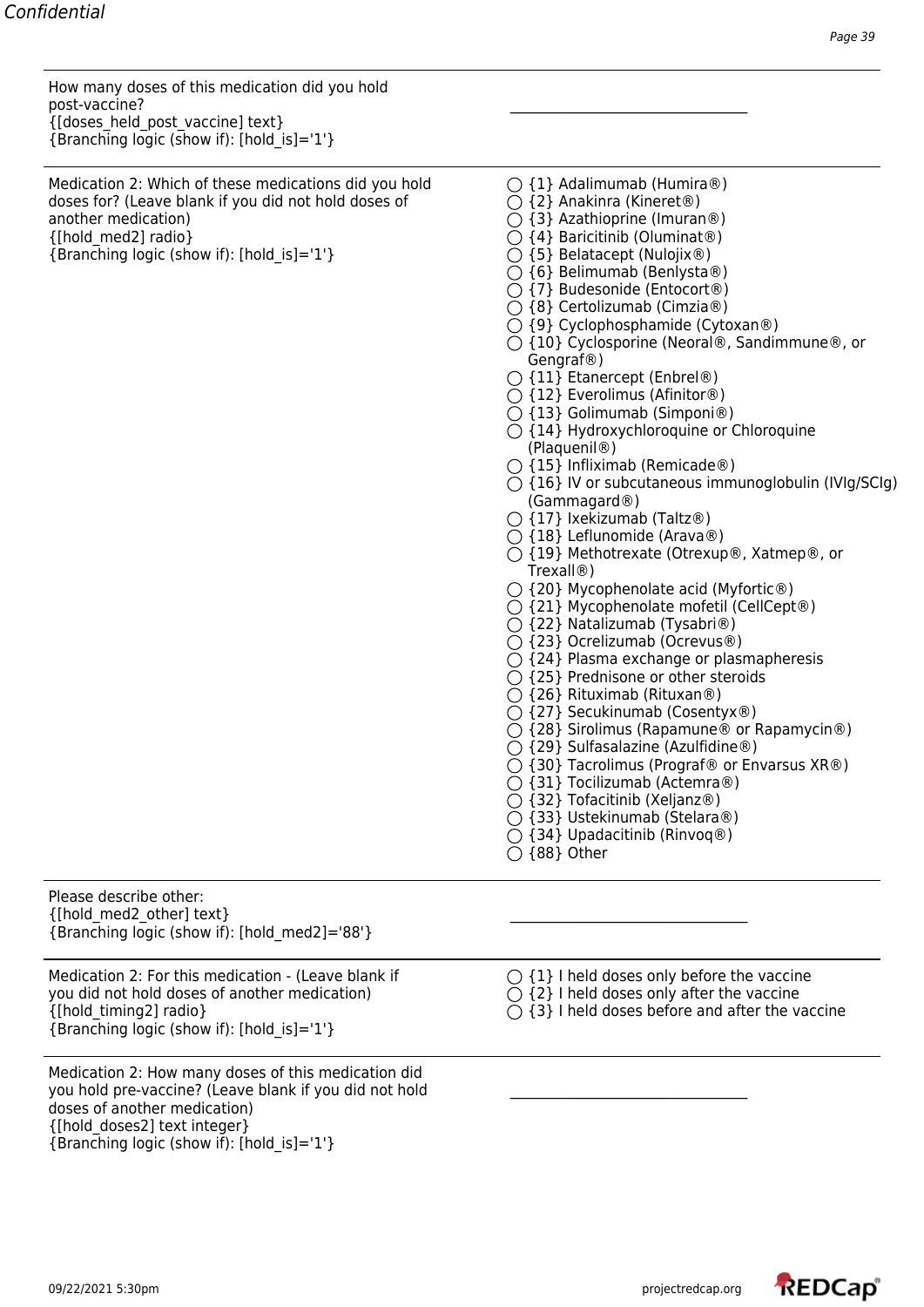How many doses of this medication did you hold post-vaccine? (Leave blank if you did not hold doses \_\_\_\_\_\_\_\_\_\_\_\_\_\_\_\_\_\_\_\_\_\_\_\_\_\_\_\_\_\_\_\_\_\_ of another medication) {[doses\_held\_post\_vaccine2] text}  ${Branching logic (show if): [hold is]=1'}$ 

Medication 3: Which of these medications did you hold  $\bigcirc$  {1} Adalimumab (Humira®) doses for? (Leave blank if you did not hold doses of  $\bigcirc$  {2} Anakinra (Kineret®) another medication)  $\bigcirc$  {3} Azathioprine (Imuran®) {[hold\_med3] radio} {4} Baricitinib (Oluminat®) {Branching logic (show if): [hold is]='1'}  $\bigcirc$  {5} Belatacept (Nulojix®)

- 
- 
- 
- 
- 
- $\bigcirc$  {6} Belimumab (Benlysta®)
- {7} Budesonide (Entocort®)
- {8} Certolizumab (Cimzia®)
- $\bigcirc$  {9} Cyclophosphamide (Cytoxan®)
- ${\bigcirc}$  {10} Cyclosporine (Neoral®, Sandimmune®, or Gengraf®)
- {11} Etanercept (Enbrel®)
- ${\bigcirc}$  {12} Everolimus (Afinitor®)
- $\bigcirc$  {13} Golimumab (Simponi®)
- ${\bigcirc}$  {14} Hydroxychloroquine or Chloroquine (Plaquenil®)
- $\bigcap$  {15} Infliximab (Remicade®)
- $\bigcirc$  {16} IV or subcutaneous immunoglobulin (IVIg/SCIg) (Gammagard®)
- ${\bigcirc}$  {17} Ixekizumab (Taltz®)
- $\bigcirc$  {18} Leflunomide (Arava®)
- ${\bigcirc}$  {19} Methotrexate (Otrexup®, Xatmep®, or Trexall®)
- ${\bigcirc}$  {20} Mycophenolate acid (Myfortic®)
- {21} Mycophenolate mofetil (CellCept®)
- $\bigcirc$  {22} Natalizumab (Tysabri®)
- {23} Ocrelizumab (Ocrevus®)
- $\bigcirc$  {24} Plasma exchange or plasmapheresis
- $\bigcirc$  {25} Prednisone or other steroids
- $\bigcirc$  {26} Rituximab (Rituxan®)
- $\bigcirc$  {27} Secukinumab (Cosentyx®)
- $\bigcirc$  {28} Sirolimus (Rapamune® or Rapamycin®)
- $\bigcirc$  {29} Sulfasalazine (Azulfidine®)
- ${\rm O}$  {30} Tacrolimus (Prograf® or Envarsus XR®)
- $\bigcirc$  {31} Tocilizumab (Actemra®)
- {32} Tofacitinib (Xeljanz®)
- {33} Ustekinumab (Stelara®)
- ${\bigcirc}$  {34} Upadacitinib (Rinvoq®)
- ${\bigcirc}$  {88} Other

Please describe other:  $_{[hold~med3~other] \text{text}}$ {Branching logic (show if): [hold\_med3]='88'}

Medication 3: For this medication - (Leave blank if  $\bigcirc$  {1} I held doses only before the vaccine you did not hold doses of another medication)  $\bigcirc$  {2} I held doses only after the vaccine  $\{\text{[hold timing3]} \text{ radio}\}$  {3} I held doses before and after the vaccine {Branching logic (show if): [hold\_is]='1'}

Medication 3: How many doses of this medication did you hold pre-vaccine? (Leave blank if you did not hold doses of another medication) {[hold\_doses3] text integer} {Branching logic (show if): [hold\_is]='1'}

- -
	-

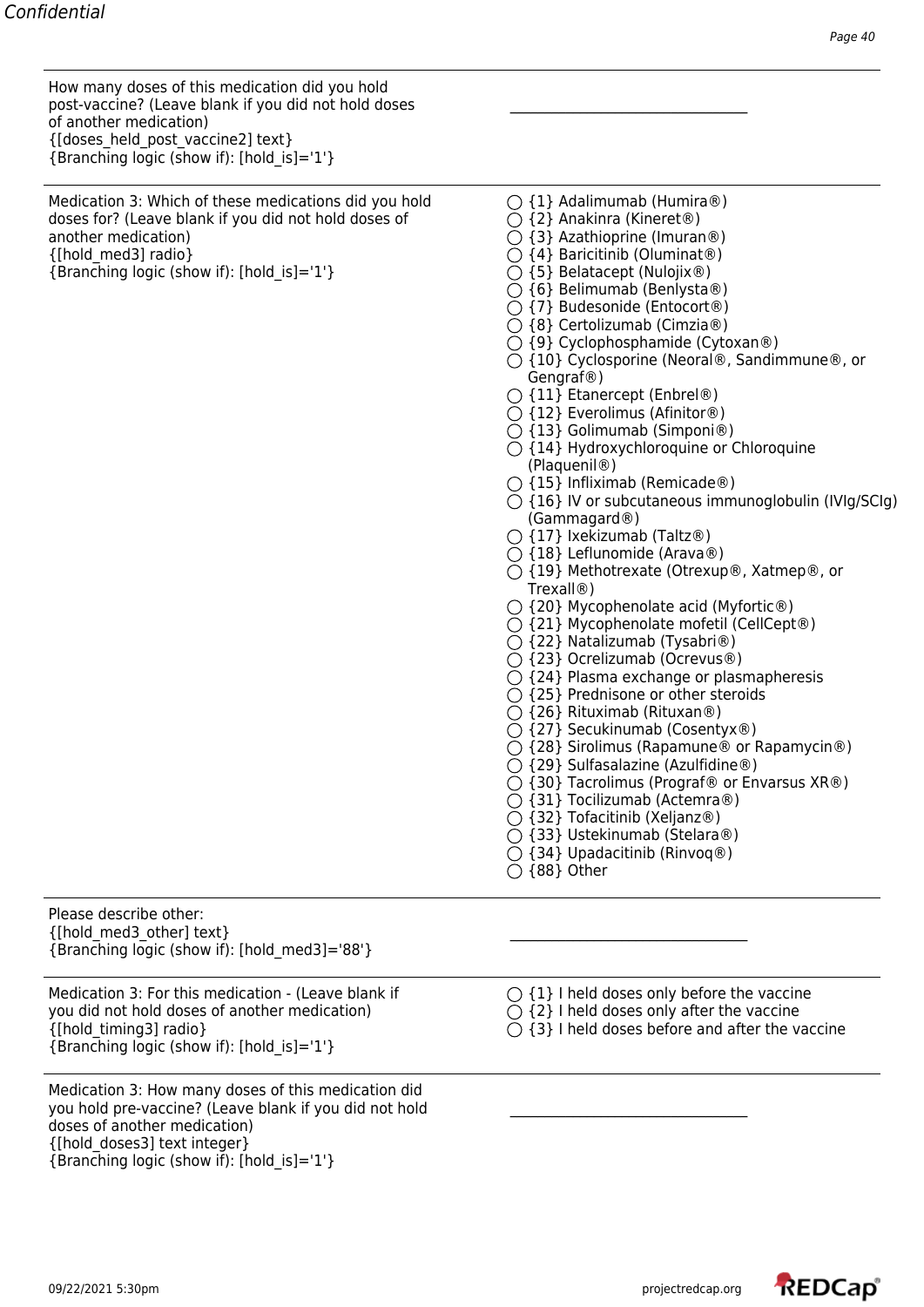How many doses of this medication did you hold post-vaccine? (Leave blank if you did not hold doses \_\_\_\_\_\_\_\_\_\_\_\_\_\_\_\_\_\_\_\_\_\_\_\_\_\_\_\_\_\_\_\_\_\_ of another medication) {[doses\_held\_post\_vaccine3] text}  ${Branching logic (show if): [hold is]=1'}$ 

Medication 4: Which of these medications did you hold  $\bigcirc$  {1} Adalimumab (Humira®) doses for? (Leave blank if you did not hold doses of  $\bigcirc$  {2} Anakinra (Kineret®) another medication)  $\bigcirc$  {3} Azathioprine (Imuran®) {[hold\_med4] radio} {4} Baricitinib (Oluminat®) {Branching logic (show if): [hold is]='1'}  $\bigcirc$  {5} Belatacept (Nulojix®)

- 
- 
- 
- 
- 
- $\bigcirc$  {6} Belimumab (Benlysta®)
- {7} Budesonide (Entocort®)
- {8} Certolizumab (Cimzia®)
- $\bigcirc$  {9} Cyclophosphamide (Cytoxan®)
- ${\bigcirc}$  {10} Cyclosporine (Neoral®, Sandimmune®, or Gengraf®)
- {11} Etanercept (Enbrel®)
- ${\bigcirc}$  {12} Everolimus (Afinitor®)
- $\bigcirc$  {13} Golimumab (Simponi®)
- ${\bigcirc}$  {14} Hydroxychloroquine or Chloroquine (Plaquenil®)
- $\bigcap$  {15} Infliximab (Remicade®)
- $\bigcirc$  {16} IV or subcutaneous immunoglobulin (IVIg/SCIg) (Gammagard®)
- ${\bigcirc}$  {17} Ixekizumab (Taltz®)
- $\bigcirc$  {18} Leflunomide (Arava®)
- ${\bigcirc}$  {19} Methotrexate (Otrexup®, Xatmep®, or Trexall®)
- ${\bigcirc}$  {20} Mycophenolate acid (Myfortic®)
- {21} Mycophenolate mofetil (CellCept®)
- $\bigcirc$  {22} Natalizumab (Tysabri®)
- {23} Ocrelizumab (Ocrevus®)
- $\bigcirc$  {24} Plasma exchange or plasmapheresis
- $\bigcirc$  {25} Prednisone or other steroids
- $\bigcirc$  {26} Rituximab (Rituxan®)
- $\bigcirc$  {27} Secukinumab (Cosentyx®)
- $\bigcirc$  {28} Sirolimus (Rapamune® or Rapamycin®)
- $\bigcirc$  {29} Sulfasalazine (Azulfidine®)
- ${\rm O}$  {30} Tacrolimus (Prograf® or Envarsus XR®)
- $\bigcirc$  {31} Tocilizumab (Actemra®)
- {32} Tofacitinib (Xeljanz®)
- {33} Ustekinumab (Stelara®)
- ${\bigcirc}$  {34} Upadacitinib (Rinvoq®)
- ${\bigcirc}$  {88} Other

Please describe other:  $_{\{[\text{hold med4 other}] \text{ text}\}}$ {Branching logic (show if): [hold\_med4]='88'}

Medication 4: For this medication - (Leave blank if  $\bigcirc$  {1} I held doses only before the vaccine you did not hold doses of another medication)  $\bigcirc$  {2} I held doses only after the vaccine  $\{\text{[hold timing4]} \text{ radio}\}$  {3} I held doses before and after the vaccine {Branching logic (show if): [hold\_is]='1'}

Medication 4: How many doses of this medication did you hold pre-vaccine? (Leave blank if you did not hold doses of another medication) {[hold\_doses4] text integer} {Branching logic (show if): [hold\_is]='1'}

- -
	-

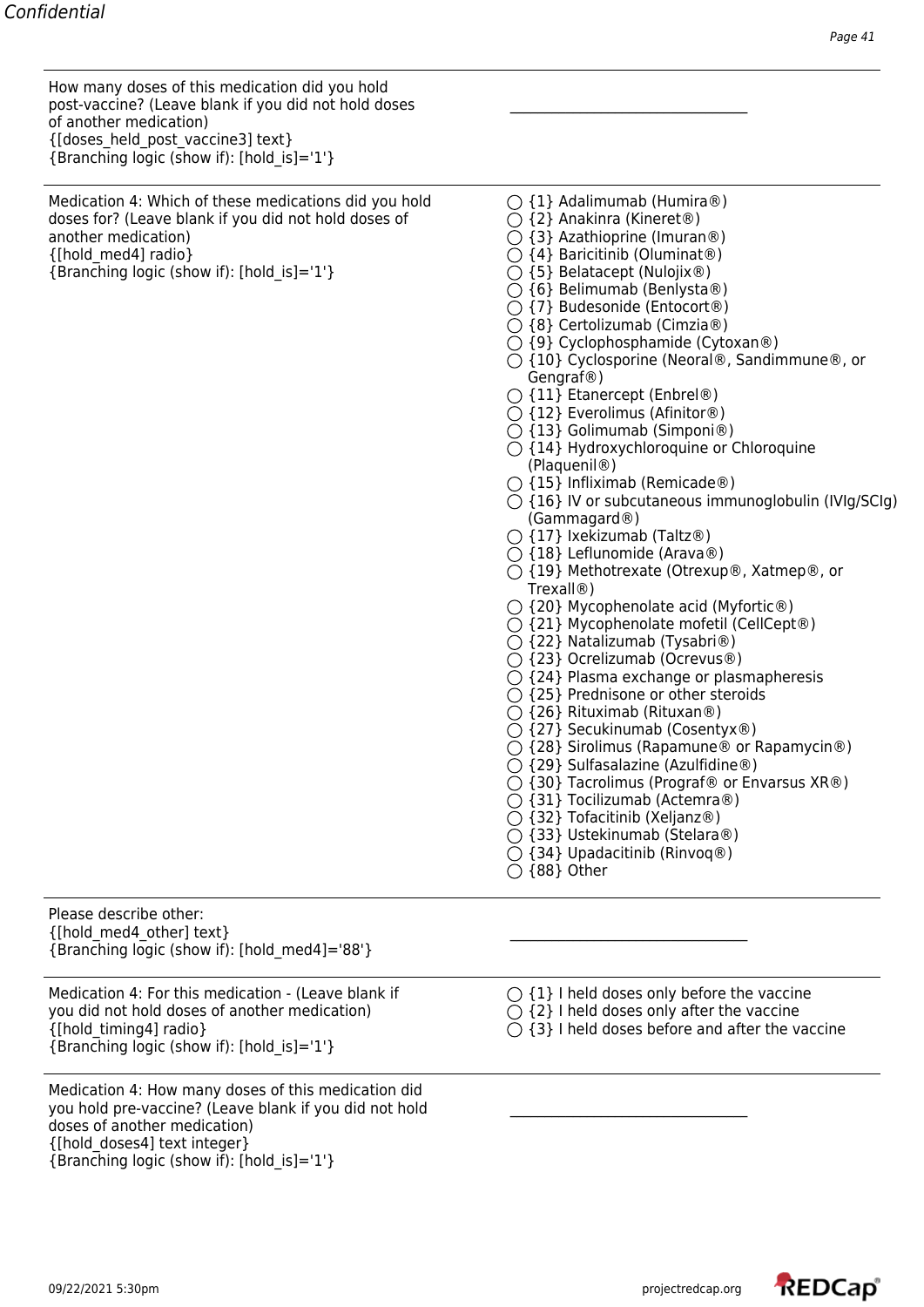| Medication 4: How many doses of this medication did<br>you hold post-vaccine? (Leave blank if you did not<br>hold doses of another medication)<br>{[doses held post vaccine4] text}<br>{Branching logic (show if): [hold is]='1'} |                                         |
|-----------------------------------------------------------------------------------------------------------------------------------------------------------------------------------------------------------------------------------|-----------------------------------------|
| Since receiving the first dose of the COVID-19<br>vaccine, have you experienced a new flare of your<br>autoimmune disease?                                                                                                        | $\bigcirc$ {1} Yes<br>$\bigcirc$ {0} No |
| {[flare] radio}                                                                                                                                                                                                                   |                                         |
| What date did your flare start (MM-DD-YYYY)?                                                                                                                                                                                      |                                         |
| Please double check the year!<br>{[flare start] text date mdy}<br>{Branching logic (show if): [flare]='1'}                                                                                                                        |                                         |
| Is your flare currently ongoing?<br>{[flare current] radio}<br>{Branching logic (show if): [flare]='1'}                                                                                                                           | $\bigcirc$ {1} Yes<br>$\{0\}$ No        |
| What date did your flare end (MM-DD-YYYY)?                                                                                                                                                                                        |                                         |
| Please double check the year!<br>{[flare_end] text date_mdy}<br>{Branching logic (show if): [flare current]='0'}                                                                                                                  |                                         |
| What percentage increase in symptoms from your<br>baseline autoimmune condition did you experience<br>during your flare?<br>{[flare percent] slider number}                                                                       |                                         |
| {Branching logic (show if): [flare]='1'}                                                                                                                                                                                          | , $\{\}$                                |

(Place a mark on the scale above)

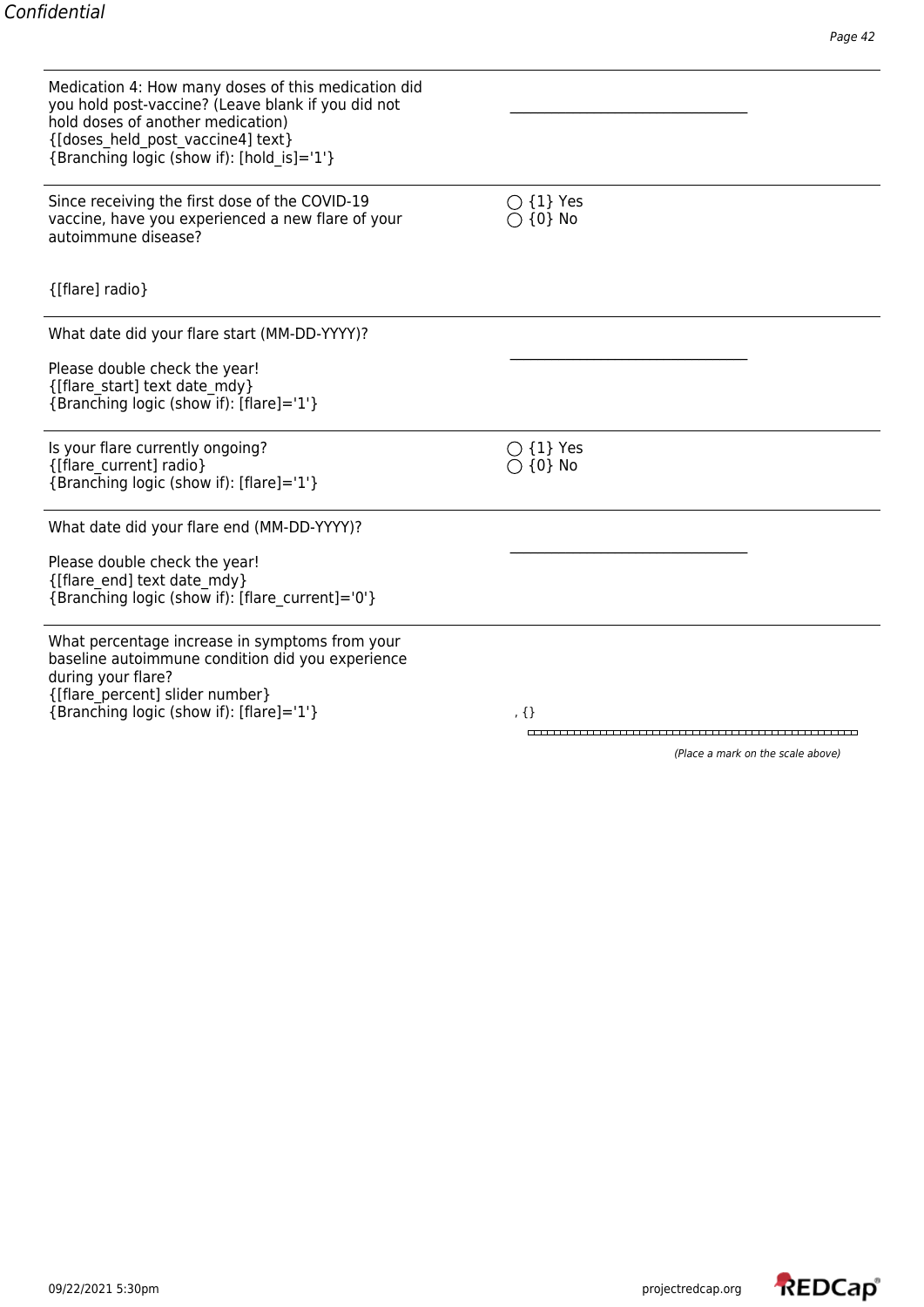What symptoms did you experience with this flare?  $\Box$  {1} Worsening rash typical of my autoimmune {[flare\_sx] checkbox} condition

- 
- {Branching logic (show if): [flare]='1'} {2} New malar (butterfly) rash across the cheeks
	- $\Box$  {3} New heliotrope rash (redness and swelling of eyelids/around the eye)
	- $\Box$  {4} New raised rash on knuckles of hands
	- $\Box$  {5} New discoid rash (lupus-related rash which is coin-shaped and scarring)
	- $\Box$  {6} New urticaria/hives not at the site of your vaccine injection
	- $\Box$  {7} New rash across back of neck
	- $\Box$  {8} New rash in V shape on chest
	- $\Box$  {9} New other rash not at the site of your vaccine injection
	- $\Box$  {11} New joint pain
	- $\Box$  {10} Worsening joint pain from usual joint pain
	- $\Box$  {12} New joint swelling
	- $\Box$  {13} Worsening joint swelling from usual joint swelling
	- $\Box$  {14} New joint stiffness
	- $\Box$  {15} Worsening joint stiffness from usual joint stiffness
	- $\Box$  {16} New muscle pain not at the site of your vaccine injection
	- $\Box$  {17} Worsening muscle pain from usual muscle pain - not at the site of your vaccine injection
	- $\Box$  {18} New muscle weakness
	- $\Box$  {19} Worsening muscle weakness from usual muscle weakness
	- $\Box$  {20} New chest pain
	- $\Box$  {21} Worsening chest pain from usual chest pain
	- $\Box$  {22} New shortness of breath
	- $\Box$  {23} Worsening shortness of breath from usual shortness of breath
	- $\Box$  {24} New dry eyes
	- $\Box$  {25} Worsening dry eyes from usual dry eyes
	- $\Box$  {26} New dry mouth
	- $\Box$  {27} Worsening dry mouth from usual dry mouth
	- $\Box$  {28} New oral ulcers
	- $\Box$  {29} Worsening oral ulcers from usual oral ulcers
	- $\Box$  {30} New nasal ulcers
	- $\Box$  {31} Worsening nasal ulcers from usual nasal ulcers
	- $\Box$  {32} New hair loss (alopecia)
	- $\Box$  {33} Worsening hair loss (alopecia) from usual hair loss (alopecia)
	- $\Box$  {34} New Raynaud's syndrome (fingers/toes turn white and blue when cold or stressed)
	- $\Box$  {35} Worsening Raynaud's syndrome from usual Raynaud's syndrome (fingers/toes turn white and blue when cold or stressed)
	- $\Box$  {36} New skin tightening or puffiness/swelling of skin - not at the site of your vaccine injection
	- $\Box$  {37} Worsening skin tightening or puffiness/swelling of skin from usual skin tightening or puffiness/swelling of skin - not at the site of your vaccine injection
	- $\Box$  {38} New protein in urine (checked by a urine test)
	- $\Box$  {39} Worsening protein in urine from usual protein
		- in urine (checked by a urine test)
	- $\Box$  {40} New fever not from the vaccine or from an infection
	- $\Box$  {41} Worsening kidney function (checked by a urine test)
	- $\Box$  {42} Worsening of GI symptoms associated with my autoimmune disease
	- $\Box$  {43} Worsening fatigue that started more than 1 week after vaccination
	- $\Box$  {44} New nasal crusting

09/22/2021 5:30pm projectredcap.org {45} Worsening nasal crusting from usual nasal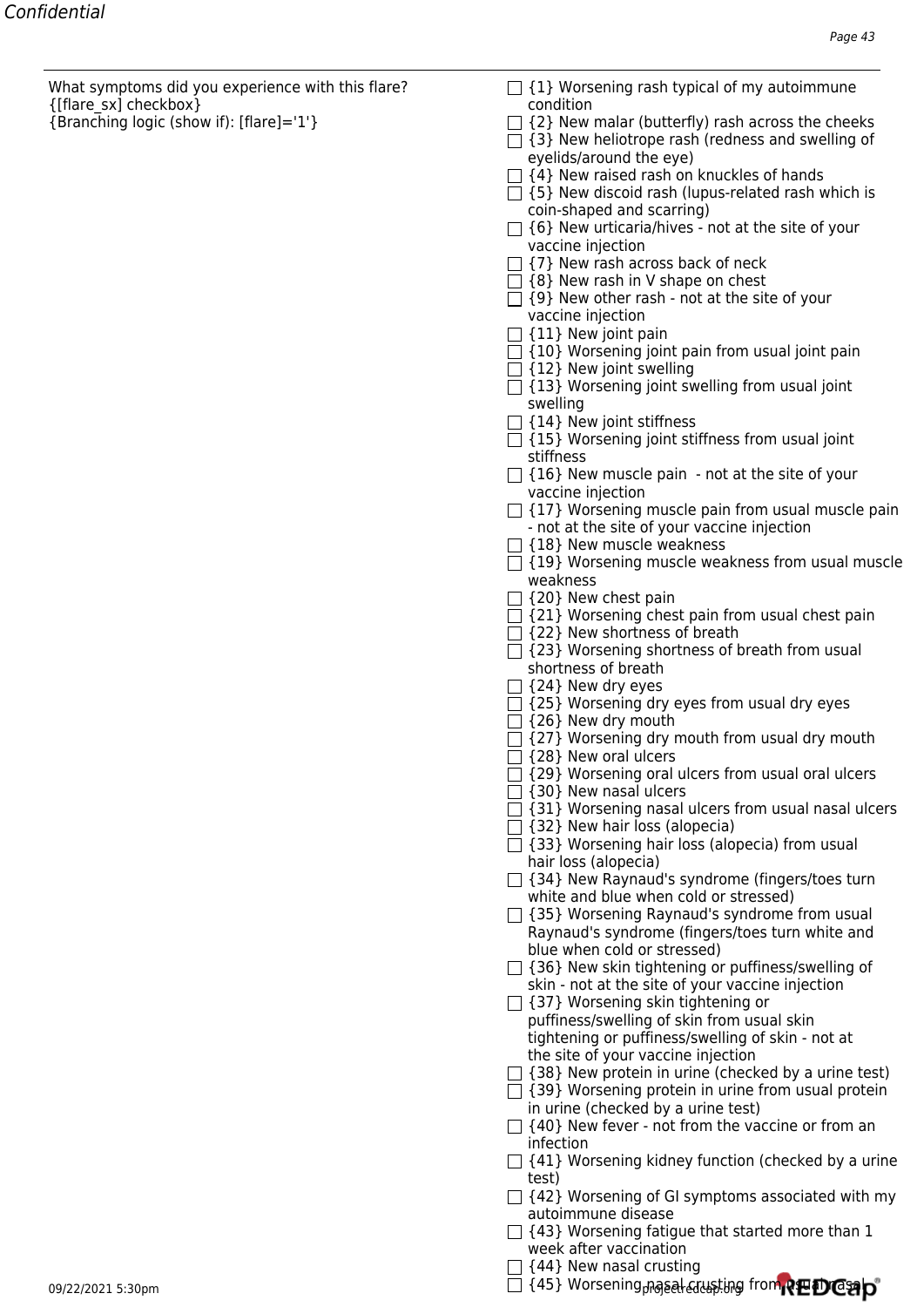|                                                                                                                                                                                             | crusting<br>$\Box$ {46} New nose bleeding<br>$\Box$ {47} Worsening nose bleeding from usual nose<br>bleeding<br>$\Box$ {48} New cough<br>$\Box$ {49} Worsening cough from usual cough<br>$\Box$ {50} New coughing up blood<br>$\Box$ {51} Worsening coughing up blood from usual<br>coughing up blood<br>$\Box$ {52} New blood in urine<br>□ {53} Worsening blood in urine from usual blood in<br>urine                                                      |
|---------------------------------------------------------------------------------------------------------------------------------------------------------------------------------------------|--------------------------------------------------------------------------------------------------------------------------------------------------------------------------------------------------------------------------------------------------------------------------------------------------------------------------------------------------------------------------------------------------------------------------------------------------------------|
| Please describe your new other rash that was a part of<br>this flare:<br>{[new rash other] text}<br>{Branching logic (show if): [flare_sx(9)]='1'}                                          |                                                                                                                                                                                                                                                                                                                                                                                                                                                              |
| How many joints did you have joint pain in because of<br>this flare?<br>{[joint_pain_number] radio}<br>{Branching logic (show if): [flare_sx(10)]='1' or<br>[flare $sx(11)]=1'$ ]           | $\bigcirc$ {1} 1<br>$\bigcirc$ {2} 2-4<br>$\bigcirc$ {3} 5 or more                                                                                                                                                                                                                                                                                                                                                                                           |
| How many joints did you have joint swelling in because<br>of this flare?<br>{[joint_swelling_number] radio}<br>{Branching logic (show if): [flare_sx(12)]='1' or<br>[flare_sx(13)]= $'1'$ } | $\bigcirc$ {1} 1<br>$\bigcirc$ {2} 2-4<br>$\bigcirc$ {3} 5 or more                                                                                                                                                                                                                                                                                                                                                                                           |
| How long did your joint stiffness last during this<br>flare?<br>{[joint_stiffness_duration] radio}<br>{Branching logic (show if): [flare_sx(14)]='1' or<br>[flare_sx(15)]= $'1'$ }          | $\bigcirc$ {1} Less than 1 hour<br>$\bigcirc$ {2} More than 1 hour                                                                                                                                                                                                                                                                                                                                                                                           |
| Did you call your rheumatologist or see your<br>rheumatologist in person because of your flare?<br>{[flare doc] radio}<br>{Branching logic (show if): [flare]='1'}                          | $\bigcirc$ {1} Yes<br>$\bigcirc$ {0} No                                                                                                                                                                                                                                                                                                                                                                                                                      |
| Did you receive treatment or medication for your flare<br>from a physician/doctor?<br>{[flare tx] radio}<br>{Branching logic (show if): [flare]='1'}                                        | $\bigcirc$ {1} Yes<br>$\bigcirc$ {0} No                                                                                                                                                                                                                                                                                                                                                                                                                      |
| What treatment or medication did you receive for your<br>flare?<br>{[flare tx med] checkbox}<br>{Branching logic (show if): [flare_tx]='1'}                                                 | $\Box$ {1} NSAIDs (for example: advil, aleve, celecoxib,<br>diclofenac, ibuprofen, Mobic, motrin, naproxen,<br>and others)<br>$\Box$ {2} Oral steroids (for example: prednisolone,<br>betamethasone, dexamethasone, hydrocortisone,<br>methylprednisolone, and others)<br>$\Box$ {5} IV steroids (for example: methylprednisolone,<br>dexamethasone, and others)<br>$\Box$ {3} IVIG (Intravenous Immunoglobulin)<br>$\Box$ {4} Topical therapy<br>{88} Other |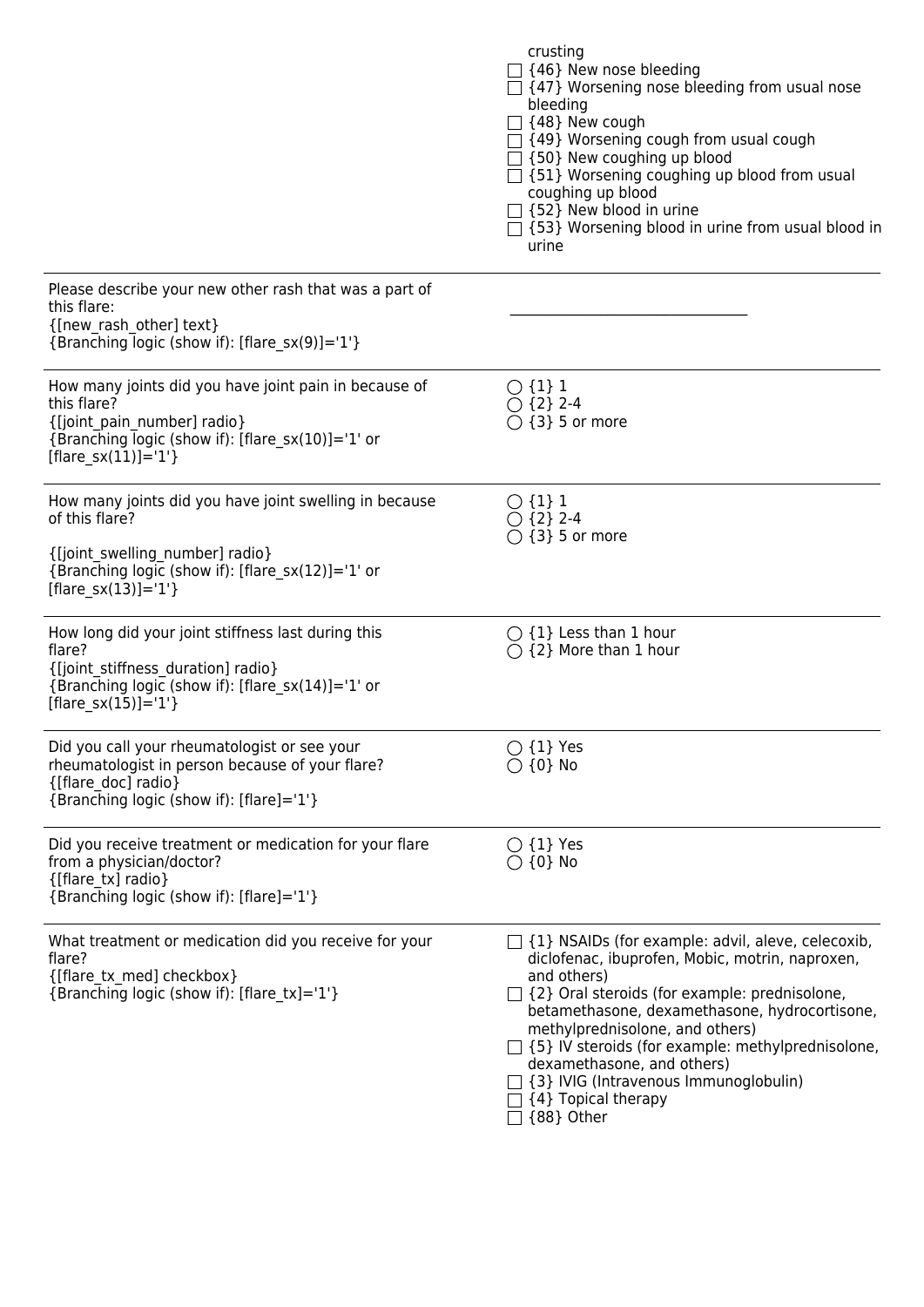| What was the name of the oral steroid medication you<br>were treated with for this flare?<br>{[flare tx med steroid oral] text}<br>{Branching logic (show if): [flare tx med(2)]='1'}                                 |                                         |  |
|-----------------------------------------------------------------------------------------------------------------------------------------------------------------------------------------------------------------------|-----------------------------------------|--|
| If you have completed your oral steroids, how many<br>days were you treated with oral steroids for this<br>flare?<br>{[flaretxmedsteroidoraldays] text integer}<br>{Branching logic (show if): [flare tx med(2)]='1'} |                                         |  |
| What was the name if the IV steroid medication you<br>were treated with for this flare?<br>{[flare tx med steroid iv] text alpha only}<br>{Branching logic (show if): [flare tx med(5)]='1'}                          |                                         |  |
| If you have completed your IV steroids, how many days<br>were you treated with IV steroids for this flare?<br>{[flaretxmedsteroidivdays] text integer}<br>{Branching logic (show if): [flare tx med(5)]='1'}          |                                         |  |
| What is the name of the topical therapy the was used<br>for your flare:<br>{[flare tx med topical] text alpha only}<br>{Branching logic (show if): [flare tx med(4)]='1'}                                             |                                         |  |
| Please list other medication that was used to treat<br>your flare:<br>{[flare tx med other] text}<br>{Branching logic (show if): [flare_tx_med(88)]='1'}                                                              |                                         |  |
| Did you get admitted to the hospital for your flare?<br>{[flare hosp] radio}<br>{Branching logic (show if): [flare]='1'}                                                                                              | $\bigcirc$ {1} Yes<br>$\bigcirc$ {0} No |  |
| Did you get admitted to the ICU for your flare?<br>{[flare icu] radio}<br>{Branching logic (show if): [flare_hosp]='1'}                                                                                               | $\bigcirc$ {1} Yes<br>$\bigcirc$ {0} No |  |
| Was your baseline immune-suppressing medication<br>changed because of your flare?<br>{[flare med change] radio}<br>{Branching logic (show if): [flare]='1'}                                                           | $\bigcirc$ {1} Yes<br>$\bigcirc$ {0} No |  |

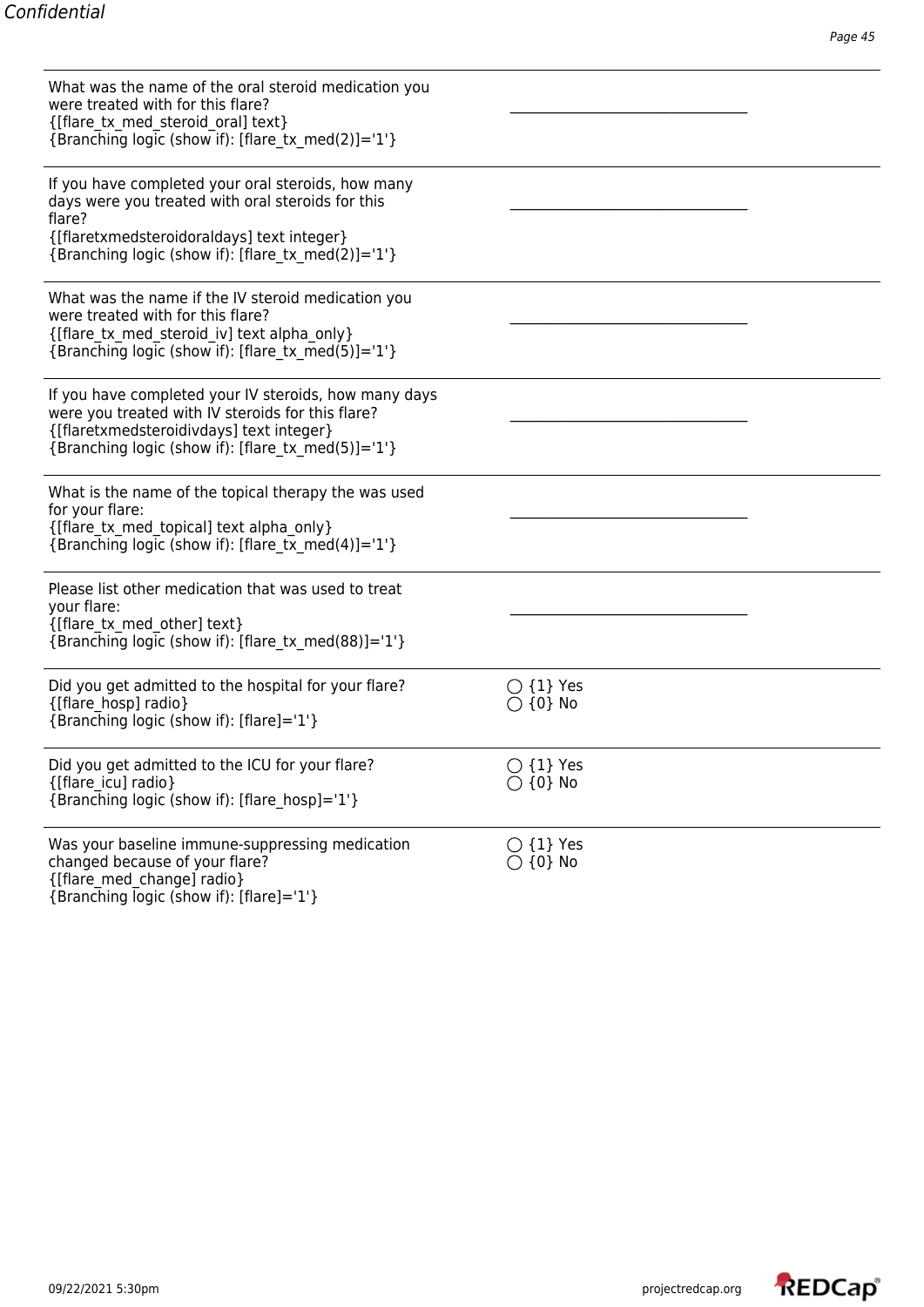If a new medication was added to your baseline  $\Box$  {1} Adalimumab (Humira®) immune-suppressing medications because of this flare, what medication(s) was added?

| {[flare med added] checkbox}                        | $\Box$ {6} Belimumab (Benlysta®)  |
|-----------------------------------------------------|-----------------------------------|
| {Branching logic (show if): [flare med change]='1'} | $\Box$ {7} Budesonide (Entocort®) |

| $\Box$ {2} Anakinra (Kineret®)                                                                                                                                                                                                                                                                                                                                                                                                                                                                                                                                                                                                                                                                                                                                                                                                                                                                                                                                             |
|----------------------------------------------------------------------------------------------------------------------------------------------------------------------------------------------------------------------------------------------------------------------------------------------------------------------------------------------------------------------------------------------------------------------------------------------------------------------------------------------------------------------------------------------------------------------------------------------------------------------------------------------------------------------------------------------------------------------------------------------------------------------------------------------------------------------------------------------------------------------------------------------------------------------------------------------------------------------------|
| $\Box$ {3} Azathioprine (Imuran <sup>®</sup> )                                                                                                                                                                                                                                                                                                                                                                                                                                                                                                                                                                                                                                                                                                                                                                                                                                                                                                                             |
| $\Box$ {4} Baricitinib (Oluminat®)                                                                                                                                                                                                                                                                                                                                                                                                                                                                                                                                                                                                                                                                                                                                                                                                                                                                                                                                         |
| $\Box$ {5} Belatacept (Nulojix®)                                                                                                                                                                                                                                                                                                                                                                                                                                                                                                                                                                                                                                                                                                                                                                                                                                                                                                                                           |
| $\Box$ {6} Belimumab (Benlysta®)                                                                                                                                                                                                                                                                                                                                                                                                                                                                                                                                                                                                                                                                                                                                                                                                                                                                                                                                           |
| □ {7} Budesonide (Entocort®)                                                                                                                                                                                                                                                                                                                                                                                                                                                                                                                                                                                                                                                                                                                                                                                                                                                                                                                                               |
|                                                                                                                                                                                                                                                                                                                                                                                                                                                                                                                                                                                                                                                                                                                                                                                                                                                                                                                                                                            |
|                                                                                                                                                                                                                                                                                                                                                                                                                                                                                                                                                                                                                                                                                                                                                                                                                                                                                                                                                                            |
|                                                                                                                                                                                                                                                                                                                                                                                                                                                                                                                                                                                                                                                                                                                                                                                                                                                                                                                                                                            |
|                                                                                                                                                                                                                                                                                                                                                                                                                                                                                                                                                                                                                                                                                                                                                                                                                                                                                                                                                                            |
|                                                                                                                                                                                                                                                                                                                                                                                                                                                                                                                                                                                                                                                                                                                                                                                                                                                                                                                                                                            |
|                                                                                                                                                                                                                                                                                                                                                                                                                                                                                                                                                                                                                                                                                                                                                                                                                                                                                                                                                                            |
|                                                                                                                                                                                                                                                                                                                                                                                                                                                                                                                                                                                                                                                                                                                                                                                                                                                                                                                                                                            |
|                                                                                                                                                                                                                                                                                                                                                                                                                                                                                                                                                                                                                                                                                                                                                                                                                                                                                                                                                                            |
|                                                                                                                                                                                                                                                                                                                                                                                                                                                                                                                                                                                                                                                                                                                                                                                                                                                                                                                                                                            |
|                                                                                                                                                                                                                                                                                                                                                                                                                                                                                                                                                                                                                                                                                                                                                                                                                                                                                                                                                                            |
|                                                                                                                                                                                                                                                                                                                                                                                                                                                                                                                                                                                                                                                                                                                                                                                                                                                                                                                                                                            |
|                                                                                                                                                                                                                                                                                                                                                                                                                                                                                                                                                                                                                                                                                                                                                                                                                                                                                                                                                                            |
|                                                                                                                                                                                                                                                                                                                                                                                                                                                                                                                                                                                                                                                                                                                                                                                                                                                                                                                                                                            |
|                                                                                                                                                                                                                                                                                                                                                                                                                                                                                                                                                                                                                                                                                                                                                                                                                                                                                                                                                                            |
|                                                                                                                                                                                                                                                                                                                                                                                                                                                                                                                                                                                                                                                                                                                                                                                                                                                                                                                                                                            |
| Trexall@                                                                                                                                                                                                                                                                                                                                                                                                                                                                                                                                                                                                                                                                                                                                                                                                                                                                                                                                                                   |
|                                                                                                                                                                                                                                                                                                                                                                                                                                                                                                                                                                                                                                                                                                                                                                                                                                                                                                                                                                            |
|                                                                                                                                                                                                                                                                                                                                                                                                                                                                                                                                                                                                                                                                                                                                                                                                                                                                                                                                                                            |
|                                                                                                                                                                                                                                                                                                                                                                                                                                                                                                                                                                                                                                                                                                                                                                                                                                                                                                                                                                            |
|                                                                                                                                                                                                                                                                                                                                                                                                                                                                                                                                                                                                                                                                                                                                                                                                                                                                                                                                                                            |
| $\Box$ {24} Plasma exchange or plasmapheresis                                                                                                                                                                                                                                                                                                                                                                                                                                                                                                                                                                                                                                                                                                                                                                                                                                                                                                                              |
| $\Box$ {25} Prednisone or other steroids                                                                                                                                                                                                                                                                                                                                                                                                                                                                                                                                                                                                                                                                                                                                                                                                                                                                                                                                   |
| $\Box$ {26} Rituximab (Rituxan®)                                                                                                                                                                                                                                                                                                                                                                                                                                                                                                                                                                                                                                                                                                                                                                                                                                                                                                                                           |
| □ {27} Secukinumab (Cosentyx®)                                                                                                                                                                                                                                                                                                                                                                                                                                                                                                                                                                                                                                                                                                                                                                                                                                                                                                                                             |
| □ {28} Sirolimus (Rapamune® or Rapamycin®)                                                                                                                                                                                                                                                                                                                                                                                                                                                                                                                                                                                                                                                                                                                                                                                                                                                                                                                                 |
|                                                                                                                                                                                                                                                                                                                                                                                                                                                                                                                                                                                                                                                                                                                                                                                                                                                                                                                                                                            |
|                                                                                                                                                                                                                                                                                                                                                                                                                                                                                                                                                                                                                                                                                                                                                                                                                                                                                                                                                                            |
|                                                                                                                                                                                                                                                                                                                                                                                                                                                                                                                                                                                                                                                                                                                                                                                                                                                                                                                                                                            |
|                                                                                                                                                                                                                                                                                                                                                                                                                                                                                                                                                                                                                                                                                                                                                                                                                                                                                                                                                                            |
|                                                                                                                                                                                                                                                                                                                                                                                                                                                                                                                                                                                                                                                                                                                                                                                                                                                                                                                                                                            |
| $\Box$ {34} Upadacitinib (Rinvoq®)                                                                                                                                                                                                                                                                                                                                                                                                                                                                                                                                                                                                                                                                                                                                                                                                                                                                                                                                         |
|                                                                                                                                                                                                                                                                                                                                                                                                                                                                                                                                                                                                                                                                                                                                                                                                                                                                                                                                                                            |
|                                                                                                                                                                                                                                                                                                                                                                                                                                                                                                                                                                                                                                                                                                                                                                                                                                                                                                                                                                            |
| □ {8} Certolizumab (Cimzia®)<br>□ {9} Cyclophosphamide (Cytoxan®)<br>$\Box$ {10} Cyclosporine (Neoral®, Sandimmune®, or<br>Gengraf <sup>®</sup> )<br>□ {11} Etanercept (Enbrel®)<br>□ {12} Everolimus (Afinitor®)<br>□ {13} Golimumab (Simponi®)<br>$\Box$ {14} Hydroxychloroquine or Chloroquine<br>(Plaquenil <sup>®</sup> )<br>$\Box$ {15} Infliximab (Remicade®)<br>$\Box$ {16} IV or subcutaneous immunoglobulin (IVIg/SCIg)<br>(Gammagard@)<br>$\Box$ {17} Ixekizumab (Taltz®)<br>$\Box$ {18} Leflunomide (Arava®)<br>□ {19} Methotrexate (Otrexup®, Xatmep®, or<br>□ {20} Mycophenolate acid (Myfortic®)<br>□ {21} Mycophenolate mofetil (CellCept®)<br>□ {22} Natalizumab (Tysabri®)<br>□ {23} Ocrelizumab (Ocrevus®)<br>□ {29} Sulfasalazine (Azulfidine®)<br>□ {30} Tacrolimus (Prograf® or Envarsus XR®)<br>□ {31} Tocilizumab (Actemra®)<br>□ {32} Tofacitinib (Xeljanz®)<br>□ {33} Ustekinumab (Stelara®)<br>□ {35} Abatacept (Orencia®)<br>$\Box$ {88} Other |

Please name the new other medication that was added to your baseline immune-suppressing medications because of this flare:

{[flare\_med\_added\_other] text alpha\_only}

{Branching logic (show if): [flare\_med\_added(88)]='1'}

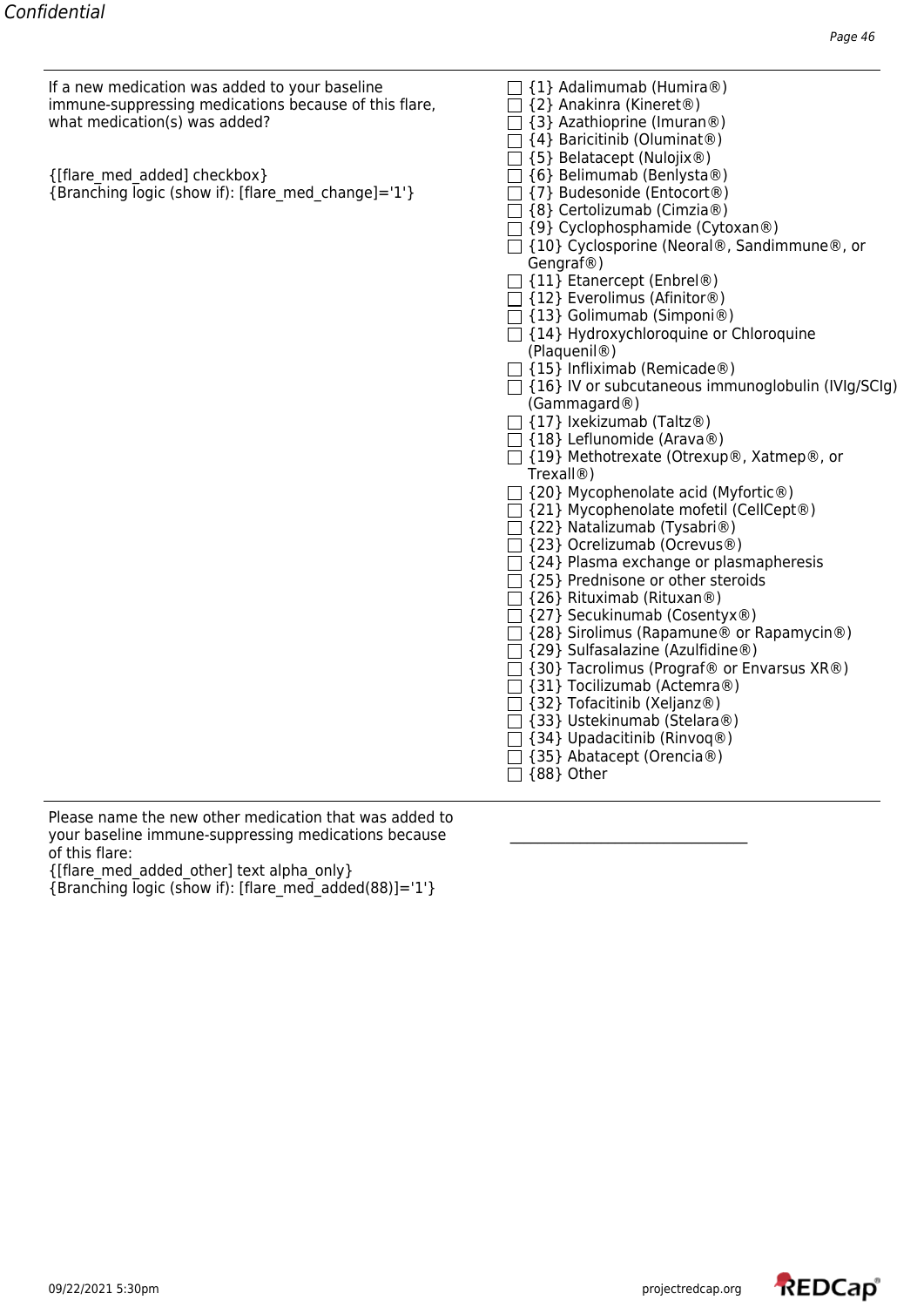If the dose of a medication was increased from your  $\Box$  {1} Adalimumab (Humira®)<br>baseline immune-suppressing medications because of  $\Box$  {2} Anakinra (Kineret®) baseline immune-suppressing medications because of this flare, for what medication(s) was the dose increased? increased?  $\Box$  {4} Baricitinib (Oluminat®)

| {[flare med increased] checkbox}                    | □ {7} Budesonide (Entocort®)      |
|-----------------------------------------------------|-----------------------------------|
| {Branching logic (show if): [flare med change]='1'} | $\Box$ {8} Certolizumab (Cimzia®) |

| $\{2f \text{ Minamula}\}$                                 |
|-----------------------------------------------------------|
| $\Box$ {3} Azathioprine (Imuran®)                         |
| $\Box$ {4} Baricitinib (Oluminat®)                        |
| □ {5} Belatacept (Nulojix®)                               |
| □ {6} Belimumab (Benlysta®)                               |
| □ {7} Budesonide (Entocort®)                              |
| □ {8} Certolizumab (Cimzia®)                              |
| □ {9} Cyclophosphamide (Cytoxan®)                         |
| $\Box$ {10} Cyclosporine (Neoral®, Sandimmune®, or        |
| Gengraf@)                                                 |
|                                                           |
| $\Box$ {11} Etanercept (Enbrel®)                          |
| $\Box$ {12} Everolimus (Afinitor®)                        |
| □ {13} Golimumab (Simponi®)                               |
| $\Box$ {14} Hydroxychloroquine or Chloroquine             |
| (Plaquenil <sup>®</sup> )                                 |
| $\Box$ {15} Infliximab (Remicade®)                        |
| $\Box$ {16} IV or subcutaneous immunoglobulin (IVIg/SCIg) |
| (Gammagard@)                                              |
| $\Box$ {17} Ixekizumab (Taltz®)                           |
| □ {18} Leflunomide (Arava®)                               |
| □ {19} Methotrexate (Otrexup®, Xatmep®, or                |
| Trexall <sup>®</sup> )                                    |
| $\exists$ {20} Mycophenolate acid (Myfortic®)             |
| $\Box$ {21} Mycophenolate mofetil (CellCept®)             |
| $\Box$ {22} Natalizumab (Tysabri®)                        |
| □ {23} Ocrelizumab (Ocrevus®)                             |
| $\Box$ {24} Plasma exchange or plasmapheresis             |
| $\exists$ {25} Prednisone or other steroids               |
| □ {26} Rituximab (Rituxan®)                               |
| □ {27} Secukinumab (Cosentyx®)                            |
| $\Box$ {28} Sirolimus (Rapamune® or Rapamycin®)           |
| □ {29} Sulfasalazine (Azulfidine®)                        |
|                                                           |
| $\Box$ {30} Tacrolimus (Prograf® or Envarsus XR®)         |
| □ {31} Tocilizumab (Actemra®)                             |
| □ {32} Tofacitinib (Xeljanz®)                             |
| □ {33} Ustekinumab (Stelara®)                             |
| $\Box$ {34} Upadacitinib (Rinvoq®)                        |
| ] {35} Abatacept (Orencia®)                               |
| {88} Other                                                |

Please name the other medication that was increased in dose from your baseline immune-suppressing medications \_\_\_\_\_\_\_\_\_\_\_\_\_\_\_\_\_\_\_\_\_\_\_\_\_ because of this flare: {[flare\_med\_increased\_other] text alpha\_only} {Branching logic (show if): [flare\_med\_increased(88)]='1'}

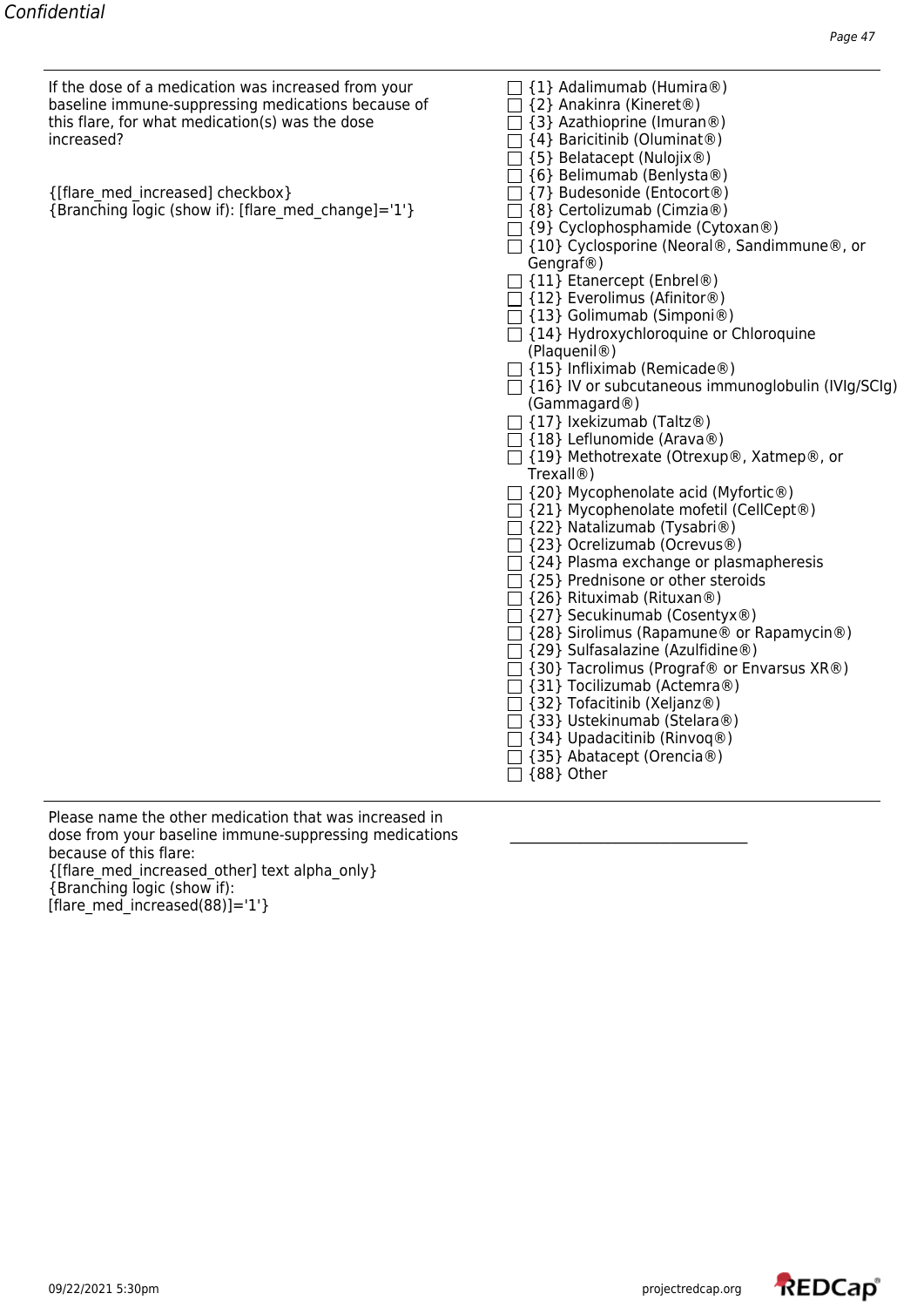If the dose of a medication was decreased from your  $\Box$  {1} Adalimumab (Humira®)<br>baseline immune-suppressing medications because of  $\Box$  {2} Anakinra (Kineret®)<br>this flare, for what medication(s) was the dose  $\Box$  {3} Az baseline immune-suppressing medications because of  $\hskip1cm \fbox{2}$  {2} Anakinra (Kineret®) this flare, for what medication(s) was the dose  $\hfill\Box$  {3} Azathioprine (Imuran®)

| chip hard, for what incarcation(b) was the abse<br>decreased?                                                                                                                                                                                                    | $\Box$ [5] Azuthlophilic (lilluiture)<br>$\Box$ {4} Baricitinib (Oluminat®)<br>$\Box$ {5} Belatacept (Nulojix®)                                                                                                                                                                                                                                                                                                                                                                                                                                                                                                                                                                                                                                                                                                                                                                                                                                                                                                                              |
|------------------------------------------------------------------------------------------------------------------------------------------------------------------------------------------------------------------------------------------------------------------|----------------------------------------------------------------------------------------------------------------------------------------------------------------------------------------------------------------------------------------------------------------------------------------------------------------------------------------------------------------------------------------------------------------------------------------------------------------------------------------------------------------------------------------------------------------------------------------------------------------------------------------------------------------------------------------------------------------------------------------------------------------------------------------------------------------------------------------------------------------------------------------------------------------------------------------------------------------------------------------------------------------------------------------------|
| {[flare med decreased] checkbox}<br>{Branching logic (show if): [flare med change]='1'}                                                                                                                                                                          | {6} Belimumab (Benlysta®)<br>{7} Budesonide (Entocort®)<br>{8} Certolizumab (Cimzia®)<br>□ {9} Cyclophosphamide (Cytoxan®)<br>{10} Cyclosporine (Neoral®, Sandimmune®, or<br>Gengraf@)<br>$\Box$ {11} Etanercept (Enbrel®)<br>$\Box$ {12} Everolimus (Afinitor®)<br>$\Box$ {13} Golimumab (Simponi®)<br>$\Box$ {14} Hydroxychloroquine or Chloroquine<br>(Plaquenil <sup>®</sup> )<br>$\Box$ {15} Infliximab (Remicade®)<br>$\Box$ {16} IV or subcutaneous immunoglobulin (IVIg/SCIg)<br>(Gammagard@)<br>$\Box$ {17} Ixekizumab (Taltz®)<br>$\Box$ {18} Leflunomide (Arava®)<br>□ {19} Methotrexate (Otrexup®, Xatmep®, or<br>Trexall <sup>®</sup> )<br>{20} Mycophenolate acid (Myfortic®)<br>□ {21} Mycophenolate mofetil (CellCept®)<br>{22} Natalizumab (Tysabri®)<br>□ {23} Ocrelizumab (Ocrevus®)<br>{24} Plasma exchange or plasmapheresis<br>{25} Prednisone or other steroids<br>{26} Rituximab (Rituxan®)<br>□ {27} Secukinumab (Cosentyx®)<br>$\Box$ {28} Sirolimus (Rapamune® or Rapamycin®)<br>{29} Sulfasalazine (Azulfidine®) |
|                                                                                                                                                                                                                                                                  | {30} Tacrolimus (Prograf <sup>®</sup> or Envarsus XR <sup>®</sup> )<br>{31} Tocilizumab (Actemra®)<br>$\Box$ {32} Tofacitinib (Xeljanz®)<br>{33} Ustekinumab (Stelara®)<br>$\Box$ {34} Upadacitinib (Rinvoq®)<br>$\Box$ {35} Abatacept (Orencia®)<br>$\Box$ {88} Other                                                                                                                                                                                                                                                                                                                                                                                                                                                                                                                                                                                                                                                                                                                                                                       |
| Please name the other medication that was decreased in<br>dose from your baseline immune-suppressing medications<br>because of this flare:<br>{[flare med decreased other] text alpha only}<br>{Branching logic (show if):<br>[flare med decreased(88)]= $'1'$ } |                                                                                                                                                                                                                                                                                                                                                                                                                                                                                                                                                                                                                                                                                                                                                                                                                                                                                                                                                                                                                                              |
| In the 6 months before receiving your first dose of<br>the COVID-19 vaccine, how many times did your<br>autoimmune disease flare requiring treatment?                                                                                                            |                                                                                                                                                                                                                                                                                                                                                                                                                                                                                                                                                                                                                                                                                                                                                                                                                                                                                                                                                                                                                                              |

Are you a patient at Johns Hopkins Medicine?  $\bigcirc$  {1} Yes {[hopkins\_flare] radio}  $\bigcirc$  {0} No {[hopkins\_flare] radio}

{[flare\_prior] text integer}

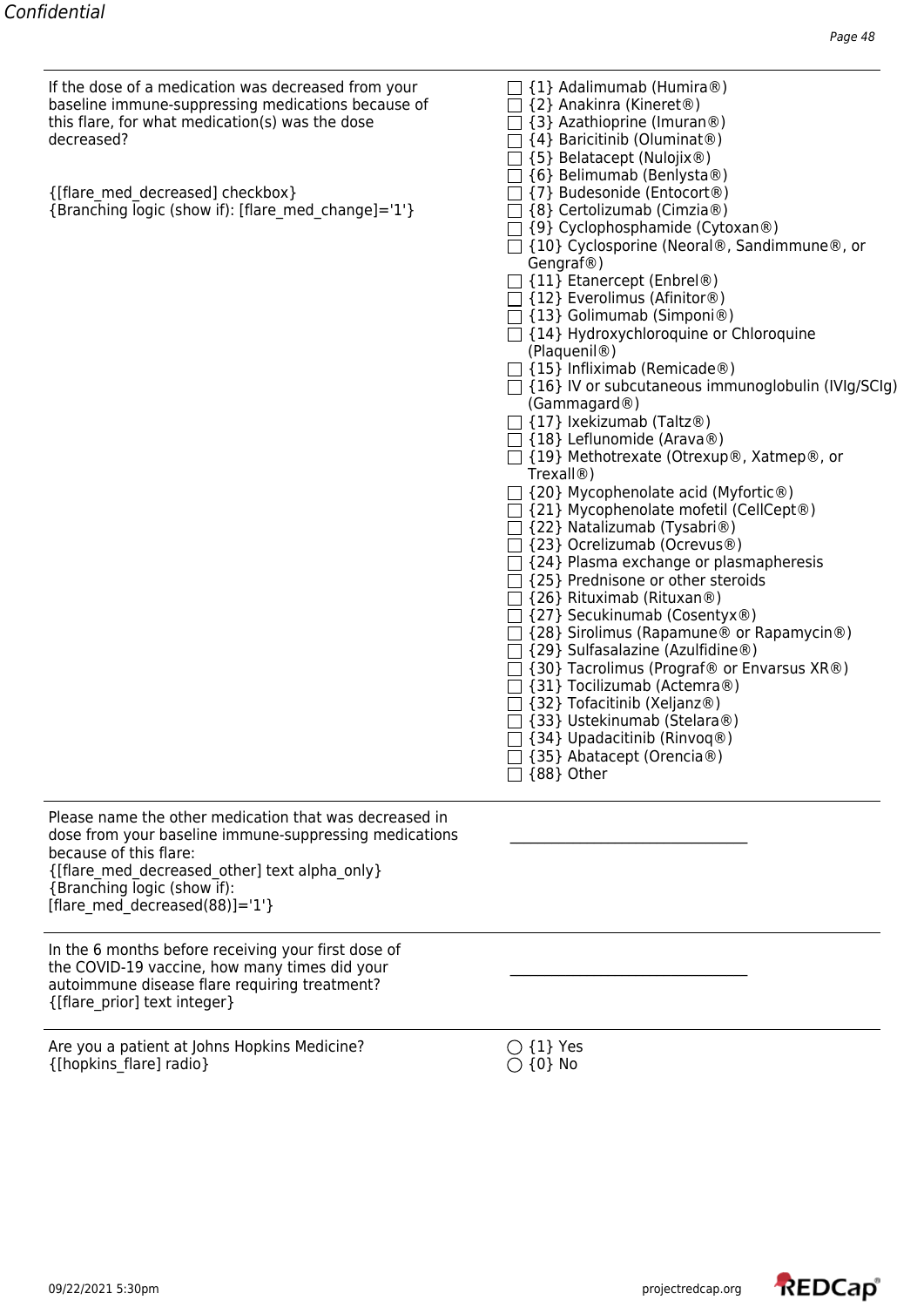### How was this sample obtained?<br>
{[sample\_obtained] radio}  $\bigcirc$  {2} Self-reported  $\bigcirc$  {2} Self-reported {[sample\_obtained] radio} {2} Self-reported  $\bigcirc$  {88} Other Please specify if other: {[sample\_obtained\_other] text} \_\_\_\_\_\_\_\_\_\_\_\_\_\_\_\_\_\_\_\_\_\_\_\_\_\_\_\_\_\_\_\_\_\_ What date was the sample obtained (MM-DD-YYYY): {[sample\_date] text date\_mdy} \_\_\_\_\_\_\_\_\_\_\_\_\_\_\_\_\_\_\_\_\_\_\_\_\_\_\_\_\_\_\_\_\_\_ What was the result?  $\bigcirc$  {1} Positive  $\{\text{[result] radio}\}\$  $\overline{)}$  {3} Inconclusive What was the titer?  ${[titer] text}$ {Branching logic (show if): [result] = '1' or [result]  $=$  '2'} Notes:  $\{[notes]$  text $\}$

**Antibody Result (first round of vaccines)**

Files {[files] file}

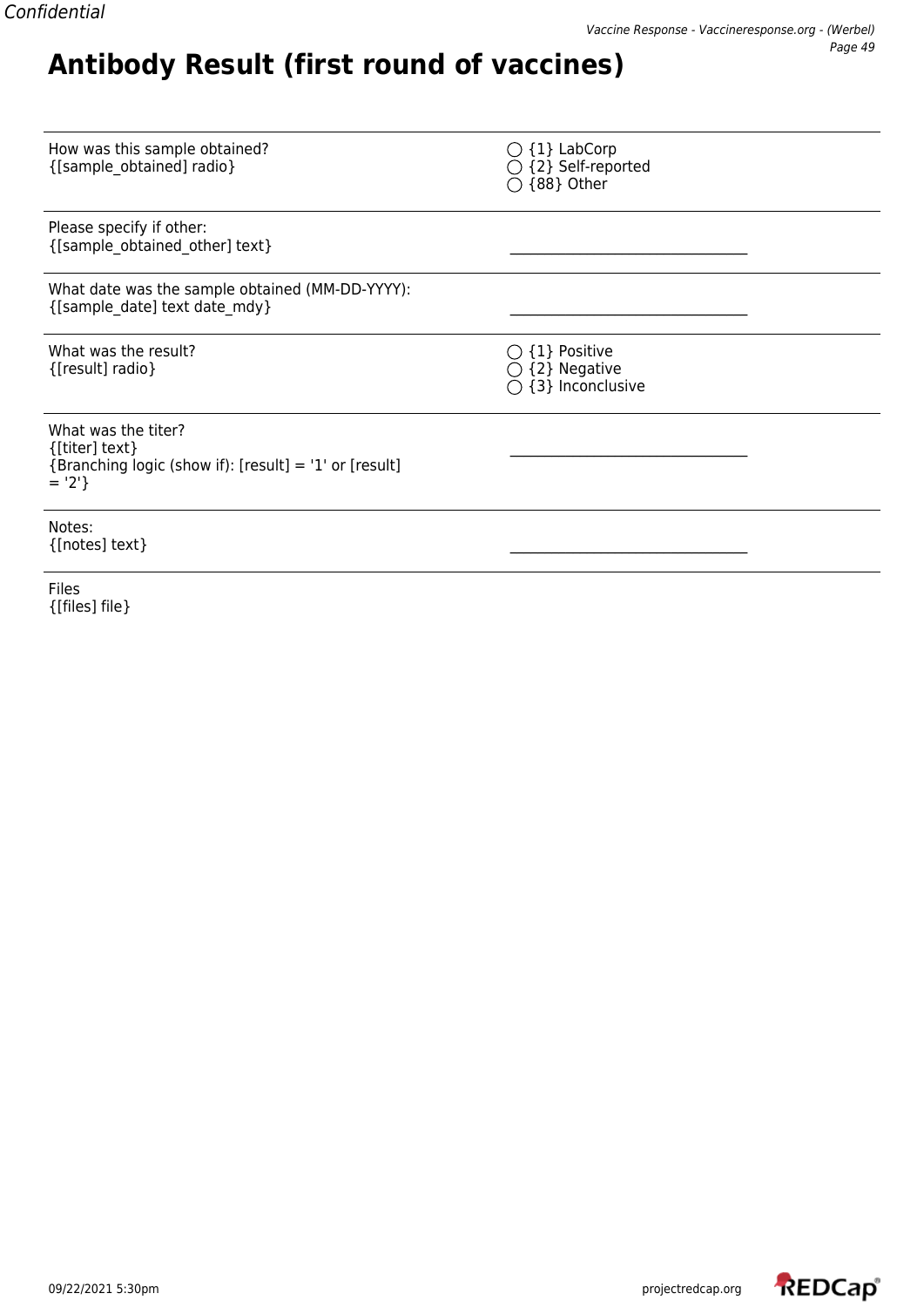## **COVID-19 Diagnosis**

| Diagnosed post vaccine?                                                                                                   | $\bigcirc$ Yes                                                                            |
|---------------------------------------------------------------------------------------------------------------------------|-------------------------------------------------------------------------------------------|
| {[diagnosed_covid19] yesno}                                                                                               | $\cap$ No                                                                                 |
| Date of COVID-19 diagnosis?<br>{[covid 19 date] text date mdy}                                                            |                                                                                           |
| How many doses of the COVID-19 vaccine prior to<br>diagnosis?<br>{[diagnosis_vaccine_doses] radio}                        | $\bigcirc$ {1} 1<br>$\bigcirc$ {2} 2<br>$\{3\}$ 3<br>$\bigcirc$ {4} 4<br>$\bigcirc$ {5} 5 |
| Admitted to the hospital?                                                                                                 | ◯ Yes                                                                                     |
| {[admitted hospital] yesno}                                                                                               | $\bigcirc$ No                                                                             |
| Did you receive convalescent plasma or any other                                                                          | $\bigcirc$ {1} Yes, convalescent Plasma                                                   |
| antibody treatment?                                                                                                       | {2} Yes, other antibody treatment                                                         |
| {[convalescent plasma] radio}                                                                                             | $\bigcirc$ {3} no                                                                         |
| What type of antibody treatment?<br>{[antibody_treatment] text}<br>{Branching logic (show if): [convalescent_plasma] = 2} |                                                                                           |
| Did participant required an intubation tube?                                                                              | Yes                                                                                       |
| {[intubation tube] yesno}                                                                                                 | No                                                                                        |
| Notes:<br>{[covid 19 notes] textarea}                                                                                     |                                                                                           |

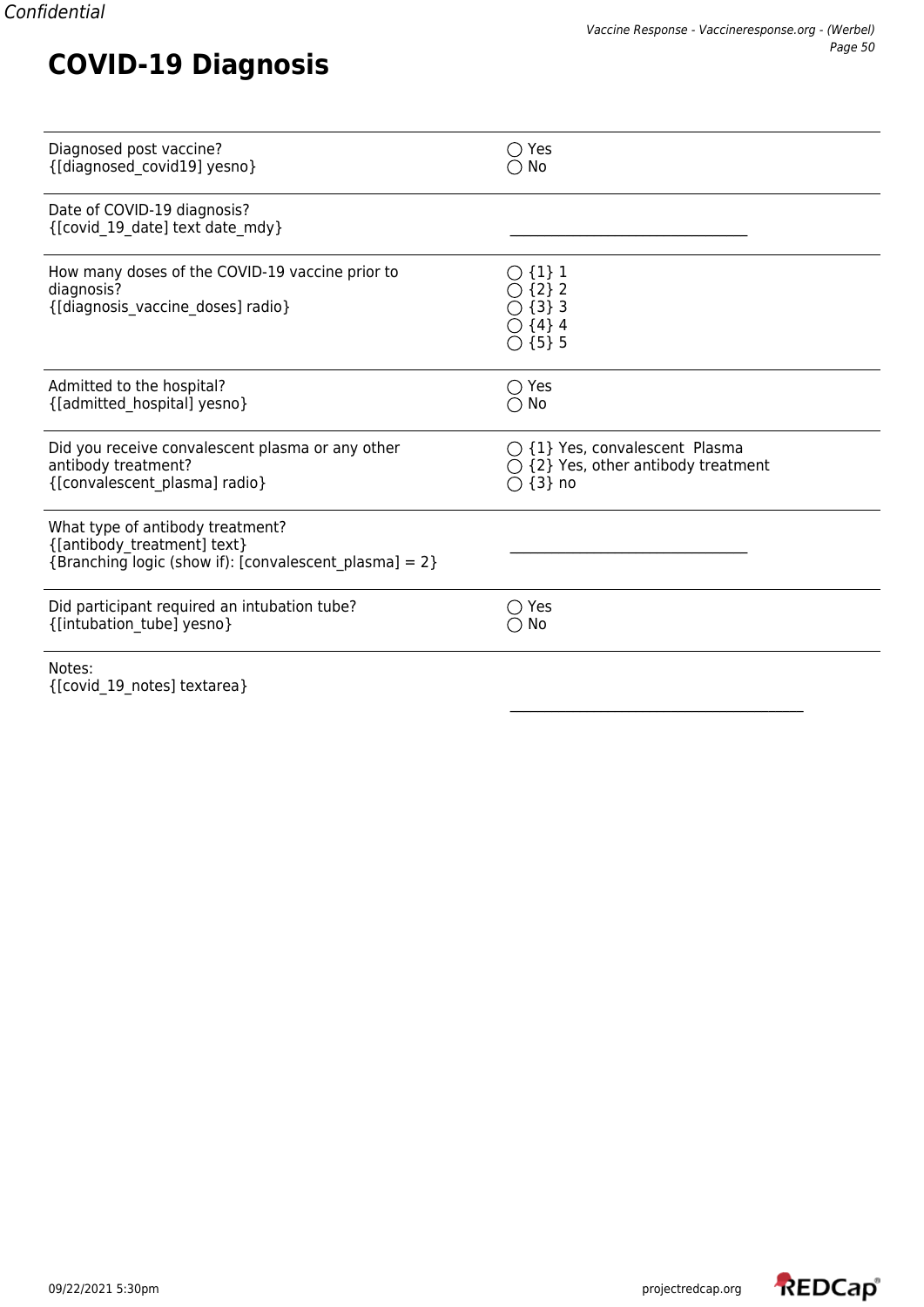Date slip sent (MM-DD-YYYY):  $\{[\text{date\_initial\_slip}] \text{ text date\_mdy}\}$   $\qquad \qquad \qquad \qquad$ 

**LabCorp Baseline + 2 Week**

Notes:  $\{$ [notes\_initial] text}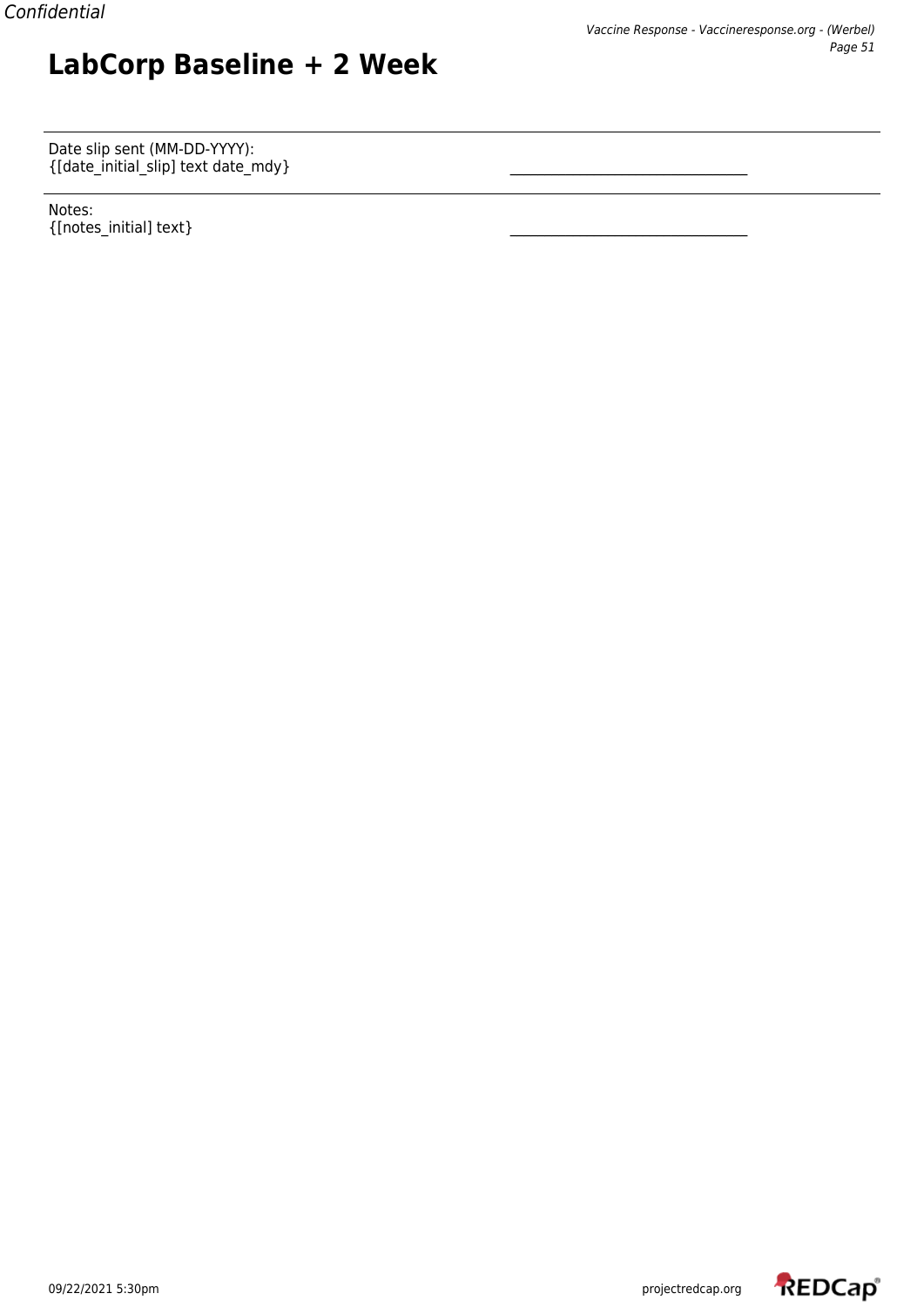Date Slip Sent (MM-DD-YYYY)  $\{[week\_reminder\_d3] \text{ text date\_mdy}\}$   $\qquad \qquad \qquad \qquad \qquad$ 

**LabCorp 2 Week D3**

Notes: {[notes\_1\_month\_reminder\_d3] textarea}

\_\_\_\_\_\_\_\_\_\_\_\_\_\_\_\_\_\_\_\_\_\_\_\_\_\_\_\_\_\_\_\_\_\_\_\_\_\_\_\_\_\_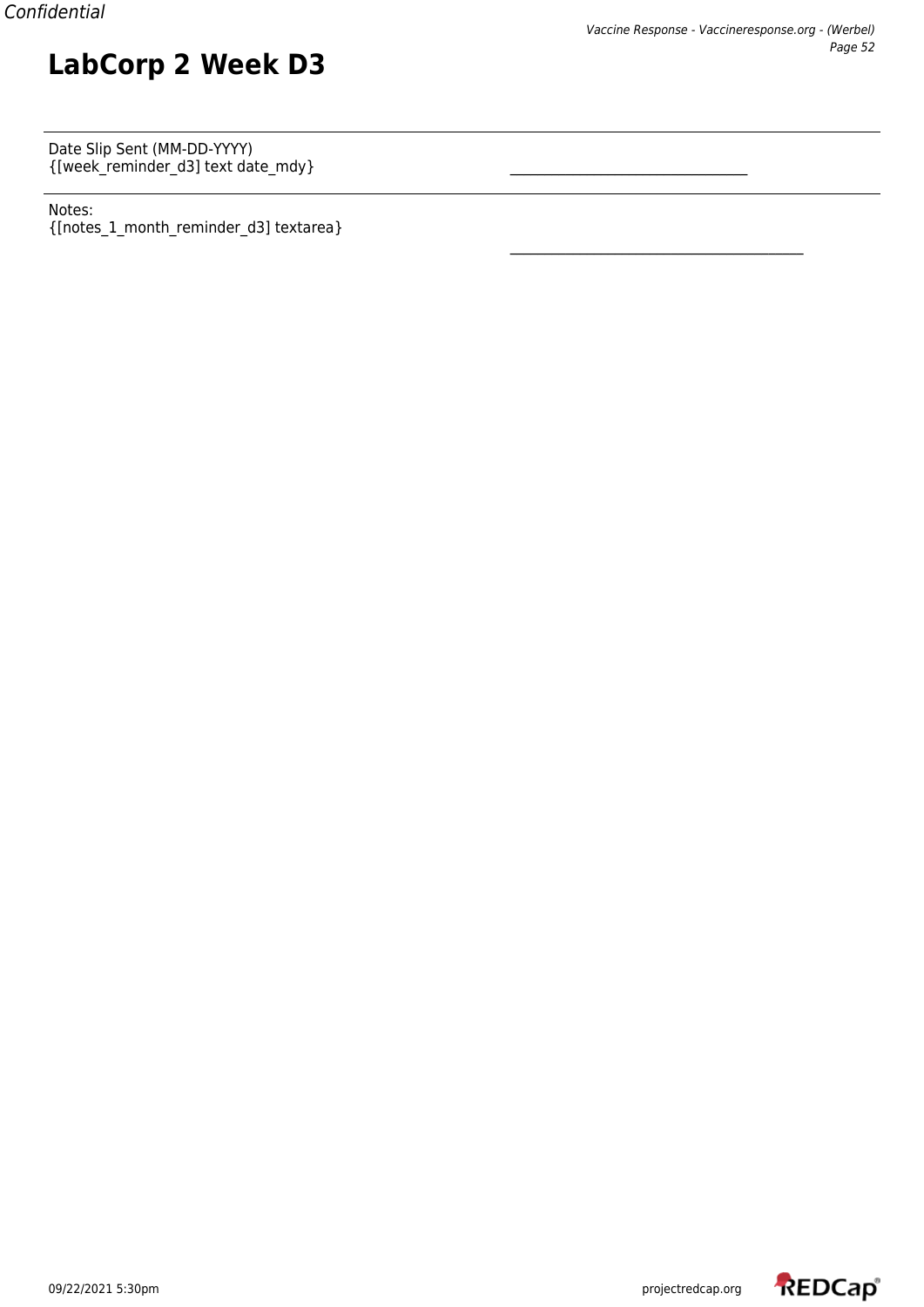Date slip sent (MM-DD-YYYY):  $\{[\text{date\_1month\_slip}] \text{ text date\_mdy}\}$   $\qquad \qquad \qquad \qquad$ 

**LabCorp 1 Month**

Notes:  $\{$ [notes\_1month] text}

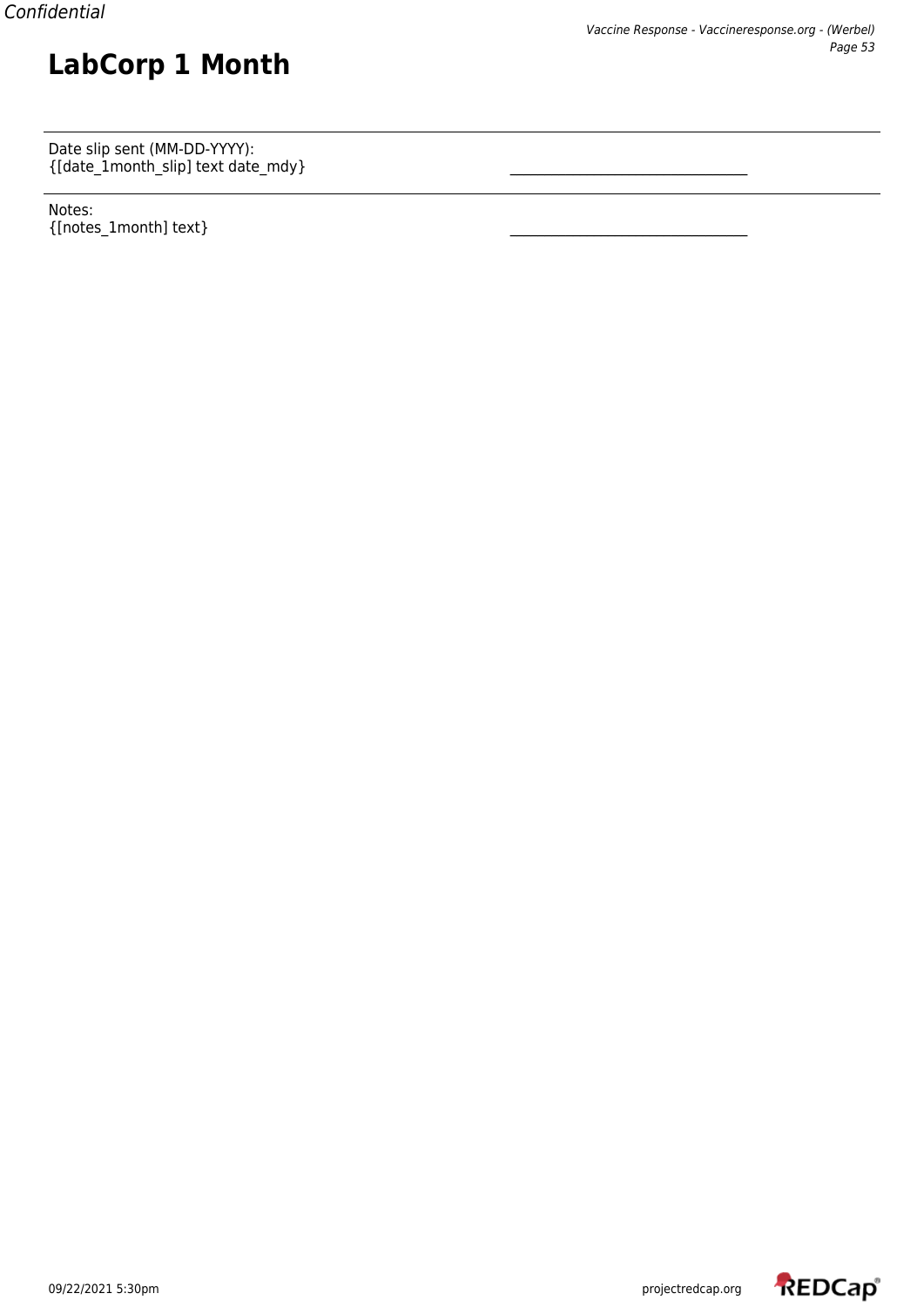Date Slip Sent: {[month\_reminder\_d3] text date\_mdy} \_\_\_\_\_\_\_\_\_\_\_\_\_\_\_\_\_\_\_\_\_\_\_\_\_\_\_\_\_\_\_\_\_\_

**LabCorp 1 Month D3**

Notes: {[month\_reminder\_notes\_d3] textarea}

\_\_\_\_\_\_\_\_\_\_\_\_\_\_\_\_\_\_\_\_\_\_\_\_\_\_\_\_\_\_\_\_\_\_\_\_\_\_\_\_\_\_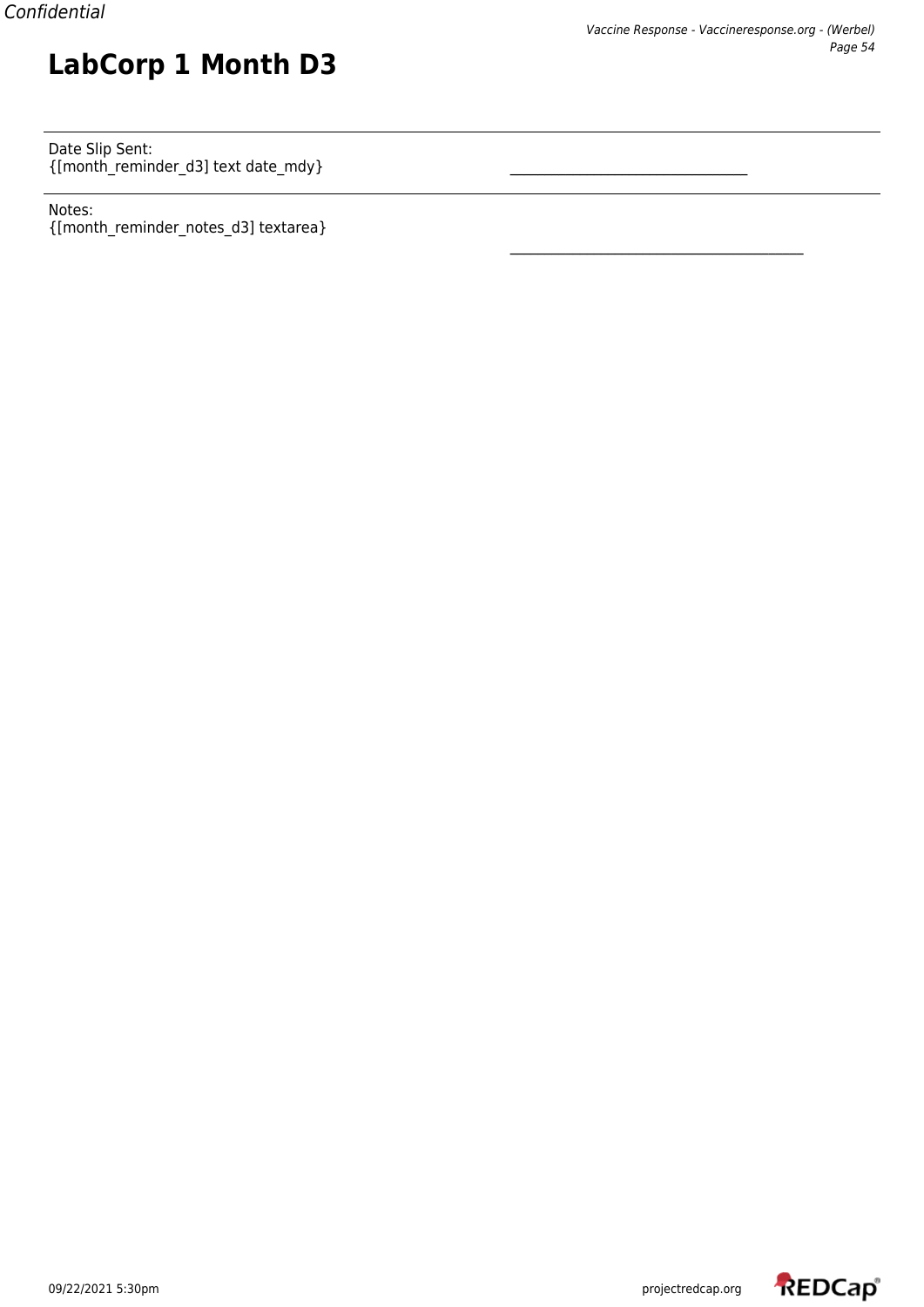Date slip sent (MM-DD-YYYY):  $\{[\text{date\_3month\_slip}] \text{ text date\_mdy}\}$   $\qquad \qquad \qquad \qquad$ 

**LabCorp 3 Months**

Notes: {[notes\_3month] text} \_\_\_\_\_\_\_\_\_\_\_\_\_\_\_\_\_\_\_\_\_\_\_\_\_\_\_\_\_\_\_\_\_\_

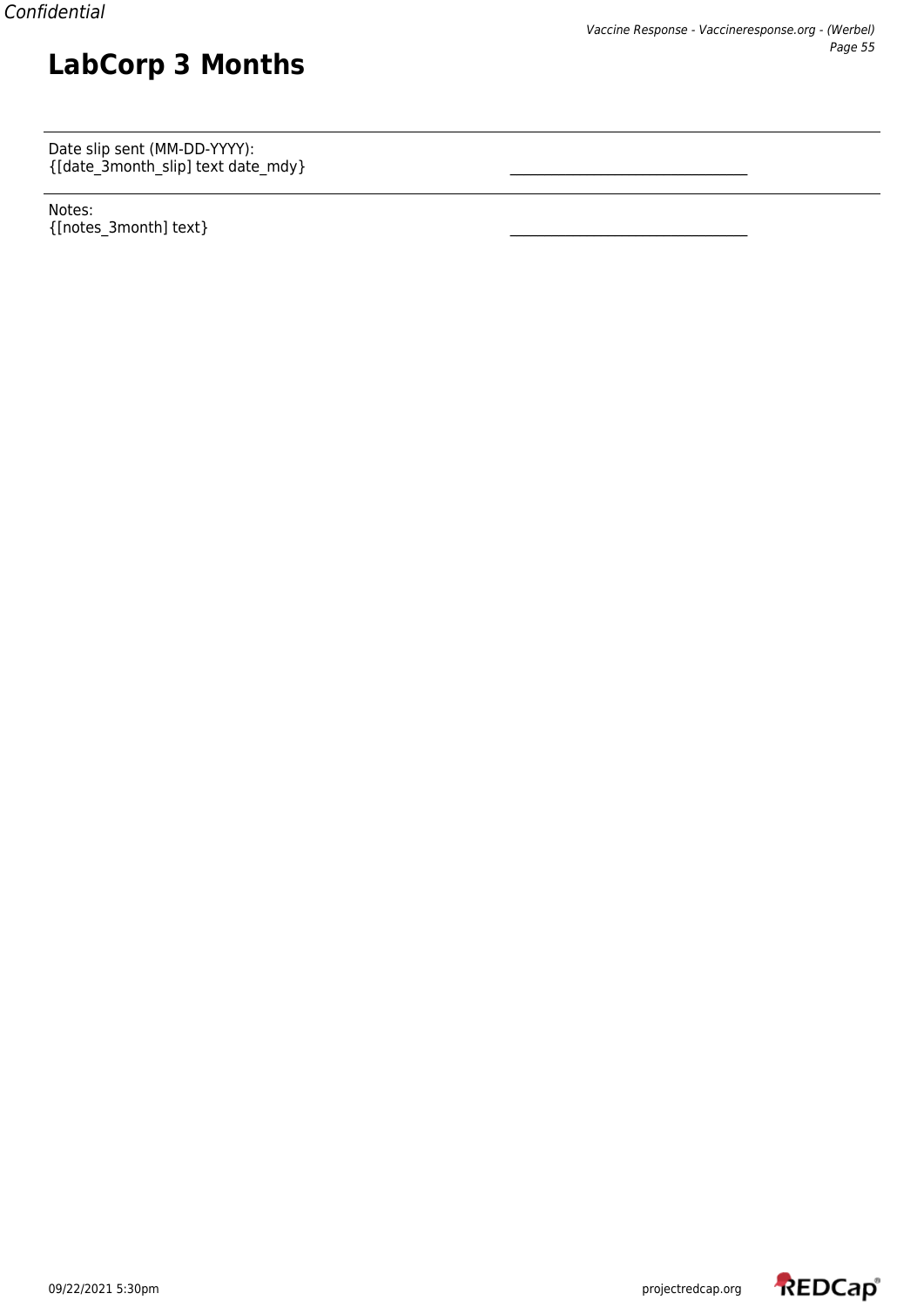#### Date Slip Sent:  $\{[three\_month\_remainder\_d3] \text{ text date\_mdy}\}$   $\qquad \qquad \qquad$

**LabCorp 3 Month D3**

Notes: {[three\_month\_reminder\_notes\_d3] textarea}

\_\_\_\_\_\_\_\_\_\_\_\_\_\_\_\_\_\_\_\_\_\_\_\_\_\_\_\_\_\_\_\_\_\_\_\_\_\_\_\_\_\_

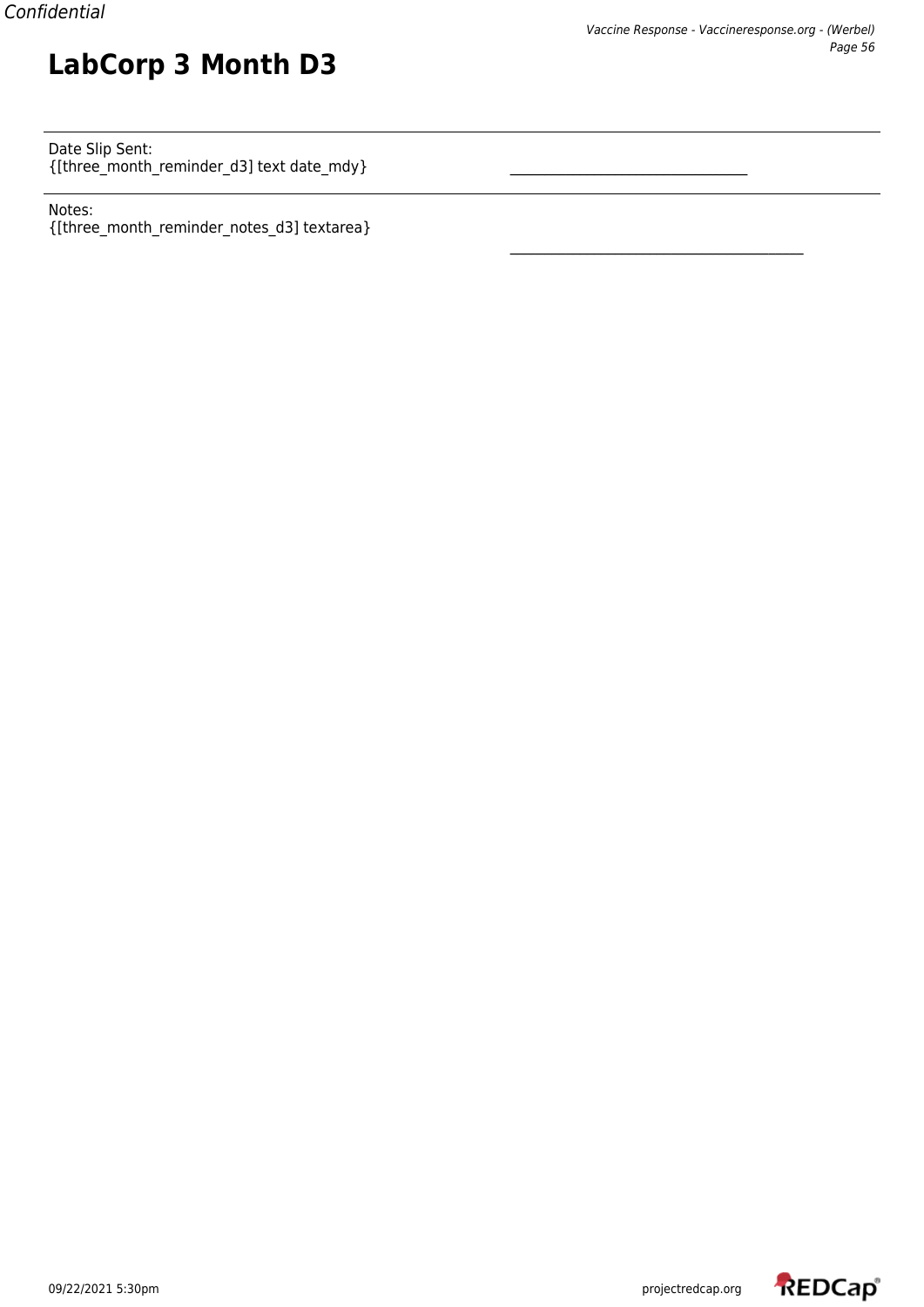Date slip sent (MM-DD-YYYY):  $\{[\text{date\_6month\_slip}] \text{ text date\_mdy}\}$   $\qquad \qquad \qquad \qquad$ 

**LabCorp 6 Months**

Notes:  $\{$ [notes\_6month] text}

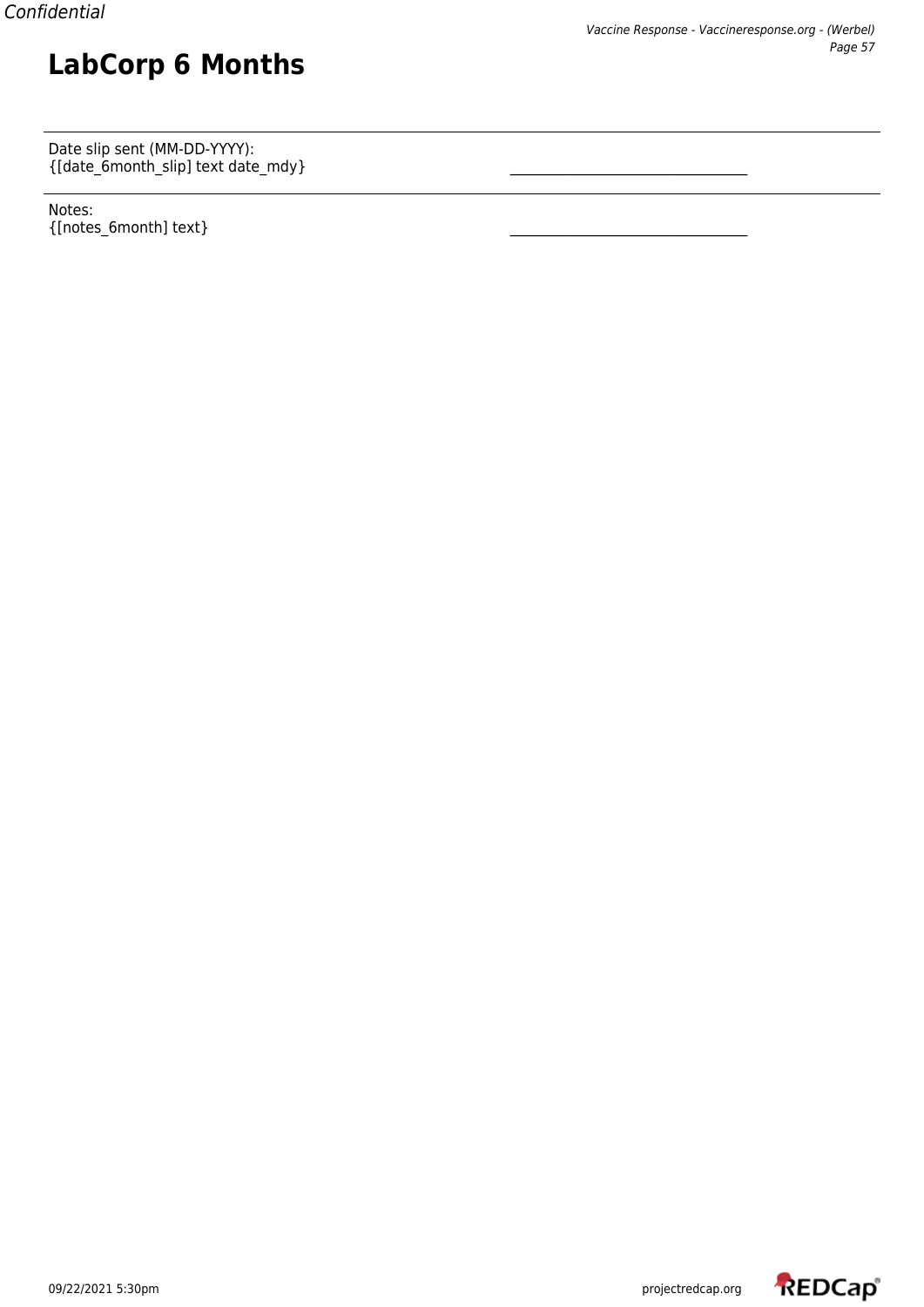Date Slip Sent: {[six\_month\_reminder\_d3] text date\_mdy} \_\_\_\_\_\_\_\_\_\_\_\_\_\_\_\_\_\_\_\_\_\_\_\_\_\_\_\_\_\_\_\_\_\_

**LabCorp 6 months D3**

Notes: {[six\_month\_reminder\_notes\_d3] textarea}

\_\_\_\_\_\_\_\_\_\_\_\_\_\_\_\_\_\_\_\_\_\_\_\_\_\_\_\_\_\_\_\_\_\_\_\_\_\_\_\_\_\_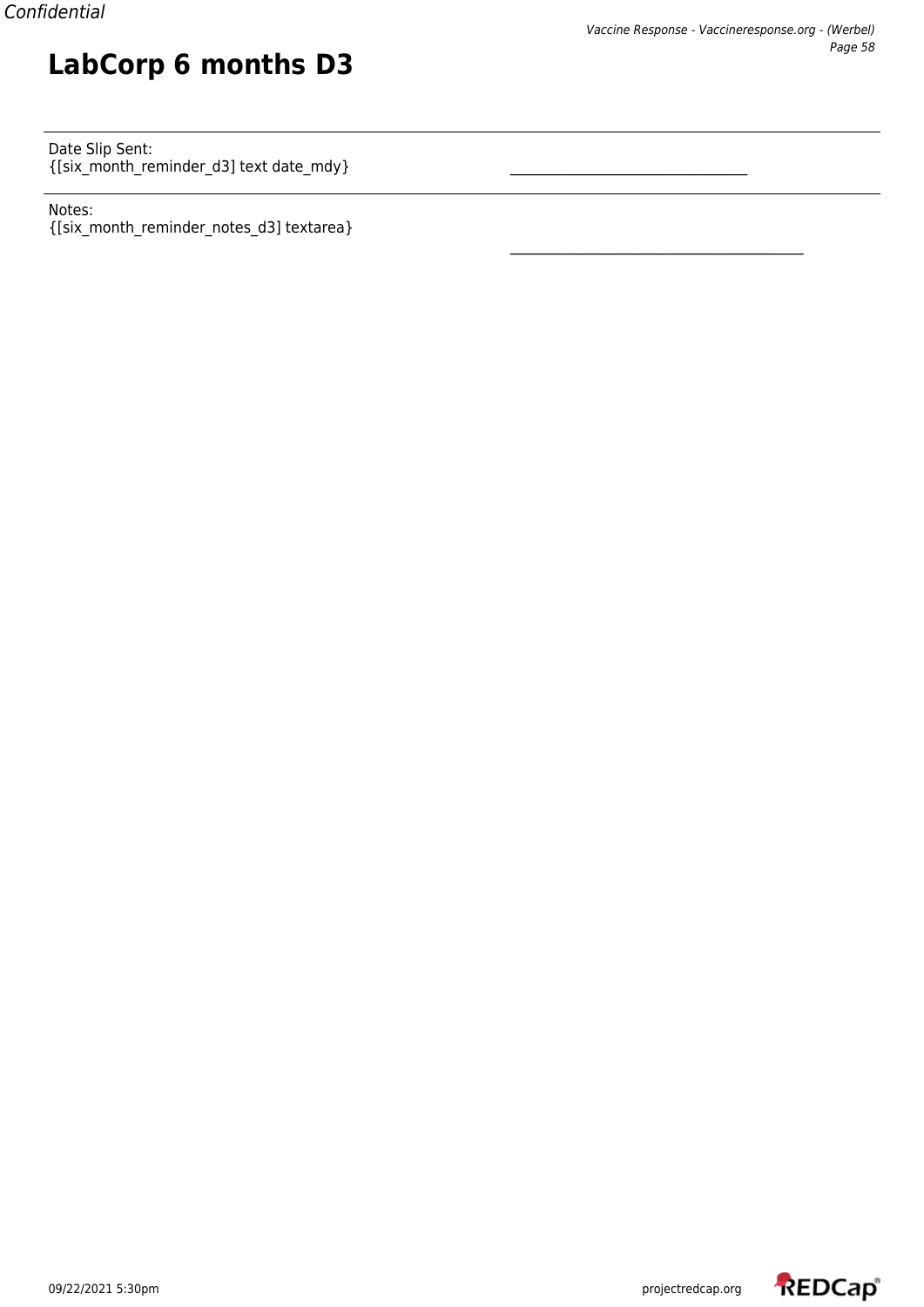Date slip sent (MM-DD-YYYY): {[date\_12month\_slip] text date\_mdy} \_\_\_\_\_\_\_\_\_\_\_\_\_\_\_\_\_\_\_\_\_\_\_\_\_\_\_\_\_\_\_\_\_\_

**LabCorp 12 Months**

Notes:  $_{\{[notes\_12month] \text{ text}\}}$ 

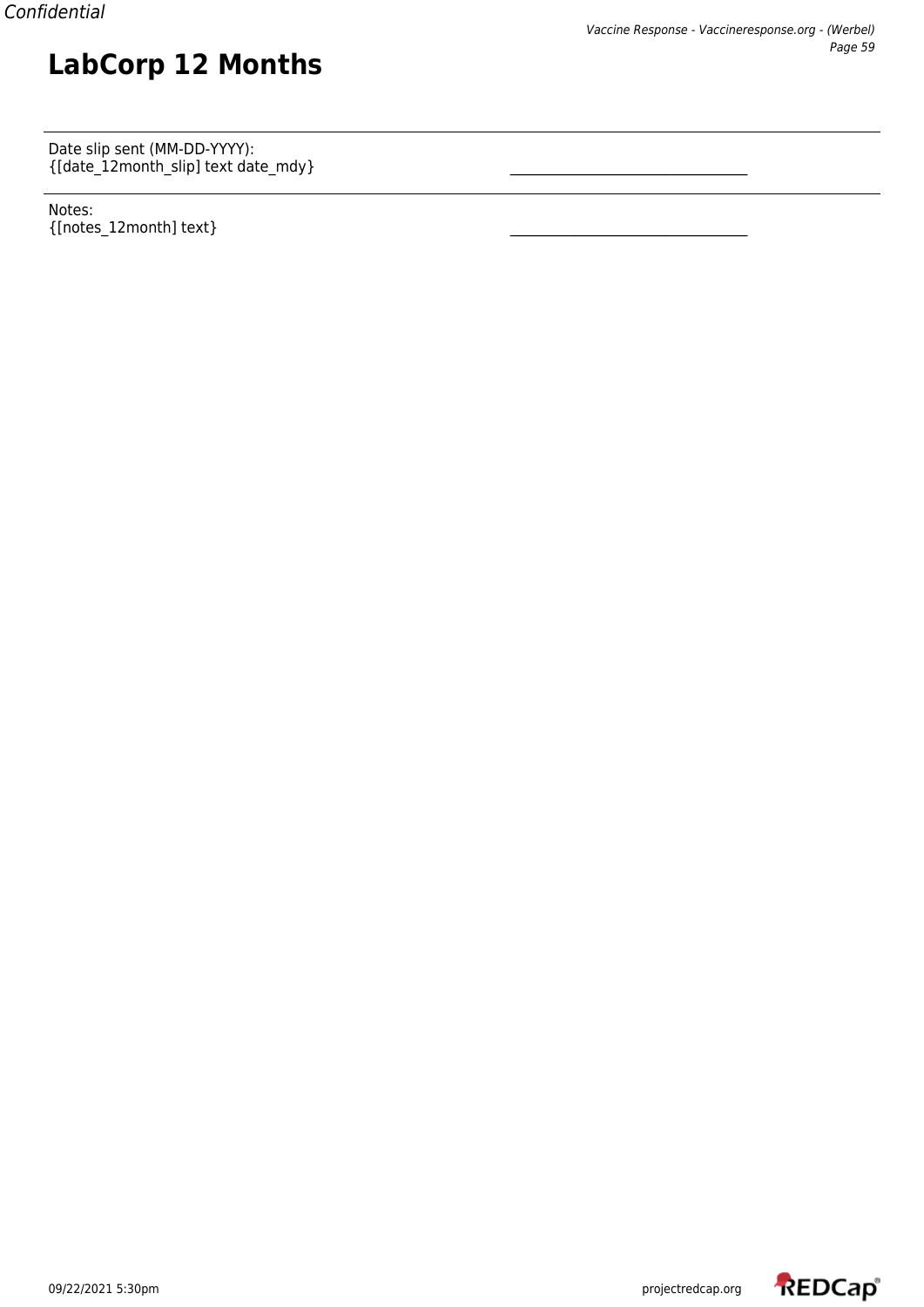Date Slip Sent: {[twelve\_month\_reminder\_d3] text date\_mdy} \_\_\_\_\_\_\_\_\_\_\_\_\_\_\_\_\_\_\_\_\_\_\_\_\_\_\_\_\_\_\_\_\_\_

**LabCorp 12 Months D3**

{[twelve\_month\_reminder\_notes\_d3] textarea}



\_\_\_\_\_\_\_\_\_\_\_\_\_\_\_\_\_\_\_\_\_\_\_\_\_\_\_\_\_\_\_\_\_\_\_\_\_\_\_\_\_\_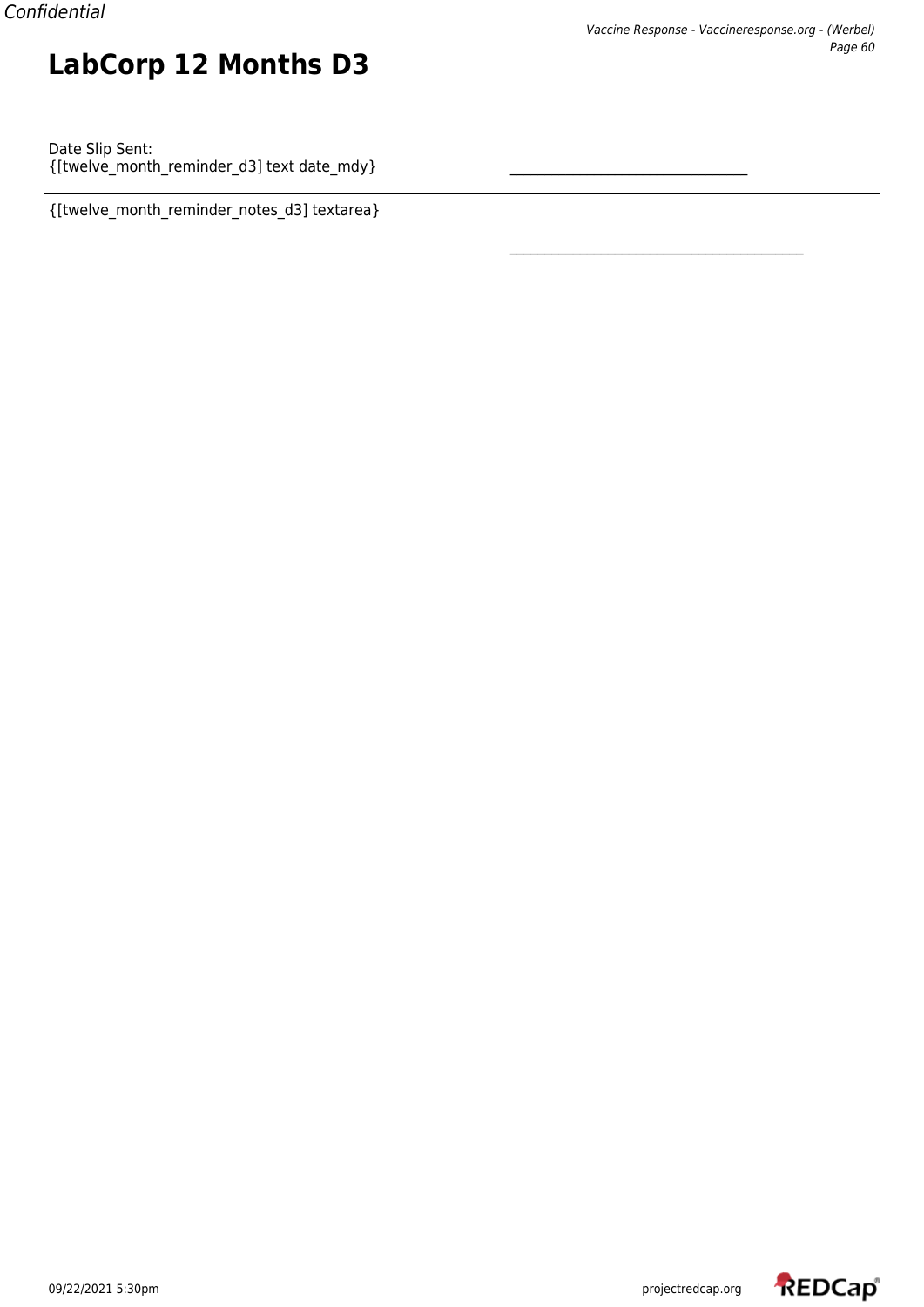| 3rd dose vaccine type<br>{[vac3_type] radio}                                                                                                    | $\bigcirc$ {1} J&J<br>$\bigcirc$ {2} Moderna<br>○ {3} Pfizer |
|-------------------------------------------------------------------------------------------------------------------------------------------------|--------------------------------------------------------------|
| Date of third dose<br>{[date d3] text date mdy}                                                                                                 |                                                              |
| Were medications held prior to the vaccination?<br>{[meds held pre] dropdown}                                                                   | $\bigcirc$ {1} yes<br>$\bigcirc$ {2} no                      |
| How many doses were held prior to the third<br>vaccination?<br>{[num doses_held_3] text}<br>{Branching logic (show if): [meds_held_pre] = $1$ } |                                                              |
| 4th dose vaccine type<br>{[vac4_type] radio}                                                                                                    | $\bigcirc$ {1} J&J<br>$\bigcirc$ {2} Moderna<br>○ {3} Pfizer |
| Date of 4th dose<br>{[date d4] text date mdy}                                                                                                   |                                                              |
| Were medications held prior to the vaccination?<br>{[meds_held_pred4] radio}                                                                    | $\bigcirc$ {1} yes<br>$\bigcirc$ {2} no                      |
| How many doses were held prior to the vaccination?<br>{[num_doses_held_4] text}                                                                 |                                                              |
| 5th dose type<br>{[dose_5_type] radio}                                                                                                          | $\bigcirc$ {1} J&J<br>$\bigcirc$ {2} Moderna<br>{3} Pfizer   |
| Date of 5th dose<br>{[date_d5] text date_mdy}                                                                                                   |                                                              |
| Were medications held prior to the vaccination?<br>{[meds_held_pred5] radio}                                                                    | $\bigcirc$ {1} yes<br>$\{2\}$ no                             |
| How many doses were held prior to the vaccination?<br>{[num doses held 5] text}                                                                 |                                                              |
| Notes:<br>{[additional_dose_notes] textarea}                                                                                                    |                                                              |

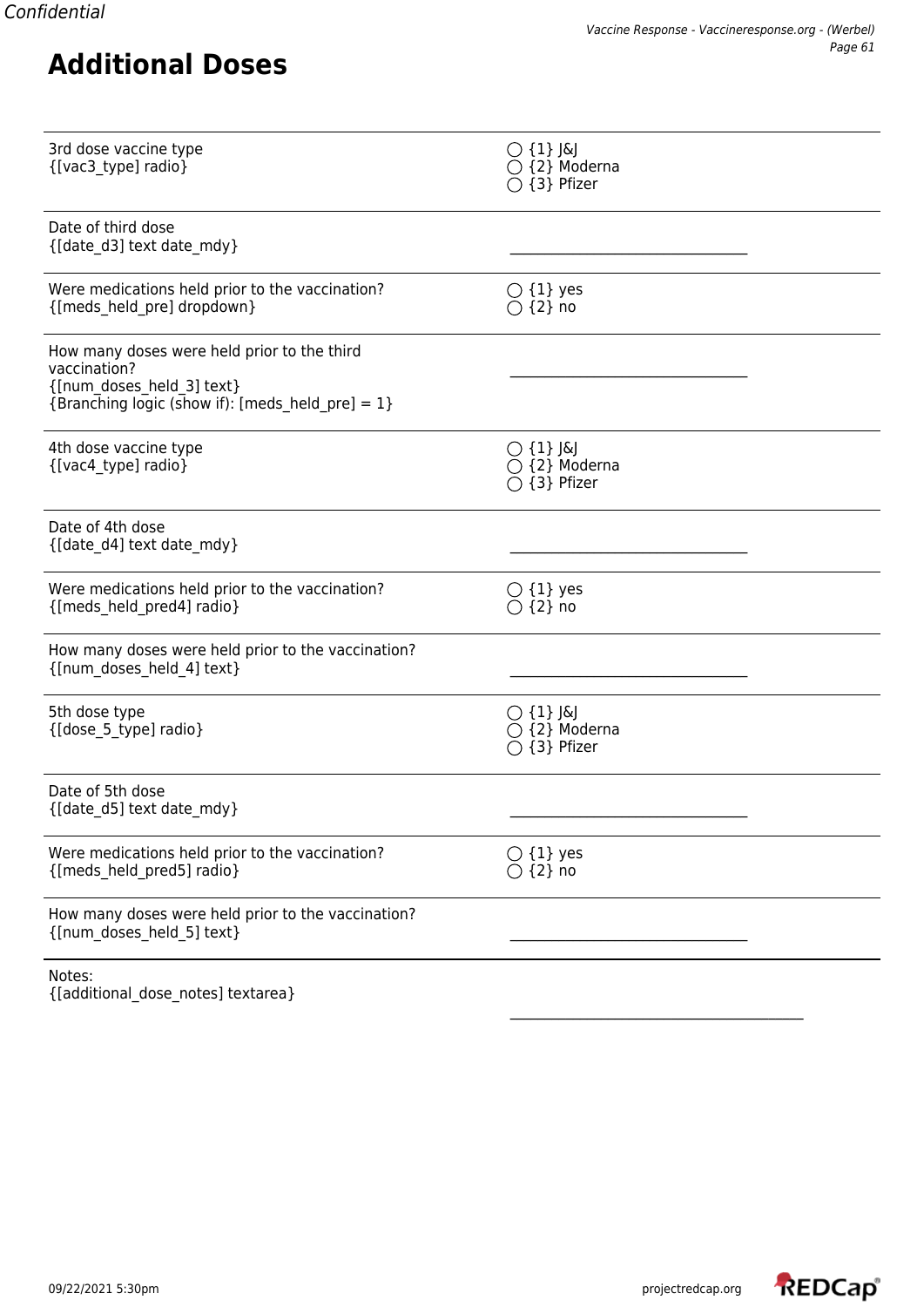Sent LabCorp info / medication held email?  $\bigcirc$  Yes {[additional\_dose\_slip] yesno} No

**Additional Dose: Send LabCorp info**

Date: {[additional\_dose\_slip\_date] text date\_mdy} \_\_\_\_\_\_\_\_\_\_\_\_\_\_\_\_\_\_\_\_\_\_\_\_\_\_\_\_\_\_\_\_\_\_

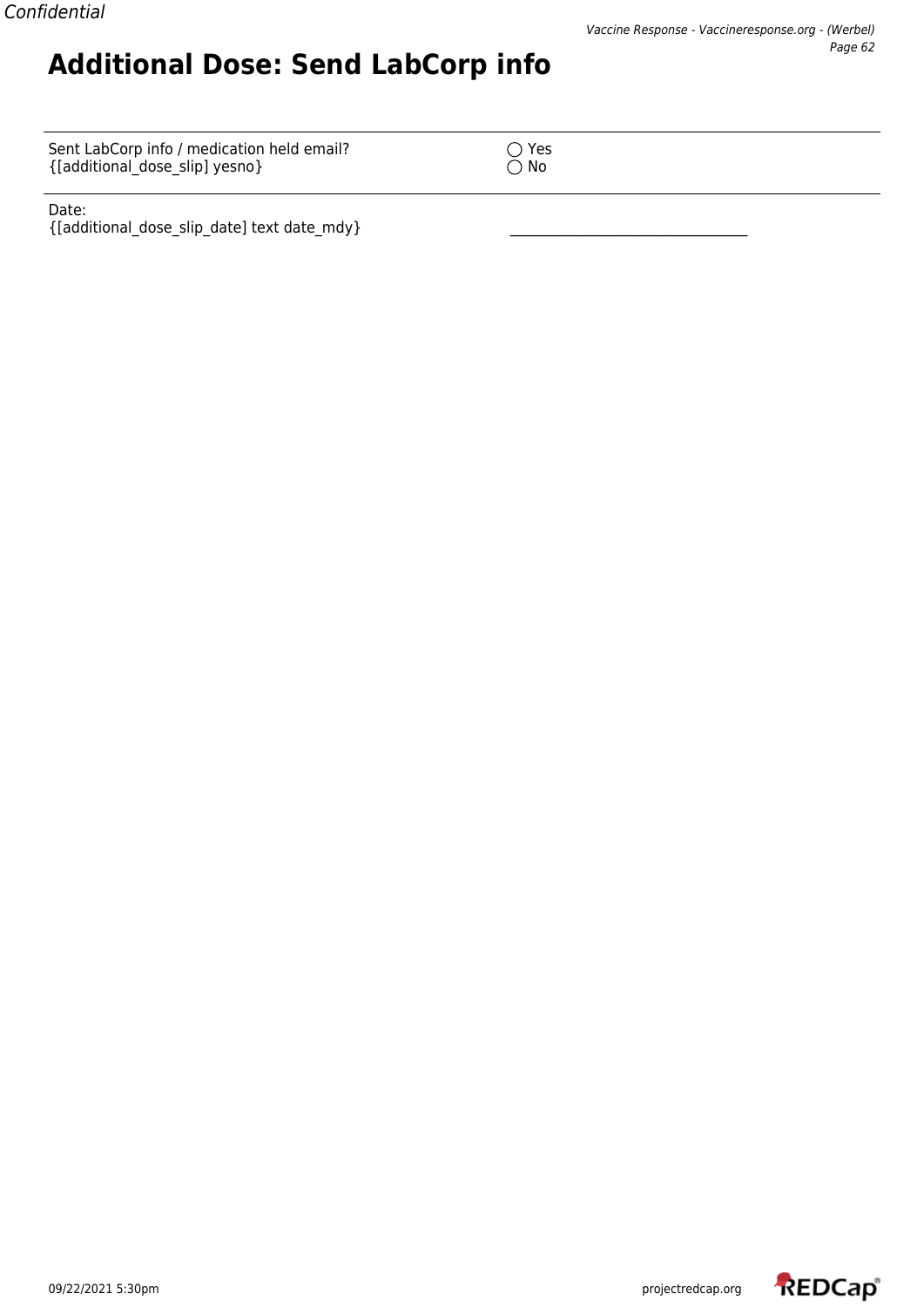#### **Post Additional dose Antibody Results (second round of vaccines)**

| How was this sample obtained?<br>{[how_sample_obtained] radio}      | {1} TAP2 device<br>{2} LabCorp<br>{3} Self-reported<br>{4} Not obtained<br>$\bigcirc$ {5} Other |
|---------------------------------------------------------------------|-------------------------------------------------------------------------------------------------|
| Please specify "Other":<br>{[specify other] text}                   |                                                                                                 |
| What date was the sample obtained?<br>{[sample_date_obtained] text} |                                                                                                 |
| Where was the sample processed?<br>{[where processed] radio}        | $\bigcirc$ {1} Tobian lab<br>$\bigcirc$ {2} Clarke lab                                          |
| What was the result?<br>{[antibody_result] radio}                   | $\bigcirc$ {1} Positive<br>$\bigcirc$ {2} Negative<br>{3} Insufficient                          |
| What was the Titer Value?<br>{[titer_value] text}                   |                                                                                                 |
| Notes:<br>{[notes d3] text}                                         |                                                                                                 |

Files: {[files\_d3] file}